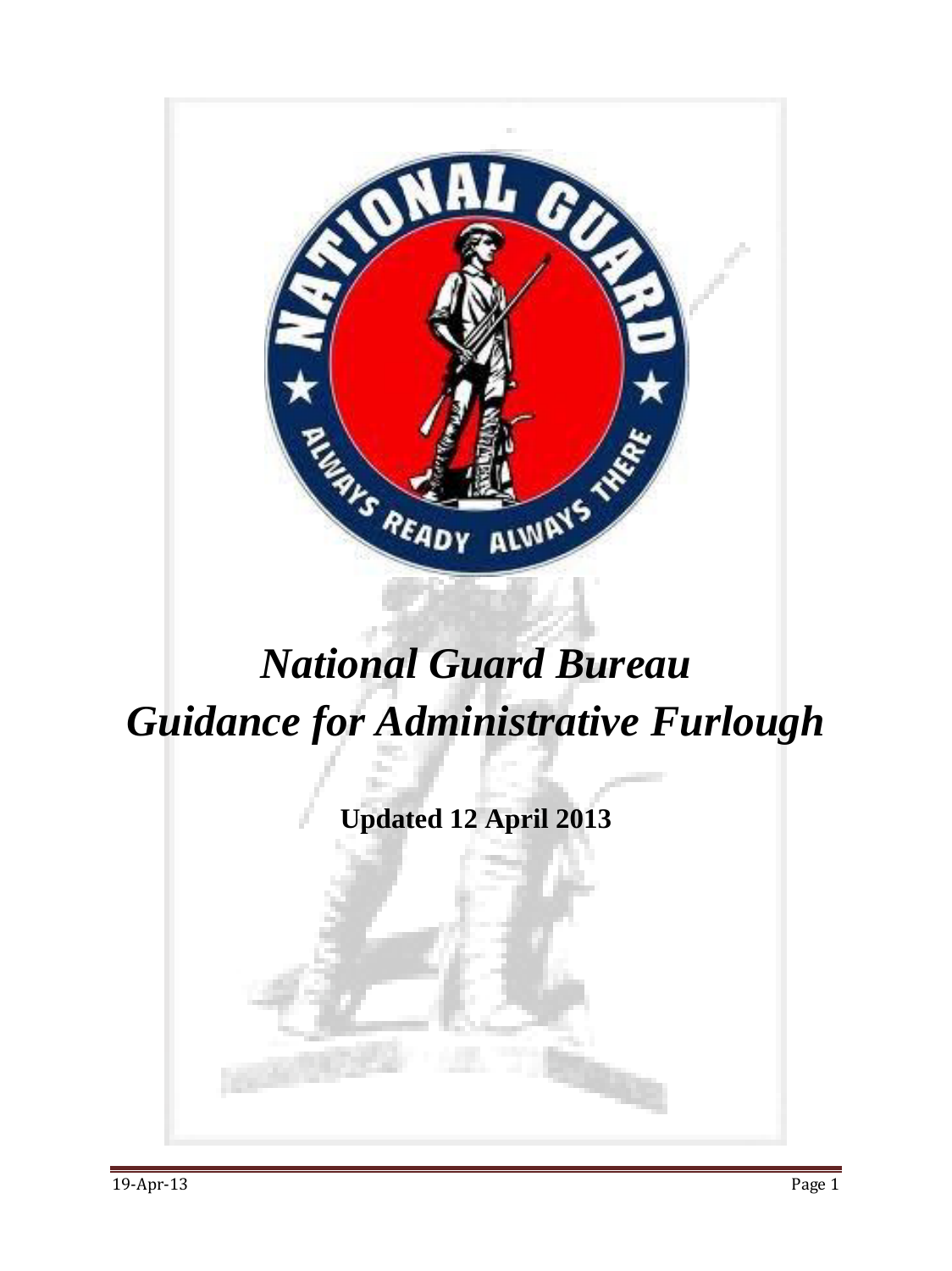# **Overview**

The enclosed guidance, prepared by the National Guard Bureau, Technician Personnel Management Division (NGB-J1-TN), provides Human Resources Officers (HRO) information specific to administrative furloughs. By definition, an administrative furlough is a planned event which is designed to absorb reductions necessitated by downsizing, reduced funding, lack of work, or other budgetary situations other than a lapse in appropriations.

This guidance includes general discussion of legal issues, including collective bargaining obligations. Analysis of statutes, regulations, collective bargaining agreements, and decisions of courts and the Federal Labor Relations Authority may be required to properly address specific questions. This guidance is not regulatory in nature, nor is it a "collective bargaining agreement negotiated at the national level." Users should be informed that the language of the guidance is general, not definitive, or ultimate, and that on specific questions it is not a substitute for consulting primary legal sources.

| K. Benefits under the Federal Employees' Compensation Act (FECA) 20                  |  |
|--------------------------------------------------------------------------------------|--|
|                                                                                      |  |
|                                                                                      |  |
|                                                                                      |  |
|                                                                                      |  |
| P. Furlough Procedures – More than 22 workdays (Extended Furlough) 27                |  |
|                                                                                      |  |
|                                                                                      |  |
|                                                                                      |  |
|                                                                                      |  |
| Sample Notice 2. Notice of Decision to Furlough -Modified decision base upon reply39 |  |
|                                                                                      |  |
|                                                                                      |  |
| Sample Notice 5. Notice of Union Official of Planned Technician Furlough42           |  |

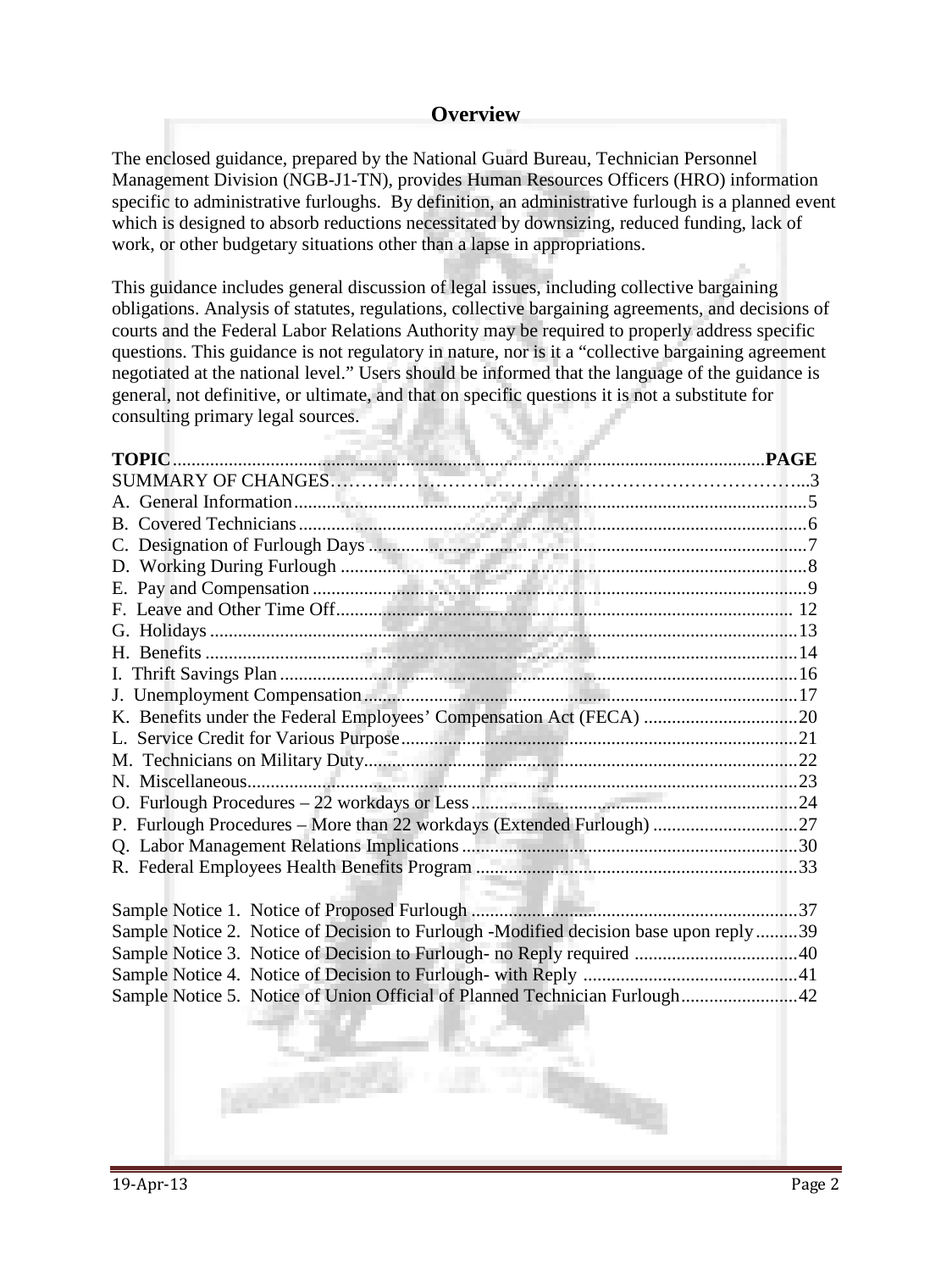# *SUMMARY of CHANGE*

| <b>DATE</b>   | <b>QUESTION</b>       | <b>CHANGE</b> | <b>DESCRIPTION</b>                                                                                         |
|---------------|-----------------------|---------------|------------------------------------------------------------------------------------------------------------|
| April 8, 2013 | A6 pg. 6              | Change        | Email notification                                                                                         |
|               | D6 pg. 9              | <b>New</b>    | Technician TDY from normal duty station                                                                    |
|               | E6 pg. 10             | <b>New</b>    | TDY Travel expenses during a furlough                                                                      |
|               | E7 pg. 11             | <b>New</b>    | Travel comp time earned while on furlough                                                                  |
|               | E8 pg. 11             | <b>New</b>    | Holiday pay, if holiday falls on a furlough                                                                |
|               |                       |               | day                                                                                                        |
|               | E9 pg. 11             | <b>New</b>    | Payment of awards and incentives during a<br>furlough                                                      |
|               | E10 pg. 11            | <b>New</b>    | Approval of comp time during a furlough?                                                                   |
|               | $H1$ pg 14            | Revised, see  | Directs readers to new section R; titled                                                                   |
|               |                       | R1            | Federal Employees Health Benefits Program                                                                  |
|               | Il pg. $16$           | Revised       | Affect on TSP contributions                                                                                |
|               | I2-I9 pg. 16-<br>17   | <b>New</b>    | New TSP questions                                                                                          |
|               | Section K<br>pg 20    | New           | Changed title "Injury while on Furlough" to<br>"Benefits under the Federal Employees"<br>Compensation Act" |
|               | K4 pg. 20             | <b>New</b>    | Lost Wages Earning Capacity (LWEC)<br>decisions and compensation for furlough<br>days                      |
|               | K5 pg. 21             | <b>New</b>    | Impact of LWEC on workers' compensation                                                                    |
|               | K6 pg. 21             | <b>New</b>    | Workers' compensation and return to work                                                                   |
|               |                       |               | under light-duty restrictions                                                                              |
|               | K7 pg. 21             | <b>New</b>    | Payment of FECA compensation and partial                                                                   |
|               |                       |               | work days due to furlough                                                                                  |
|               | K8 pg. 21             | <b>New</b>    | Impact on FECA benefits and modified light<br>duty schedule                                                |
|               | K9 pg. 21             | <b>New</b>    | Affect of continuation of pay (COP)                                                                        |
|               | K10 pg. 21            | <b>New</b>    | Schedule awards and medical benefits                                                                       |
|               | N <sub>3</sub> pg. 23 | <b>New</b>    | <b>Impact on Combined Federal Campaign</b><br>Pledge                                                       |
|               | N4 pg. 24             | <b>New</b>    | <b>Mass Transit benefits</b>                                                                               |
|               | O <sub>2</sub> pg. 24 | Revised       | SF 50 Documentation of Administrative<br>Furlough                                                          |
|               | O3 pg. 24             | <b>New</b>    | SF 50 remarks for furlough                                                                                 |
|               | O <sub>4</sub> pg. 25 | <b>New</b>    | SF 50 remarks for furlough                                                                                 |
|               | O5 pg. 25             | <b>New</b>    | Furlough hours on LES                                                                                      |
|               | O6 pg. 25             | Revised       | Tracking furlough hours                                                                                    |
|               | O7 pg. 25             | <b>New</b>    | SF 50 corrections                                                                                          |
|               | O8 pg. 25             | Revised       | Timecard codes KG vs. KE                                                                                   |
|               | Q8 pg. 32             | <b>New</b>    | Written agreements with Unions                                                                             |
|               | Q9 pg. 32             | <b>New</b>    | Unions and negotiations                                                                                    |
|               | Q10 pg. 32            | New           | Unions and negotiations                                                                                    |
|               | R1 pg. 33             | <b>New</b>    | Continuation of FEHB coverage                                                                              |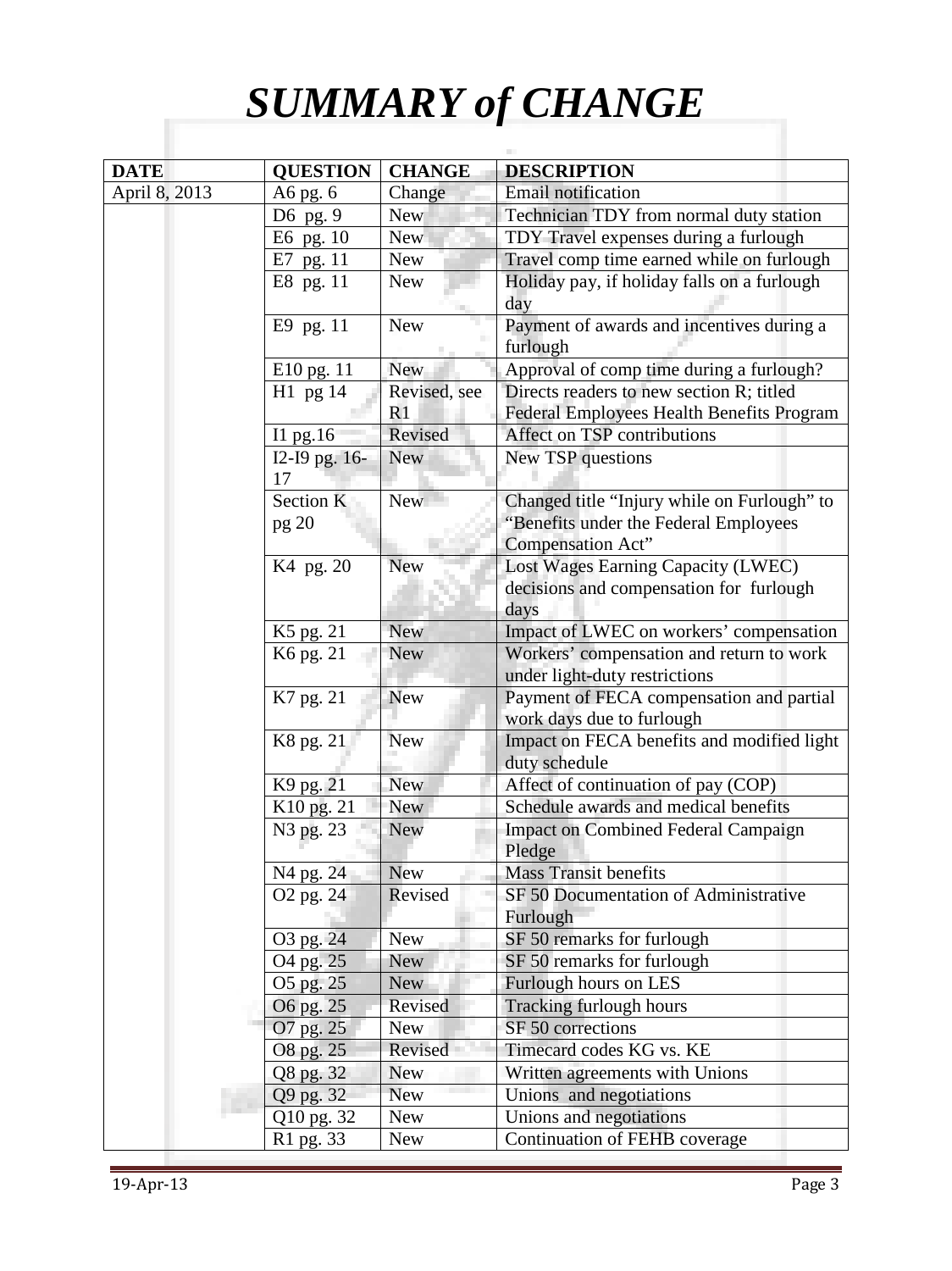|               | R <sub>2</sub> pg. 33  | <b>New</b> | Ability to afford FEHB coverage             |
|---------------|------------------------|------------|---------------------------------------------|
| April 8, 2013 | R <sub>3</sub> pg. 33  | <b>New</b> | Continuing FEHB coverage if pay is          |
| Contd.        |                        |            | insufficient to cover premium               |
|               | R <sub>4</sub> pg. 33  | <b>New</b> | Termination of FEHB coverage for            |
|               |                        |            | insufficient pay                            |
|               | R5 pg. 33              | <b>New</b> | Re-enrollment following termination of      |
|               |                        |            | FEHB coverage                               |
|               | R6 pg. 34              | <b>New</b> | Impact of terminating FEHB coverage on 5-   |
|               |                        |            | year participation requirement for purposes |
|               |                        |            | of continuing coverage after retirement     |
|               | R7 pg. 34              | <b>New</b> | Cancellation of FEHB coverage for           |
|               |                        |            | technicians participating in premium        |
|               |                        |            | coverage                                    |
|               | R8 pg. 34              | <b>New</b> | Options available to technicians not        |
|               |                        |            | participating in FEHB premium conversion    |
|               | R9 pg. 34              | <b>New</b> | Impact of cancelling FEHB coverage          |
|               | R <sub>10</sub> pg. 35 | <b>New</b> | FEHB enrollment changes                     |
|               | R <sub>11</sub> pg. 35 | <b>New</b> | Government share of FEHB premiums           |
|               | R <sub>12</sub> pg. 35 | <b>New</b> | Government share of FEHB premiums for       |
|               |                        |            | part-time technicians                       |
|               | Section R              | <b>New</b> | Note regarding additional information on    |
|               | Note pg. 36            |            | <b>FEHB</b> Program                         |
|               | pg. 37                 | Revised    | Sample Notice 1                             |
|               | pg. 39                 | Revised    | Sample Notice 2                             |
|               | pg. 40                 | Revised    | Sample Notice 3                             |
|               | pg. 41                 | Revised    | Sample Notice 4                             |
|               | pg. 42                 | Revised    | Sample Notice 5                             |

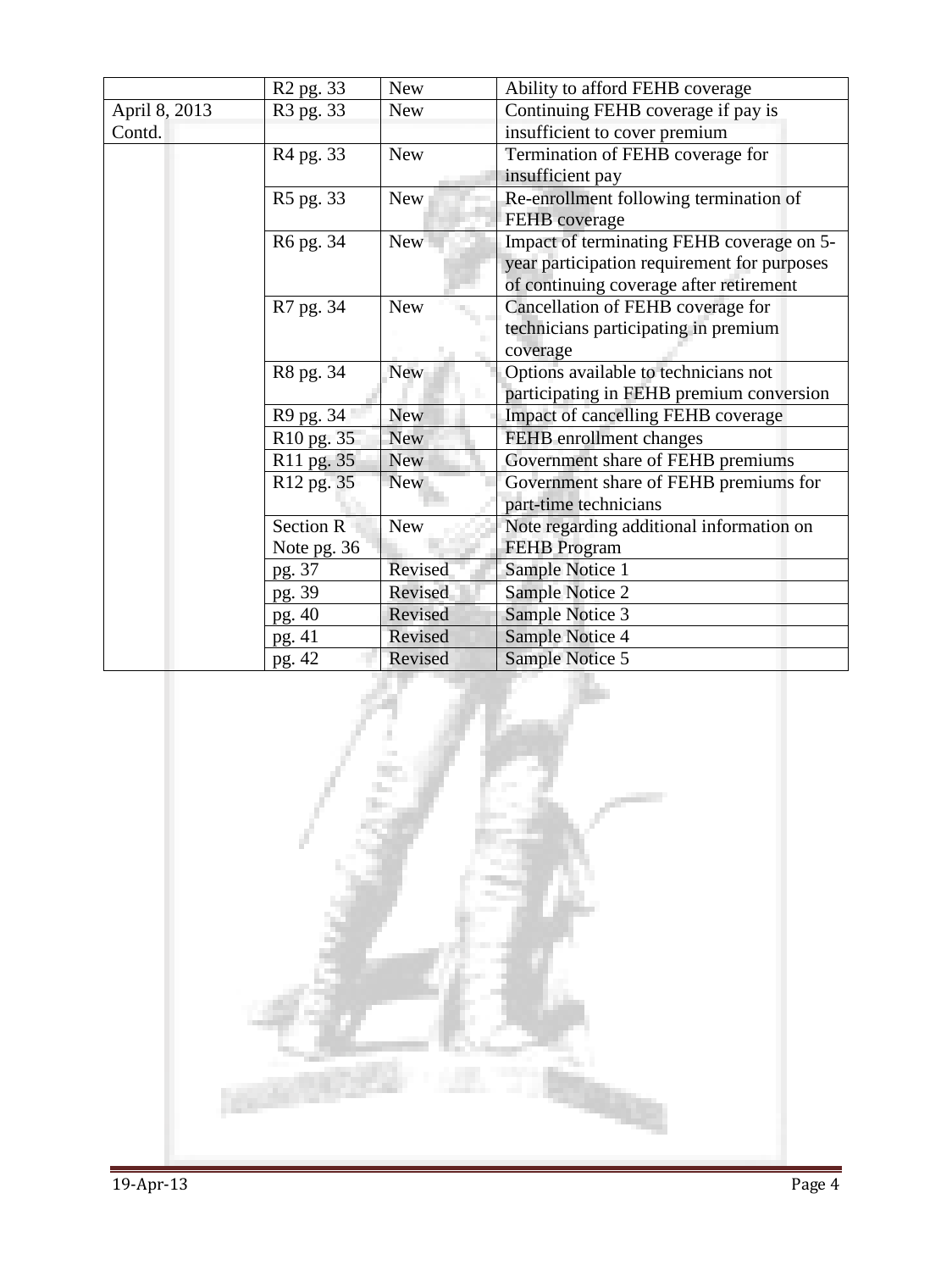# **A. General Information**

# **1. What is Sequestration?**

Sequestration is an across-the-board reduction in Federal budgetary resources in all budget accounts that are not exempted by statute. Under the Balanced Budget and Emergency Deficit Control Act of 1985, as amended by the Budget Control Act of 2011, across-theboard reductions took effect on March 1, 2013. Sequestration reduces each agency's budgetary resources in non-exempt accounts for the remainder of the fiscal year (which runs through September 30, 2013).

# **2. What is a furlough?**

Furlough is an action placing a technician, in a temporary non-duty, non-pay status, because of lack of work or funds, or other non-disciplinary reasons.

# **3. What is an administrative furlough and why are administrative furloughs necessary?**

An administrative furlough is a planned event by an agency, designed to absorb reductions necessitated by downsizing, reduced funding, lack of work, or any other budget situation other than a lapse in appropriations. This type of furlough is typically a non-emergency furlough, in that the agency has sufficient time to reduce spending and give adequate notice to technicians of its specific furlough plan and how many furlough days will be required. For example, a furlough may be necessary when, as a result of Congressional budget decisions, an agency is required to absorb additional reductions over the course of a fiscal year.

# **4. What is the difference between an administrative furlough and a shutdown furlough?**

An administrative furlough is a planned event by an agency that is designed to absorb reductions necessitated by downsizing, reduced funding, lack of work, or any other budget situation other than a lapse in appropriations. Furloughs that would potentially result from sequestration would generally be considered administrative furloughs. For more information on administrative furloughs, see [http://www.opm.gov/furlough/Guidance-for-Administrative-](http://www.opm.gov/furlough/Guidance-for-Administrative)Furloughs.pdf.

In contrast, where there is a lapse in appropriations, a "shutdown" furlough may occur. A shutdown furlough is necessary when an agency no longer has the funds necessary to operate and must shut down those activities that are not excepted under the Antideficiency Act. Many Federal technicians may be familiar with these types of furloughs from instances in previous years in which the Government has faced a potential shutdown. For additional information on shutdown furloughs see OPM'sguidance for shutdown furloughs related to potential lapse in appropriations at http://www.opm.gov/furlough/ index.asp.

# **5. Under what authority is a furlough taken?**

There are three legal authorities under which a furlough can be taken. Furloughs of 30 calendar days or less are covered under adverse action procedures found in Subpart D of 5 Code of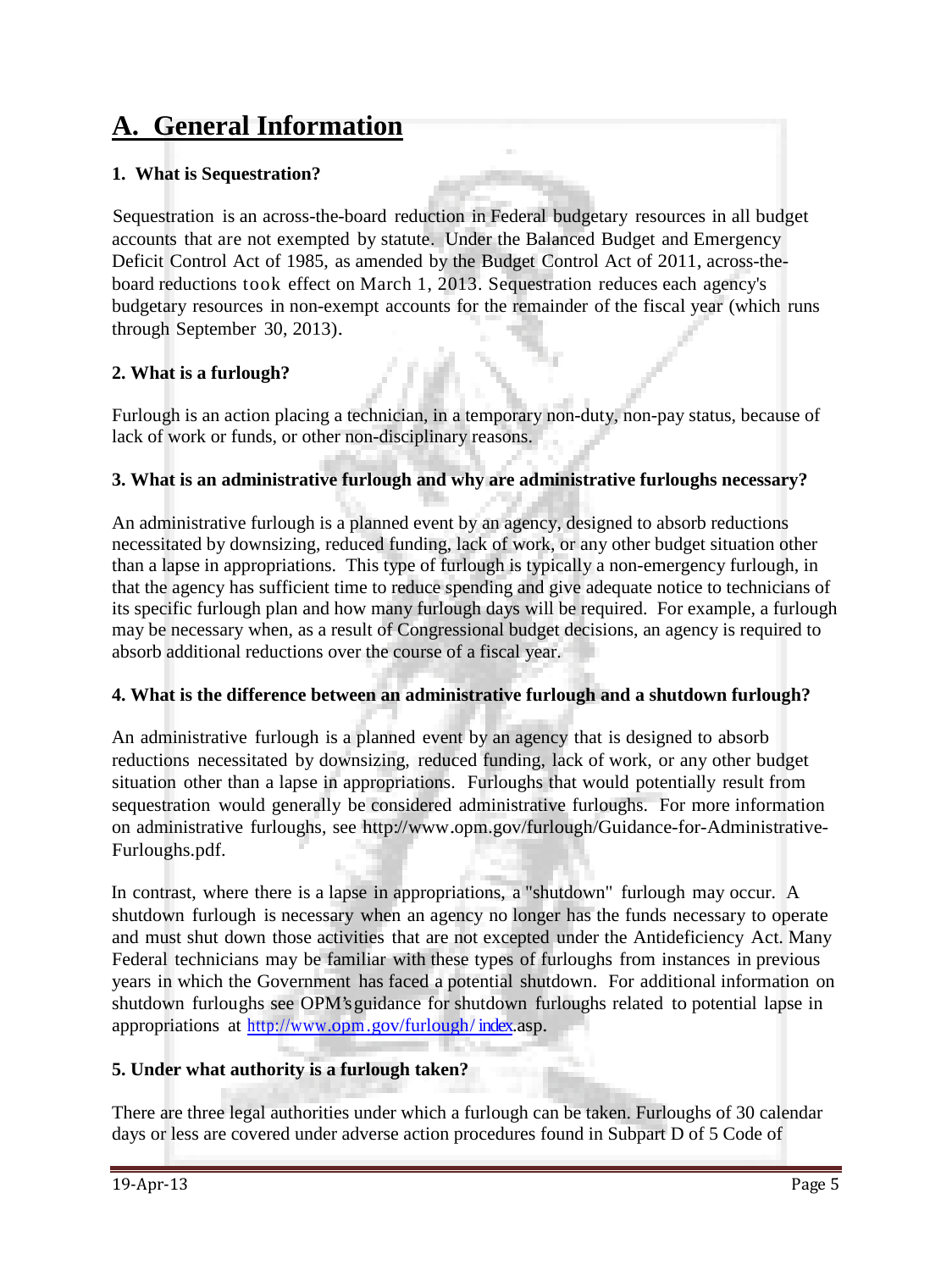Federal Regulations (CFR) 752. Furloughs of more than 30 calendar days are covered under reduction in force (RIF) procedures found in Subpart B of 5 CFR 351.

# **6. How is a technician notified of a furlough?**

Technicians are notified of a furlough in writing by memorandum that is personally handdelivered to the technician or, if not available in person, may be emailed to the technician with confirmation of delivery and read receipt or is mailed by certified/return receipt to their home address of record. If required to mail a notice to a technician, the certified/return receipt mail option provides proof of mailing that is a legally acceptable means of delivery.

# **B. Covered Technicians**

# **1. In planning a furlough how does a State account for differences among certain groups of technicians or certain work units?**

The Adjutant General (TAG) has discretion, *in accordance with published guidelines and local collective bargaining agreements*, to identify which technicians will be furloughed and when to schedule furloughs based on the States' particular needs and mission. The Human Resources Officer *shall* engage in pre-decisional consultation with the exclusive bargaining representative regarding the exercise of management's discretion. To the extent required by law or applicable collective bargaining agreement, States must bargain over any negotiable Impact and Implementation (I&I) proposals with technicians' exclusive representative before implementing a furlough.

#### **2. Which technicians may be affected by an administrative furlough?**

Technicians not engaged in exempt or excepted activities may be furloughed. The Adjutant General is responsible for identifying the technicians affected by administrative furlough based on budget conditions, funding sources, mission priorities (including the need to perform emergency work involving the safety of human life or protection of property), and other factors. See Furlough Procedures and also see the Labor Management Relations Implications.

#### **3. How will a technician be notified if they are affected by an administrative furlough?**

Each Human Resources Office (HRO) will coordinate the method and timing to notify a technician as to whether or not he or she is affected by an administrative furlough. (See Sample Notices located at the end of this document and also refer to the Labor Management Relations Implications questions and answers).

When notifying a technician, the written notice must include the following required information: (1) reason(s) for the furlough, (2) estimated length of the furlough, and (3) right to have the furlough action reviewed by the Adjutant General. If applicable, inform the technician of the basis for selecting some positions or technicians but not others. See Sample Notice 1 for examples.

**CONTRACTOR**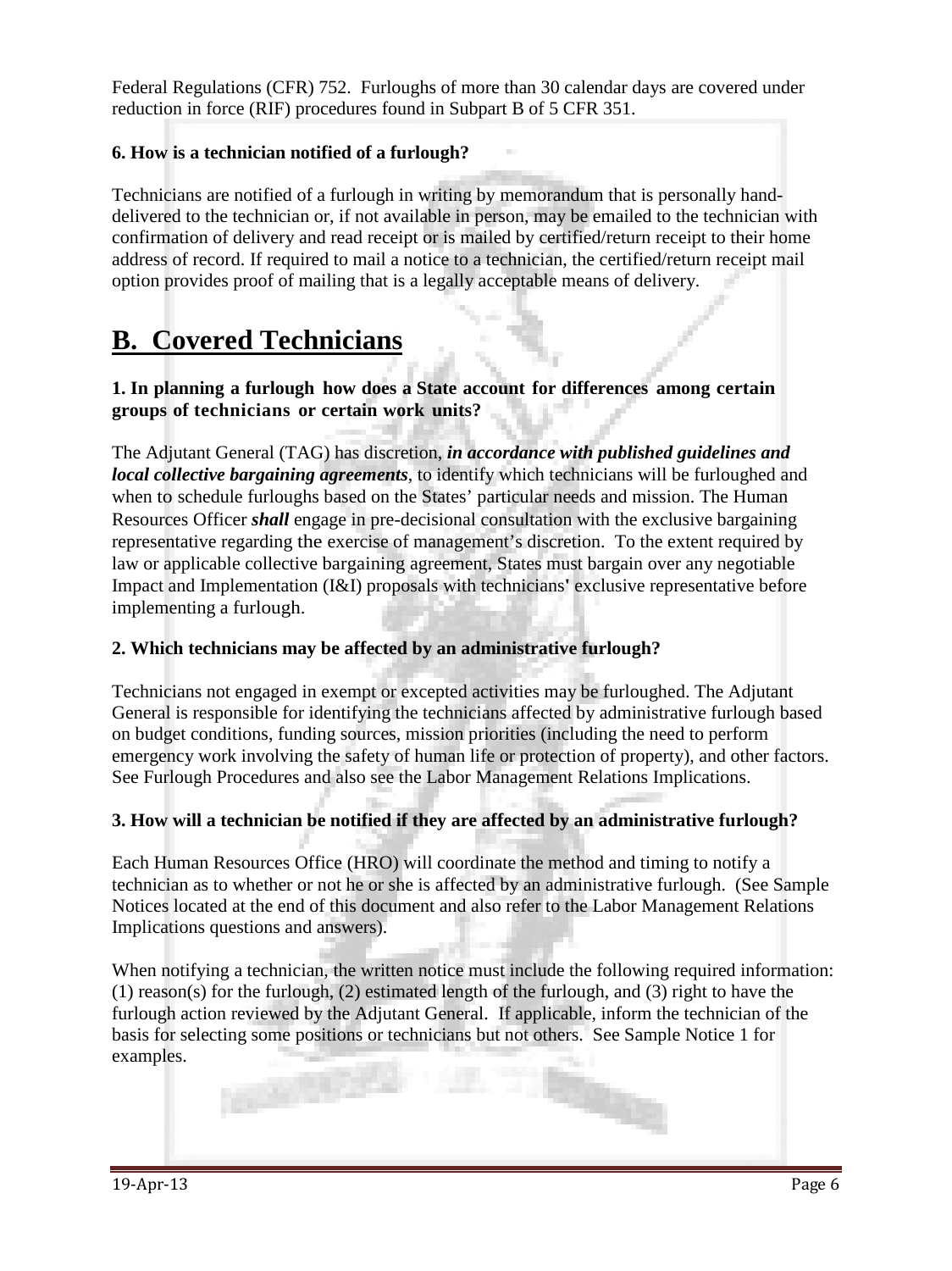### **4. Who should technicians contact for information about whether sequestration will impact them and whether they may be furloughed?**

Technicians should contact their HRO for information about how sequestration will impact them and whether they may be furloughed. Bargaining unit technicians may also contact their union representatives.

# **5. Are furloughed detailees returned to their home agencies following any furlough?**

Detailed technicians remain officially assigned to their permanent positions during the detail. During a furlough, each State will determine the status of their technicians on detail within the agency or to another agency.

# **C. Designation of Furlough Days**

#### **1. How should a State schedule administrative furlough time off? Must all States follow the same procedures for furloughing technicians? Can a technician choose to take furlough days all at once or spread them out?**

Each State will determine the timing of when technicians take administrative furlough days *in accordance with local collective bargaining agreements*. For technicians represented by labor unions, the timing of furlough days is subject to collective bargaining. An administrative furlough may affect each State differently depending on the extent of the budget reduction requirements. For example, a State may furlough technicians for one day per pay period for a finite period of time; designate a number of furlough hours that technicians must take; designate specific dates as furlough days off; or allow technicians to select their own furlough time off.

# **2. Is the one day a week model mandated, or may States accomplish the furlough action differently? Can different schedules be implemented at different work locations within the state (i.e., one office may want to take a two-week "block furlough" during annual training or for a shutdown, but others may want to retain the one-day-a-week model).**

Although DoD has established a general rule that no more than 16 hours per pay period should be executed, this presupposes all technicians are on a standard workweek and there are no local collective bargaining agreements detailing furlough procedures. Adjutants General may make an allowance for military technicians to schedule furlough days during Annual Training.

# **3. Can technicians be furloughed for partial days?**

Yes. States have discretion to schedule an administrative furlough in a variety of ways. OPM encourages agencies to take into account the effect of commuting when multiple partial furlough days are scheduled. Adjutants General may make an allowance for military technicians to schedule furlough days during Annual Training.

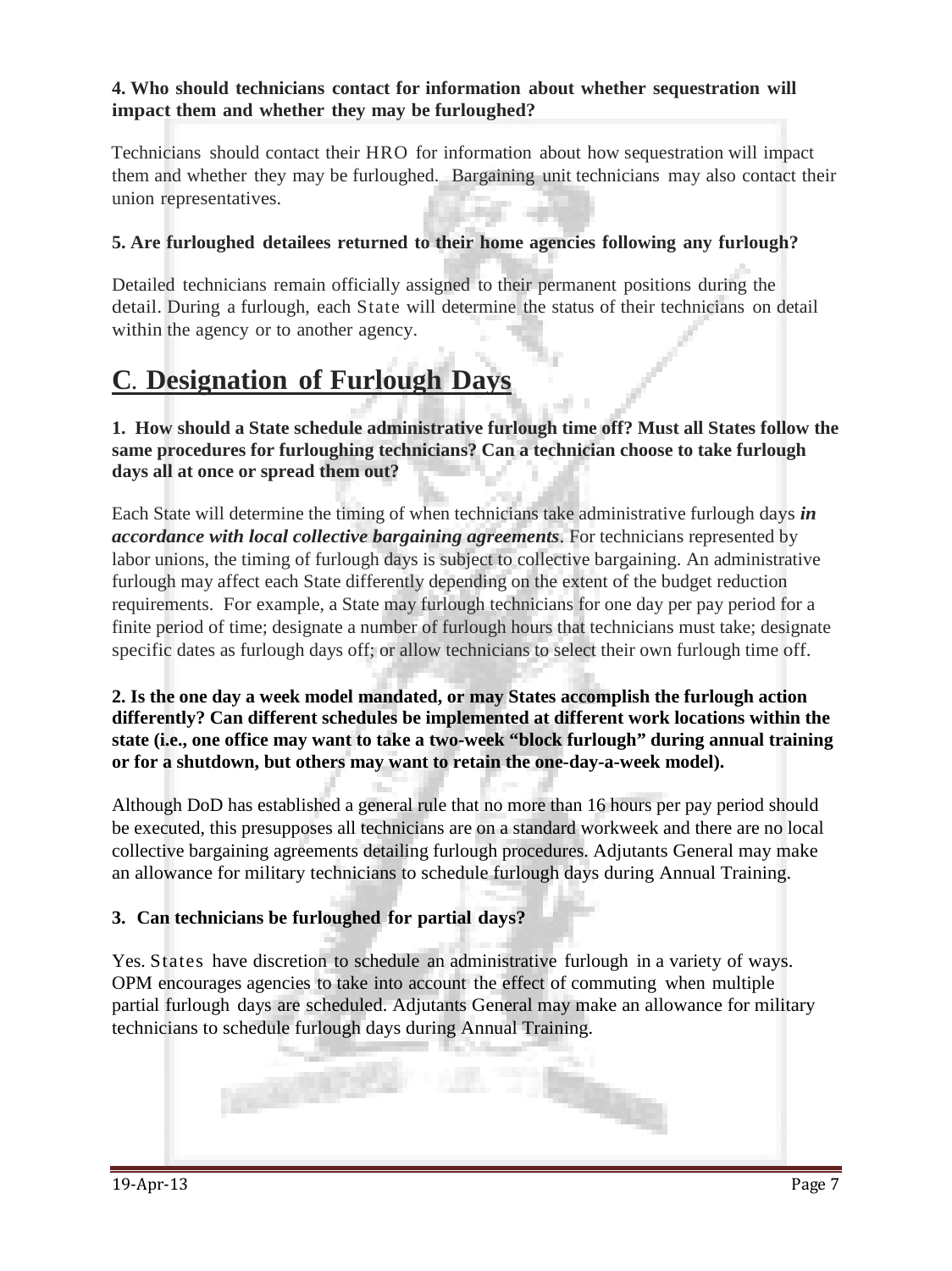# **4. How should a State schedule administrative furlough time off for a technician who is on a flexible or compressed work schedule under an alternative work schedule (AWS) program?**

Because the definition of a work day will vary, based on the type of work schedule and/or appointment, it is best for the State to develop a decision notice that provides equity and consistency. For ease of administration and equity, the State may schedule furloughs for all technicians (both alternative work schedule and regular work schedule) in terms of hours. For example, in the event that all full-time technicians are furloughed for 40 hours, for some technicians the actual number of furlough days could be more or less than 5 days, depending on their work schedules.

### **5. How should the State schedule administrative furlough time off for a technician who does not work a standard work schedule (e.g., part time or uncommon tour of duty)?**

Furloughs of part-time, or uncommon tour of duty technicians, must comply with the procedures in TPR 715 or TPR 351 if the technicians are otherwise covered. In scheduling such furloughs, it would be equitable to prorate a technician's furlough requirement by computing the furlough days as furlough hours in the same proportion to those hours scheduled for full-time technicians working 80 hours biweekly, based on work schedules. The hours of furlough might be computed as a percentage of the work schedule for full-time technicians working 80 hours biweekly. For example, a part time work schedule of 64 hours a pay period would equate to 64/80 of a fulltime work schedule, or 80%. This percentage could then be multiplied by the number of hours that a full-time technician is furloughed. The same method of proration would be used for uncommon tours of duty. For example, to derive the hours of furlough for a technician working 144 hours a pay period, a factor of 144/80, or 180%, would be multiplied by the number of hours of furlough designated for full-time technicians working 80 hours biweekly.

# **6. How should the State schedule administrative furlough time off for a technician who works on a seasonal or intermittent basis?**

The State has the discretion to call seasonal or intermittent technicians to duty during an administrative furlough. The seasonal technician is recalled to duty at identified periods of the year in accordance with pre-established conditions. The intermittent technician is in a non-fulltime status without a regularly scheduled tour of duty.

# **D. Working During Furlough**

### **1. May a technician volunteer to do his/her job, in a non-pay status, during any hours or days designated as furlough time off?**

No. A technician is not permitted to serve as an unpaid volunteer and will remain away from the work place until recalled.

# **2. What happens to a technician scheduled for training during an administrative furlough?**

In the event that scheduled training occurs during a furlough period, affected technicians must be placed in a furlough status and ordered not to attend the scheduled training. Technicians currently on temporary duty will return to home station as soon as possible. Also, a technician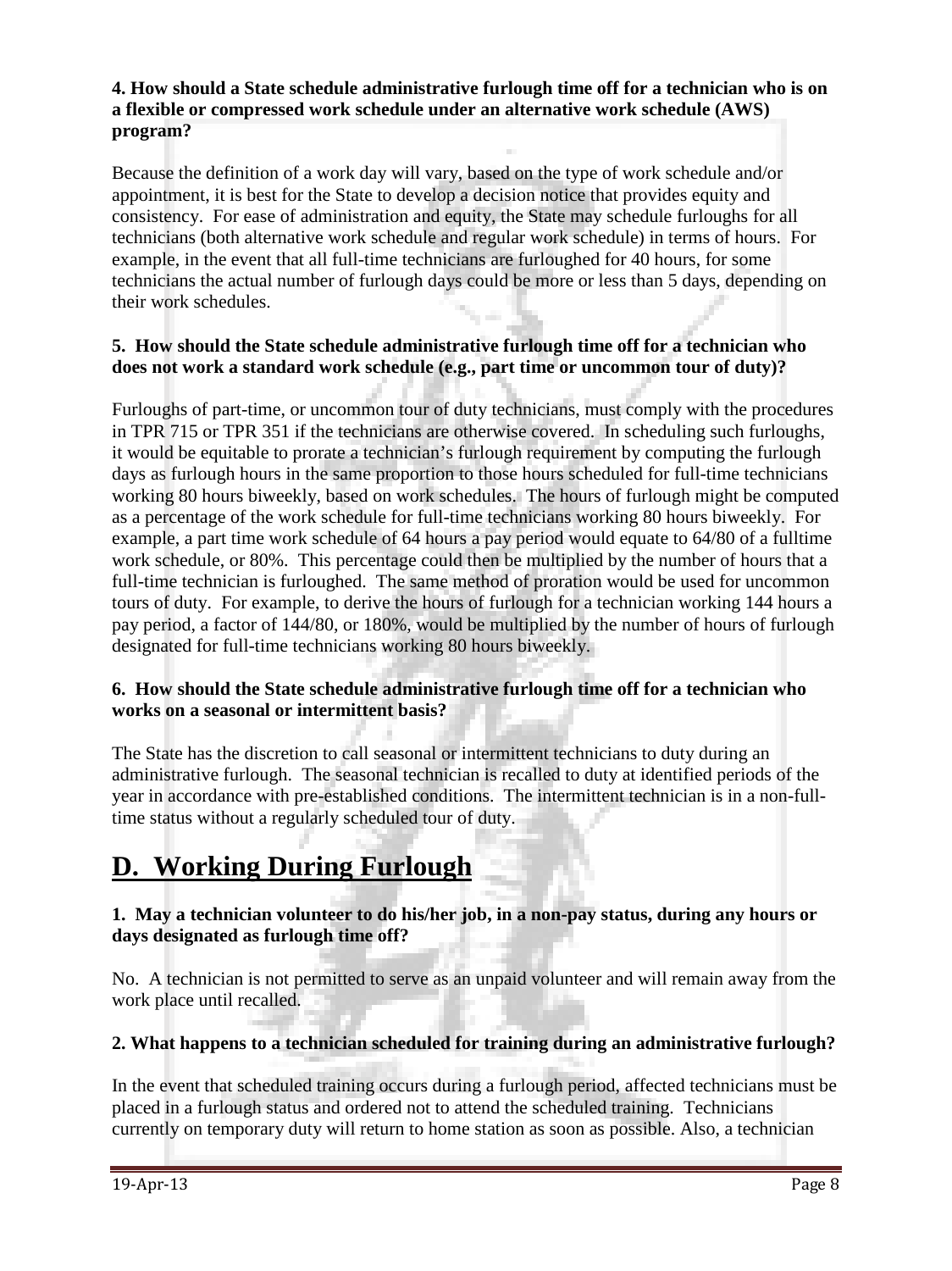cannot work on any training assignments on a furlough day. Technicians should consult with the training provider to make other arrangements (e.g. make-up sessions or rescheduling the course.)

# **3. May a technician take other jobs during a period designated as furlough time off?**

While on furlough, a technician remains an employee of the Federal Government. Therefore, executive branch-wide standards of ethical conduct and rules regarding outside employment continue to apply when an individual is furloughed (specifically, the executive branch-wide standards of ethical conduct (the standards, at 5 CFR 2635). In addition, there are specific statutes that prohibit certain outside activities and potentially State specific supplemental rules that may require prior approval of, and sometimes prohibit, outside employment.

### **4. May a technician work during a period designated as furlough time off to earn compensatory time?**

No. A technician may not work to earn compensatory time during hours and/or days designated as furlough time off.

### **5. May a technician work during a period designated as furlough time off to accumulate religious compensatory time off hours for religious observances?**

No. A technician may not work during a period designated as furlough time off; even to accrue religious compensatory time.

#### **6. If a technician is away from their normal duty station on TDY at the time of a furlough, how will this be handled?**

Managers within the State will determine if the technician's services are still needed at the temporary duty station based on mission critical requirements and authorized exemptions. In the case of those technicians who are notified by their agency that they are to remain on travel, because the continuation of their travel is in direct support of an exempted agency activity, their travel expenses are properly incurred obligations of the agency (as part of the agency carrying out an exempted activity), and the agency will reimburse per diem and travel costs.

# **E. Pay and Compensation**

# **1. When a technician's pay is insufficient to permit all deductions to be made because furlough time off occurs in the middle of a pay period, resulting in a partial paycheck, what is the order of withholding precedence?**

The United States Property and Fiscal Office (USPFO) will follow the guidance, at the below referenced website, to determine the order of precedence for applying deductions from a technician's pay when the gross pay is insufficient to cover all authorized deductions. http://www.chcoc.gov/transmittals/TransmittalDetails.aspx?TransmittalID=1477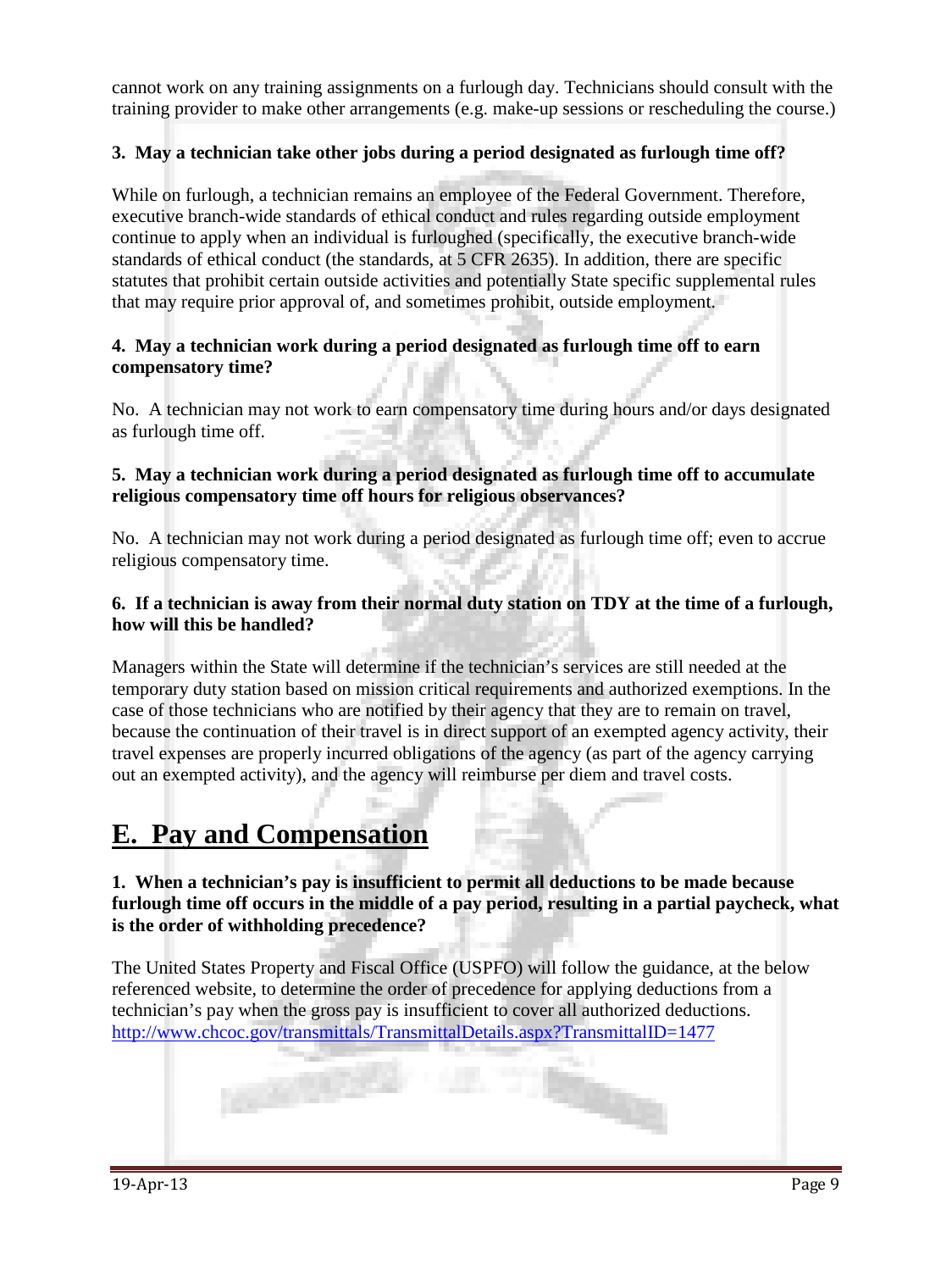### **2. May the State deny or delay within-grade or step increases for a General Schedule or Wage System technician during a furlough?**

It depends on the length of the furlough. Within-grade and step increases for GS and WG technicians are awarded on the basis of length of service and individual performance. Such increases may not be denied or delayed solely because of lack of funds. However, extended periods of non-pay status (e.g. furlough for lack of funds) may affect the timing of such increases. For example, a GS technician in steps 1, 2, or 3 of the grade, who is furloughed for more than 2 work weeks during the waiting period, would have his/her within-grade increase delayed by at least a full pay period. (See 5 CFR 531.406(b))

# **3. Are technicians entitled to unemployment compensation while on furlough?**

It is possible that furloughed technicians may become eligible for unemployment compensation. State unemployment compensation requirements differ. Some States require a 1-week waiting period before an individual qualifies for payments. In general, the law of the State in which a technician's last official duty station in Federal civilian service was located will be the State law that determines eligibility for unemployment insurance benefits. (See the Department of Labor website "Unemployment Compensation for Federal Employees" at [http://workforcesecurity.dol](http://workforcesecurity.dol/) eta.gov/unemploy unemcomp.asp.) HROs or technicians should submit questions to the appropriate State, Territory or District of Columbia office. The Department of Labor's website provides links to individual State offices at [http://www.servicelocator.org/OWSLinks.asp.](http://www.servicelocator.org/OWSLinks.asp)

# **4. Will technicians in a Temporary Duty (TDY) status during the furlough period be paid their salary?**

During an administrative furlough, salaries continue except furlough days are non-pay days.

### **5. What resources are available if a technician needs financial assistance during a furlough period?**

Some Employee Assistance Programs (EAP) include financial consultation services. The HRO should counsel the technician on the benefits of utilizing the services of the EAP. The HRO should provide contact information to include a phone number. The technician may want to contact his/her financial institution or research options at the TSP website at [http://www.tsp.gov.](http://www.tsp.gov/)

#### **6. If the State notifies the technician while the technician is still on TDY to return to their duty station, can the technician elect to delay the return? If the technician decides to delay the return, and as a result does the technician incur additional travel costs; and who is liable for those additional travel costs?**

If the technician is notified to return home, the technician should do so as soon as practicable. If the technician returns promptly, the travel expenses incurred in the return, are properly-incurred obligations of the agency (as part of the agency's orderly- activities), and the agency will reimburse these travel costs after appropriations are enacted and are available for that purpose. If, however, the technician elects not to return promptly and, as a result of this decision, the technician incurs additional travel expenses, those additional travel expenses are not obligations of the agency, and will not be reimbursed (instead, the technician is personally liable for the additional travel expenses); while the technician will be personally liable for the additional travel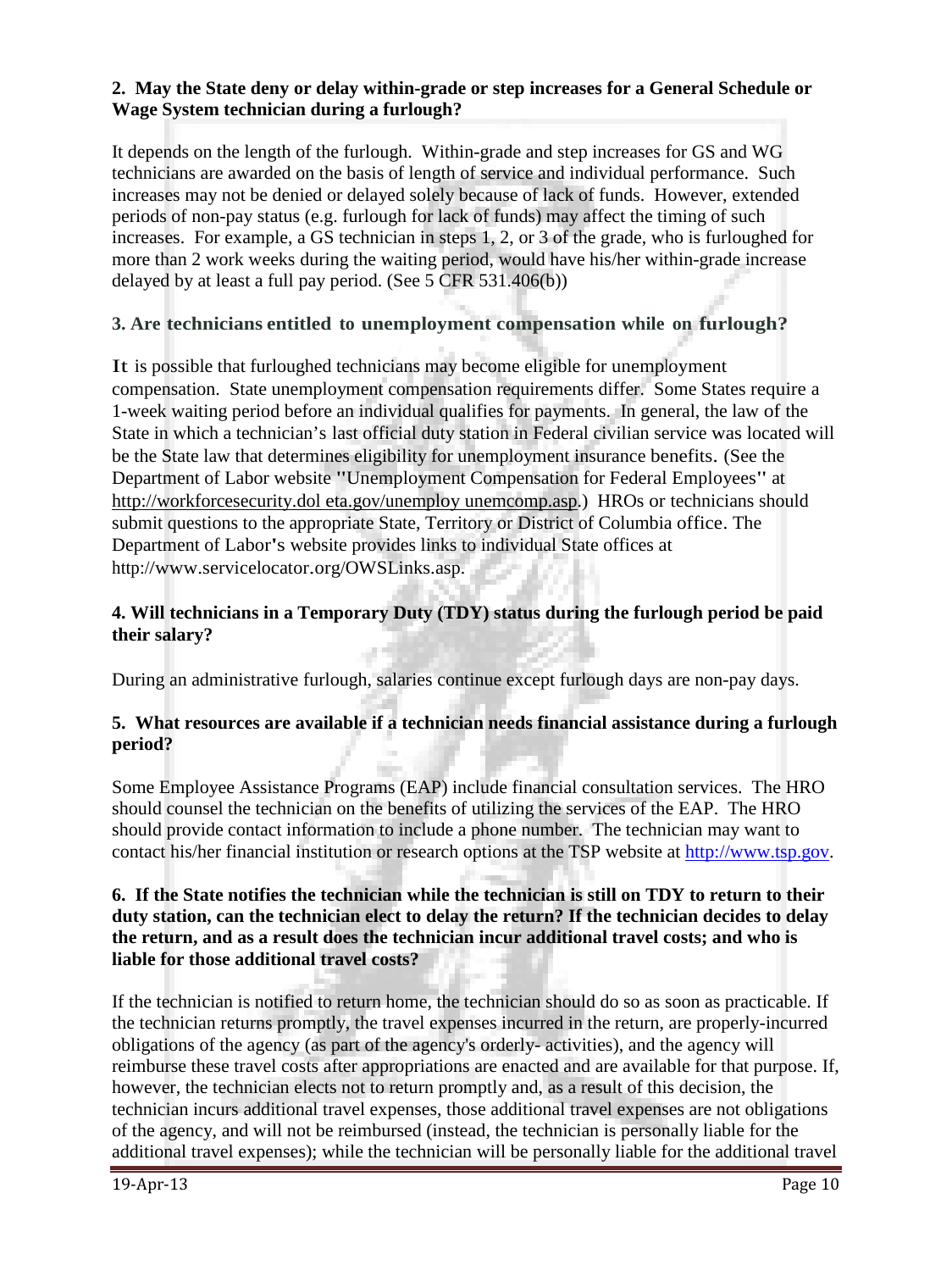expenses, the agency will continue to incur the obligation for those travel costs that would have been incurred if the technician had returned promptly, and the agency will reimburse such "prompt return" travel costs for that purpose.

# **7. Can a technician earn travel compensatory time while on furlough?**

Yes. Travel status includes only the time "actually" spent traveling between the official duty station and a temporary duty station, or between two temporary duty stations, and the usual waiting time that precedes or interrupts such travel.

### **8. Will Technicians be paid for a Federal holiday if it is their furlough day?**

General guidance put forth by OPM states that it would not be proper to furlough a technician solely on a holiday. Supervisors will be responsible for making any additional furlough schedule adjustments for each pay period with a Federal holiday to ensure technicians are provided flexibility to change their scheduled furlough days in order to receive holiday leave. It is recommended that technicians have a discussion with their supervisors about their work schedule and Federal holidays.

Federal holidays occurring during the expected furlough period include:

| Day of the Week | <b>Date</b>       | <b>Holiday</b>   |
|-----------------|-------------------|------------------|
| Thursday        | July 4, 2013      | Independence Day |
| Monday          | September 2, 2013 | <b>Labor Day</b> |

#### **9. Are annual Incentive Awards Program funds available for performance and/or special act or achievement?** Pending updated NGB guidance

Neither law nor regulation requires agencies to pay performance awards granted under 5 U.S.C. Chapters 43 and 45 and 5 CFR 451.104(a) (3). If the State's performance management policies and practices require the payment of performance awards, the State may delay payment until after the furlough when funds are available.

#### **10. When may supervisors approve compensatory time during a Furlough?**

A supervisor is prohibited from approving compensatory time off during an administrative furlough, except as necessary to protect the health, safety and security of personnel or property; to ensure the direct and timely provision of services and materiel to deployed units or to units that are preparing to deploy; or to perform similar mission critical functions.

Any approval of compensatory time must be documented in advance of the time and date on which the work is to be performed, in writing, signed and dated by the approval authority that also sets forth the purpose of compensatory time and the rationale for concluding that the work meets definition above.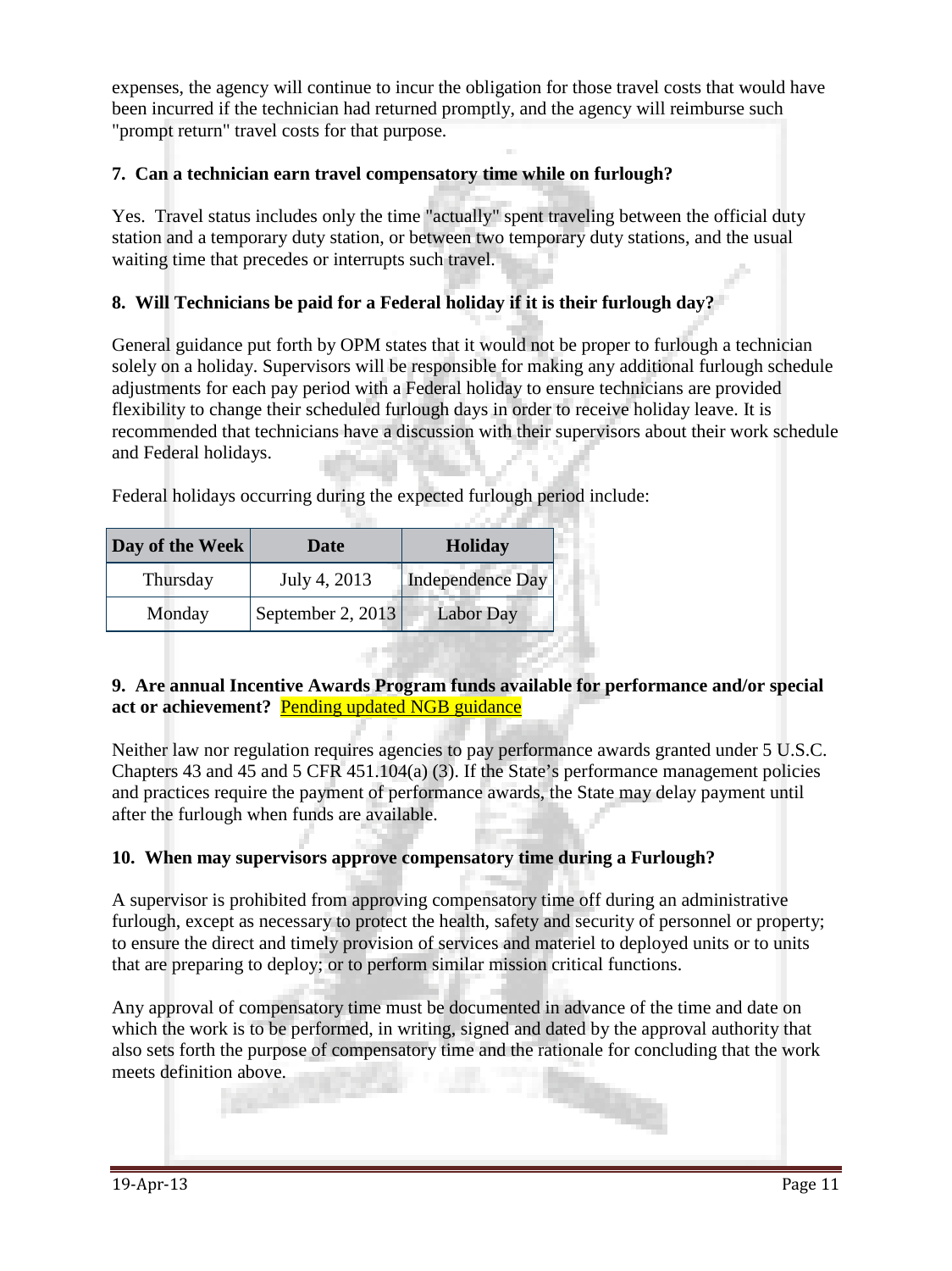# **F. Leave and Other Time Off**

#### **1. May a technician take paid leave or other forms of paid time off (e.g., annual, sick, court, military leave, leave for bone marrow or organ donor leave, any compensatory time off earned, or time off awards) instead of taking administrative furlough time off?**

No. During an administrative furlough, a technician may not substitute paid leave or other forms of paid time off for any hours or days designated as furlough time off.

#### **2. If a technician who received a furlough notice had previously scheduled annual or sick leave on a furlough day, what happens to the scheduled leave?**

Scheduled leave is canceled on furlough days only (annual leave, sick leave, or other). Absences during scheduled furlough days may not be charged to leave. Leave may be requested and approved on scheduled workdays.

# **3. How does the State treat a technician, who is on approved leave without pay (LWOP), during an administrative furlough period?**

If a technician is scheduled to be on approved LWOP during the furlough period, he/she may designate any hours and/or days of LWOP as furlough time off in order to meet the furlough requirement. States are not required to provide a technician with a furlough notice if the technician is not expected to work during the furlough period. (e.g. the technician is deployed for a period in excess of the planned furlough period or the technician is currently serving on an AGR tour) If the technician returns to work before the end of the furlough period, the State could require the technician to take furlough time off, based on the State's furlough requirement. If upon return to service, the technician has taken enough LWOP to cover the State's requirement for furlough time off, the State may choose not to place the technician in a furlough status.

# **4. For technicians who are currently mobilized who restore to their technician position sometime after the furlough period, is their 14-day furlough prorated? In other words, the technician restores after 1 July 2013, how many furlough days must said technician take before 30 Sep 2013?**

If the technician returns to work before the end of the furlough period, the State could require the technician to take furlough time off, based on the State's furlough requirements. If, upon return to service, the technician has taken enough LWOP to cover the State's requirement for furlough time off, the State may choose not to place the technician in a furlough status.

### **5. May a technician take LWOP under the Family and Medical Leave Act (FMLA) during an administrative furlough period?**

Yes. A technician may take LWOP under FMLA during the designated furlough period. The technician may designate any hours and/or days of LWOP under FMLA as furlough time off in order to meet the state's furlough requirement. During a furlough any LWOP under FMLA, that is scheduled to be taken instead of a furlough day off, will not count toward the technician's 12 week FMLA leave entitlement. A technician, who takes LWOP under FMLA instead of a furlough day off, may not substitute paid leave for those days at a later time. States are not required to provide a technician with a furlough notice if the technician is not expected to work during the furlough period (e.g. a technician who has just given birth and has requested 12 weeks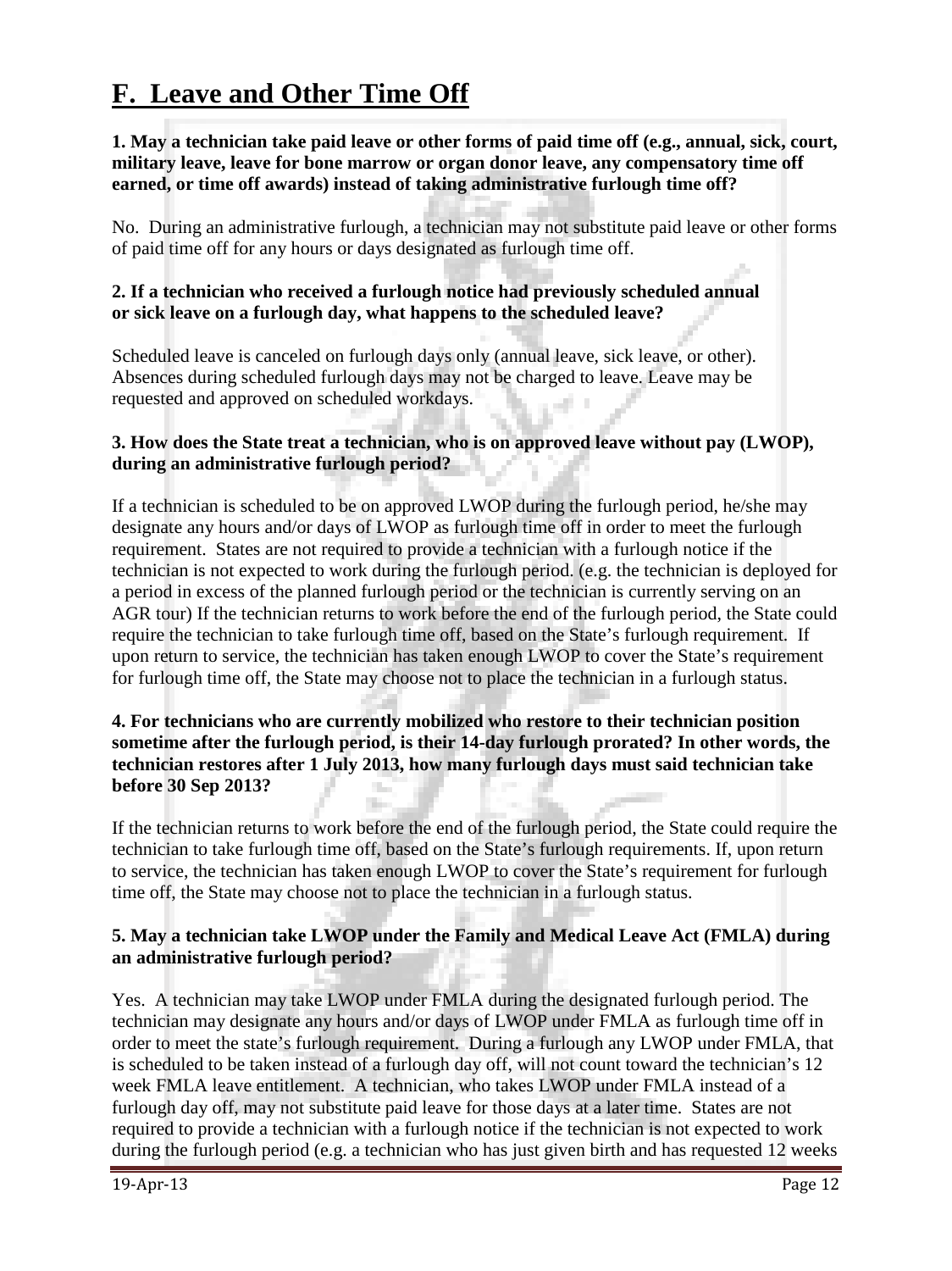of unpaid leave (LWOP under the FMLA). If the technician is scheduled to return to work, from approved LWOP during the designated furlough period, the technician should be provided with a written furlough notice (effective on the date of scheduled return).

# **6. What happens under sequestration if a technician has use-or-lose leave or earned compensatory time off?**

Sequestration should not affect a technician's ability to take approved use or lose annual leave before the end of the leave year or to use earned compensatory time off within the established timelines.

# **7. Can technicians be required to perform compensatory time on non-furlough days to perform work that otherwise would be performed on a furlough day?**

No.

### **8. Will the furlough impact leave accrual?**

Once a technician's balance of non-pay hours equals their scheduled hours in a pay period (e.g., 80 hours in a biweekly pay period, fewer hours for part-time technicians), the Technician will not accrue leave for that pay period. Leave accrual resumes the next pay period. Note: This will occur once if the furlough period is 14 days.

#### **9. May technicians who were designated as exempt from an administrative furlough be granted paid leave?**

Yes. Technicians exempted from administrative furloughs would see no change from normal leave situations, subject to supervisory approval.

# **G. Holidays**

# **1. May a technician be administratively furloughed on a holiday?**

Yes. However, the State should select the furlough days off on programmatic and administrative grounds that are unrelated to the fact that the period includes a holiday. For example, the State may not properly furlough a technician for a 3-day period, the middle of which is a holiday, for the sole purpose of saving 3 days pay while losing only 2 days of work. (See Comptroller General opinion B-224619, August 17, 1987). Nor would it be proper to furlough a technician solely on a holiday. (See Comptroller General Opinion B-222836, May 8, 1986).

# **2. If a technician has a designated administrative furlough day off on the last workday**  *before* **a holiday or the first workday** *after* **a holiday (but not on both days), will the technician be paid for the holiday?**

Yes. The general rule is that a technician is entitled to pay for a holiday as long as he/she is in a pay status on either the workday preceding a holiday or the workday following a holiday. The technician is paid for the holiday based on the presumption that, but for the holiday, the technician would have worked. (Note: A holiday should not be the first or last day of the period covered by a furlough.)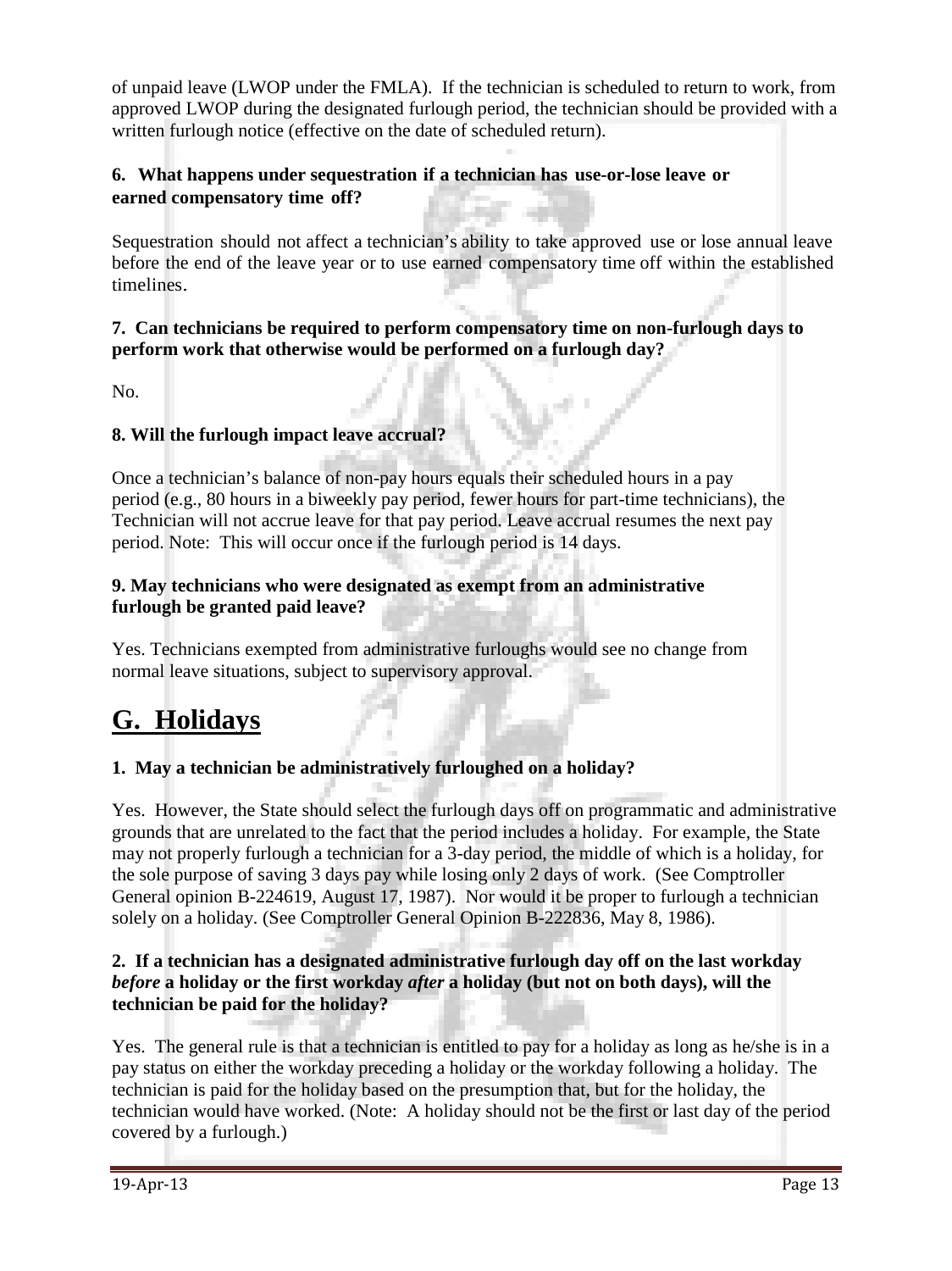# **3. If a technician has a designated administrative furlough day off on the last workday before a holiday** *and* **the first workday after a holiday, will the technician be paid for the holiday?**

No. If a furlough includes both the last workday before the holiday and the first workday after the holiday, the technician is not entitled to pay for the holiday because there is no longer a presumption that, but for the holiday, the technician would have worked on that day. (See Comptroller General opinion B-224619, August 17, 1987). States that allow a technician to choose the furlough days off must advise the technician that he/she will not be paid for the holiday if the technician chooses to take a furlough day off both before and after the holiday.

# **H. Benefits**

# **1. Will a technician continue to be covered under the Federal Employees Health Benefits (FEHB) Program during an administrative furlough?**

Technician FEHB coverage will continue if the technician's salary is sufficient to pay the premiums. If the technician's salary becomes insufficient to pay FEHB premiums due to the furlough, the leave without pay/insufficient pay rules apply:

[\(http://www.opm.gov/insure/health/reference/handbook/fehb13.asp\)](http://www.opm.gov/insure/health/reference/handbook/fehb13.asp). If a technician chooses to remain covered, the enrollee share of the FEHB premium will accumulate and be withheld from pay until which time the pay is sufficient to cover the premiums.

# **(NOTE: see new section R for FEHB)**

# **2. Will a technician's Flexible Spending Account Program (FSAFEDS) be impacted during an administrative furlough?**

The technician's FSAFEDS coverage continues, and allotments made by the technician continue if the technician's salary in each pay period is sufficient to cover the deduction(s). If the technician's salary is insufficient to cover his/her allotment(s), then incurred eligible health care expenses will not be reimbursed until the allotments are successfully restarted (in which case the remaining allotments would be recalculated over the remaining pay periods to match the technician's annual election amount). Incurred eligible dependent care expenses may be reimbursed up to whatever balance is in the technician's dependent care account, as long as the expenses incurred allow the technician (or technician's spouse if married) to work, look for work, or attend school fulltime. Once dependent care allotments are successfully restarted, remaining allotments would be recalculated over the remaining pay periods to match the technician's annual election amount.

# **3. Will a technician continue to be covered under the Federal Employees' Group Life Insurance (FEGLI) during an administrative furlough?**

The technician's FEGLI coverage continues while in a non-pay status due to furlough for up to 12 months without cost to the technician or to the agency. However, if the furlough is for only part of a pay period the FEGLI premiums are required. If the technician receives any pay in a pay period, FEGLI premiums for the whole pay period will be deducted from pay. The premiums are not prorated. If the technician's salary becomes insufficient to pay FEGLI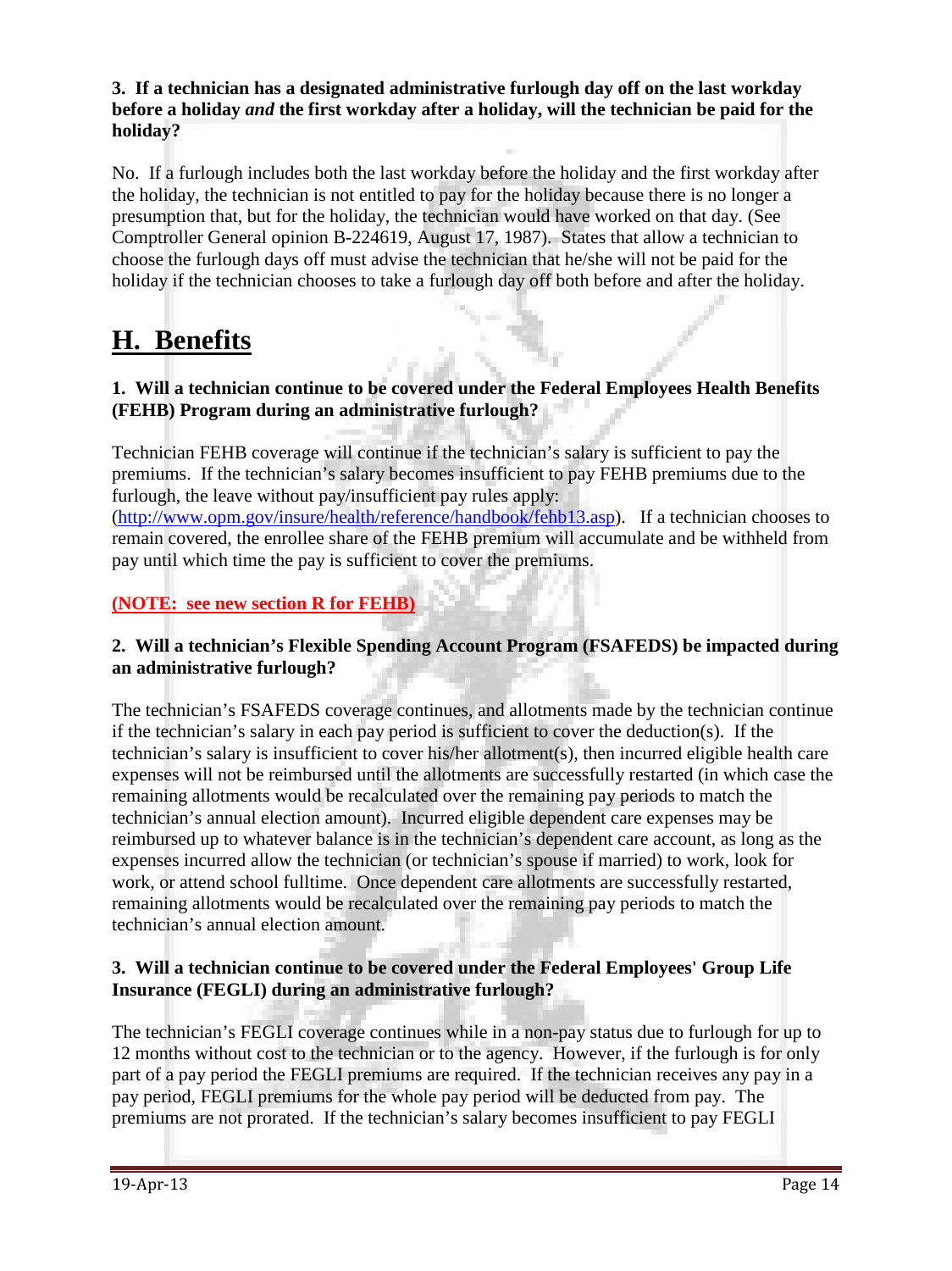premiums due to the furlough, the leave without pay/insufficient pay rules apply: [\(http://www.opm.gov/insure/health/reference/handbook/fehb13.asp\)](http://www.opm.gov/insure/health/reference/handbook/fehb13.asp).

### **4. Will the technician continue to be covered under the Federal Employee Dental and Vision Insurance Program (FEDVIP) during an administrative furlough?**

Yes. Just as with scheduled LWOP, if BENEFEDS is unable to take the necessary premium deduction from a technician's pay, BENEFEDS collects the premium up to twice the biweekly amount from the next full pay period to make up for the missed premium deduction. If the furlough continues for more than two consecutive pay periods, BENEFEDS will mail a direct bill to the technician. The technician should pay premiums directly billed to him/her on a timely basis to ensure continuation of coverage.

### **5. Will the technician continue to be covered under the Federal Long Term Care Insurance Program (FLTCIP) during an administrative furlough?**

Yes. Eligible claims will continue to be paid. Coverage will terminate if premiums are not paid. If the contractor does not receive premiums for two or fewer pay periods, they will adjust future premium deductions, increasing by no more than \$50 per pay period to recover the missed premiums. Three consecutive pay periods of no premiums will result in the contractor billing the technician directly.

The technician also has the option to change to direct billing or to make a payment via electronic funds transfer. If premiums are not collected, or a final bill is not paid within a 30-day grace period, FLTCIP will send a termination letter. The technician has 35 days, from the date of the letter in which to pay the premium; otherwise, the technician will be disenrolled retroactively to the last pay period in which premium was paid.

# **6. Will furloughs impact wages considered when calculating a retirees high three for CSRS/FERS retirement?**

No. The furlough does not affect this calculation; it is the technician's grade/step which is considered for retirement purposes.

#### **7. Will this furlough be considered a qualifying life event/Open Season to adjust benefits? Some techs will face financial difficulties and may want to change/reduce coverage to reduce deductions, will they have that option?**

No. The furlough is not considered a qualifying life event. The next open season is 11 November 2013 through 9 December 2013.

# **8. During a furlough what is the impact to technicians who will retire this year? What about in the next 2-3 years?**

Generally there will be no effect on a technician's retirement pay unless the furlough causes the technician to be in a non-pay status for more than six months during a calendar year.

# **9. To what extent does non-pay status affect retirement coverage?**

Federal Employees Retirement System (FERS) and Civil Service Retirement System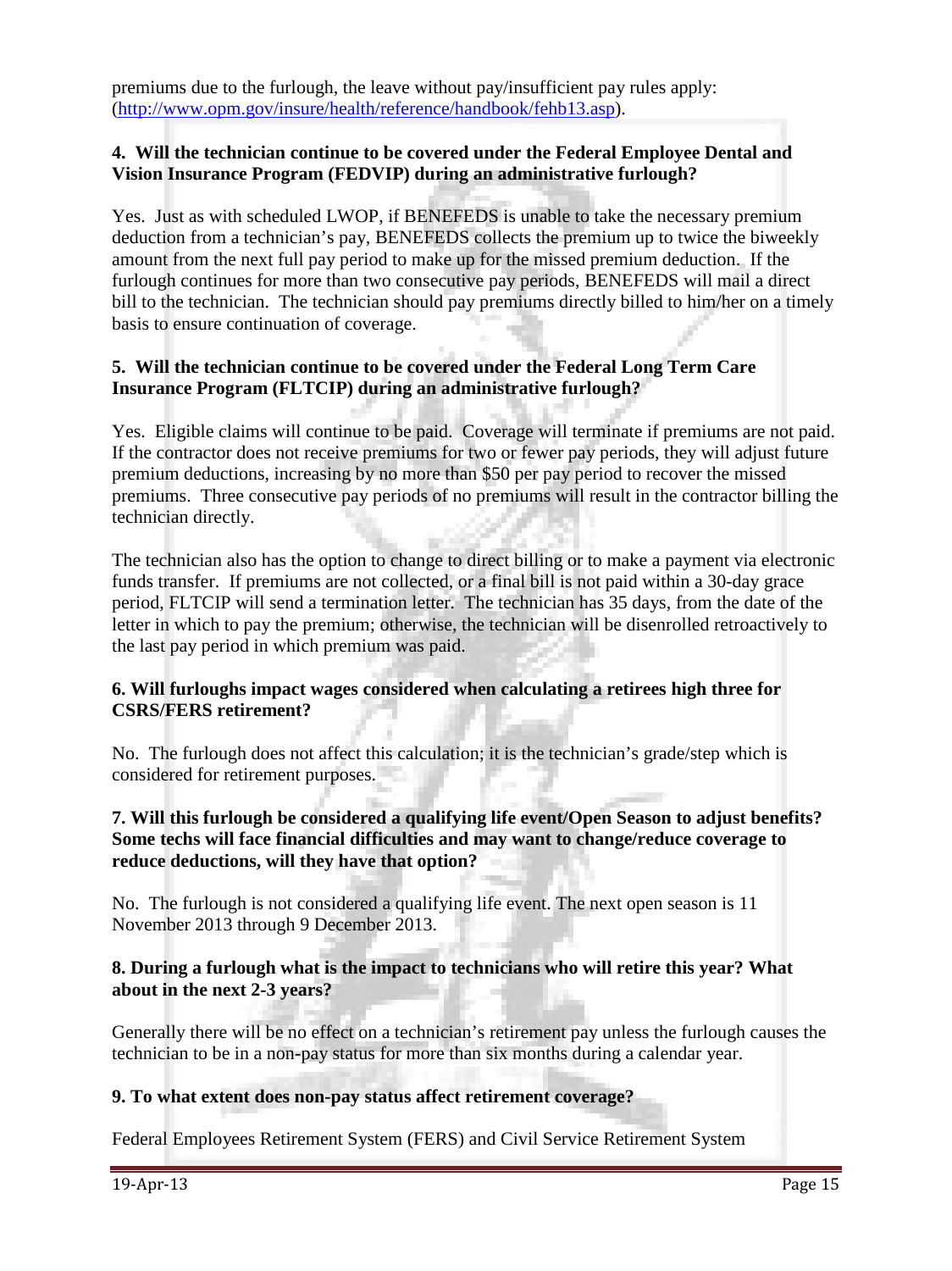(CSRS) coverage continue during an Administrative Furlough of 30 days or less.

# **10. Will social security contributions be affected?**

Social security contributions are determined by a percentage of a technician's basic pay and may be stopped or reduced if the technician has no earnings or if basic pay is reduced.

# **I. Thrift Savings Plan (TSP)**

# **1. What is the impact of a furlough on the TSP? What will happen to the contributions?**

There will be a reduction in the technician's and employer contributions, unless the technician chose a set dollar amount vice percentage of pay. By law, a technician who is in a non-pay status cannot contribute to their TSP account while on furlough.

### **2. How will a furlough affect the technician's TSP contributions?**

TSP contributions are deducted from the technician's pay.

**Example 1:** If the technician is currently making contributions based on a percentage of their basic pay, here's what happens:

- If the technician earns \$1,000 of basic pay every two-week pay period and they contribute 10% of it to the TSP, they will have a \$100 TSP contribution every pay period.
- If they are furloughed for 2 days per pay period, then their basic pay would decrease to \$800 and as a result, their TSP contribution would decrease by an equal percentage so that their contribution would be \$80 per pay period.
- Simply stated, the technician's TSP contribution decreases in direct proportion to the reduction in their basic pay. Therefore, the technician may find that lowering their contribution percentage is not necessary.

**Example 2:** If, however, the technician is currently making TSP contributions based on a dollar amount of their pay, that dollar amount will not automatically decrease with the reduction in pay. The technician may want to revisit whether that amount is still appropriate given the expected impact of their furlough.

#### **3. Should technicians terminate their TSP contributions?**

If the technician is making traditional contributions, it is important to remember that those contributions are subtracted from their pay before tax. It is equally important for the technician to be aware that stopping their TSP contribution could potentially increase their adjusted gross income and, as a result, their income tax liability. Technicians should think carefully about terminating their contributions.

Note: One of the great things about TSP contributions, no matter how small, is that the earnings compound over time. If the contributions are stopped, even for a short time, the technician will miss the opportunity to have their earning compound altogether. And, if the technician is a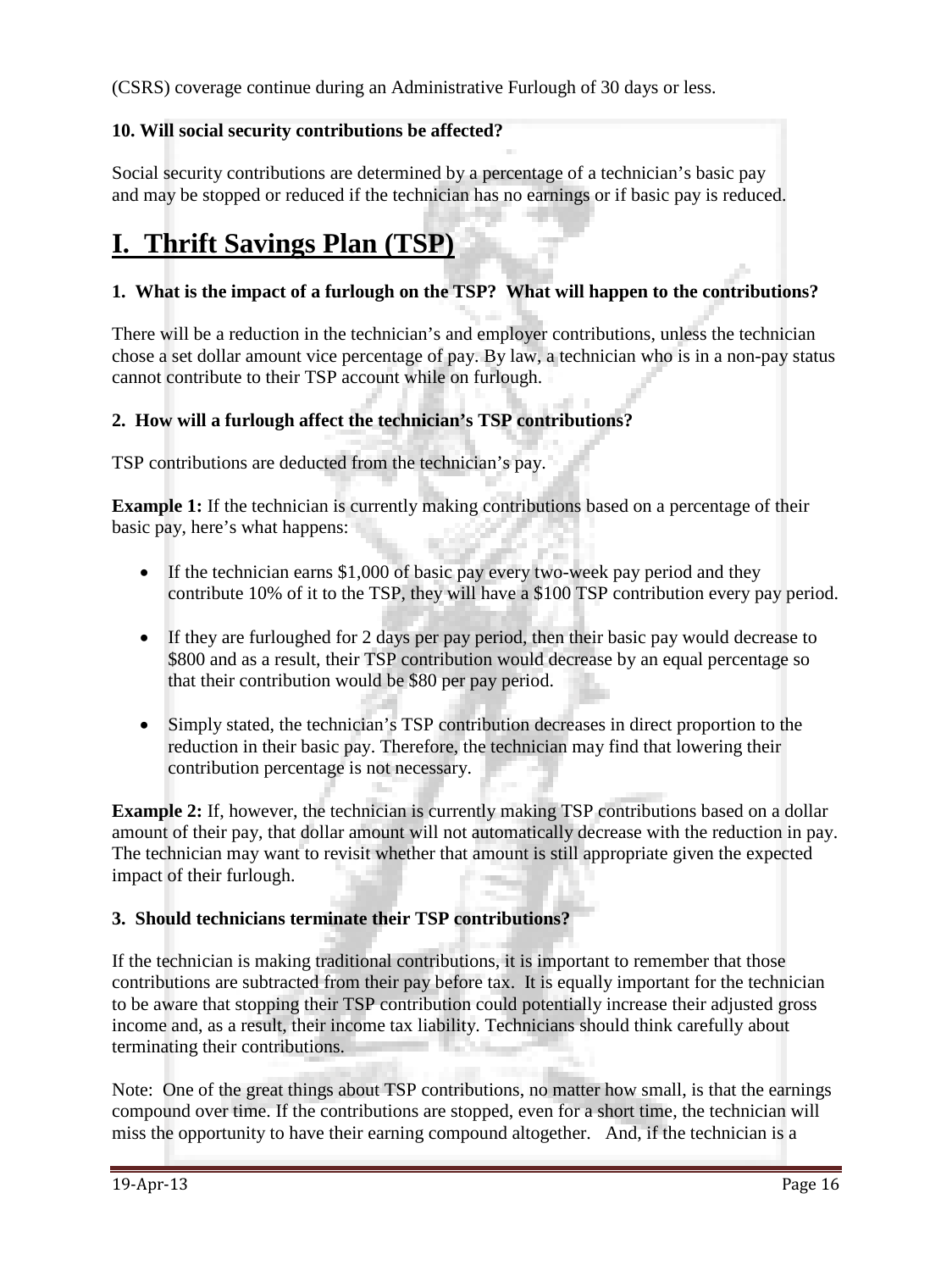FERS participant, they are leaving free money on the table because if they stop their contributions, their matching contributions stop as well.

# **4.****Will the government matching contribution to TSP be reduced during the furlough period?**

Government matching contributions determined by a percentage of a technician's basic pay may be stopped or reduced if the technician has no earnings, or if basic pay is reduced.

# **5. Will a technician's TSP investments be affected? What about disbursement?**

TSP investment activity will continue. Share prices and account balances will continue to be updated each business day, and loans and withdrawals will continue to be disbursed.

# **6. May a technician take out a TSP loan while furlough?**

Yes. By law, a TSP participant may take a TSP loan during a furlough which results in a shortterm break in pay. The TSP Executive Director has determined a Government shutdown does not disqualify one from TSP loan eligibility. See the TSP Fact Sheet (Impact of a Government Shutdown on the Thrift Savings Plan, dated March 4, 2011) at:

<https://www.tsp.gov/PDF/formspubs/oc11-5.pdf>. The technician should be referred to the cited reference for additional information specific to loan payment requirements.

# **7. What impact does the furlough have on a technician's loan payments?**

Payments continue. If the technician's salary is insufficient, the loan may be extended or have a balloon payment at the end.

# **8. Is the HRO required to send in a Form TSP-41 to notify TSP of a technician's furlough status?**

No.

**9. Can the Government take money from the TSP to resolve this financial situation?** No. The money in the TSP is held in trust for its participants. Neither Congress nor the Administration can take money from a technician's TSP account.

# **J. Unemployment Compensation**

# **1. Is a technician entitled to unemployment compensation while on furlough?**

It depends. Rules for unemployment compensation eligibility differ State to State. It is possible that a furloughed technician may become eligible for unemployment compensation immediately in some locations; whereas other states require a one-week waiting period before qualifying for compensation. In general, the State's laws, relative to the location of the technician's last official duty station while in technician service, determine eligibility for unemployment insurance benefits. (See the Department of Labor website "Unemployment Compensation for Employees (technicians)" at [http://workforcesecurity.doleta.gov/unemploy/unemcomp.asp\)](http://workforcesecurity.doleta.gov/unemploy/unemcomp.asp). Before applying for unemployment compensation, the technician should contact the HRO Employee Benefits Specialist for the required SF 8 form. The HRO Employee Benefits Specialist will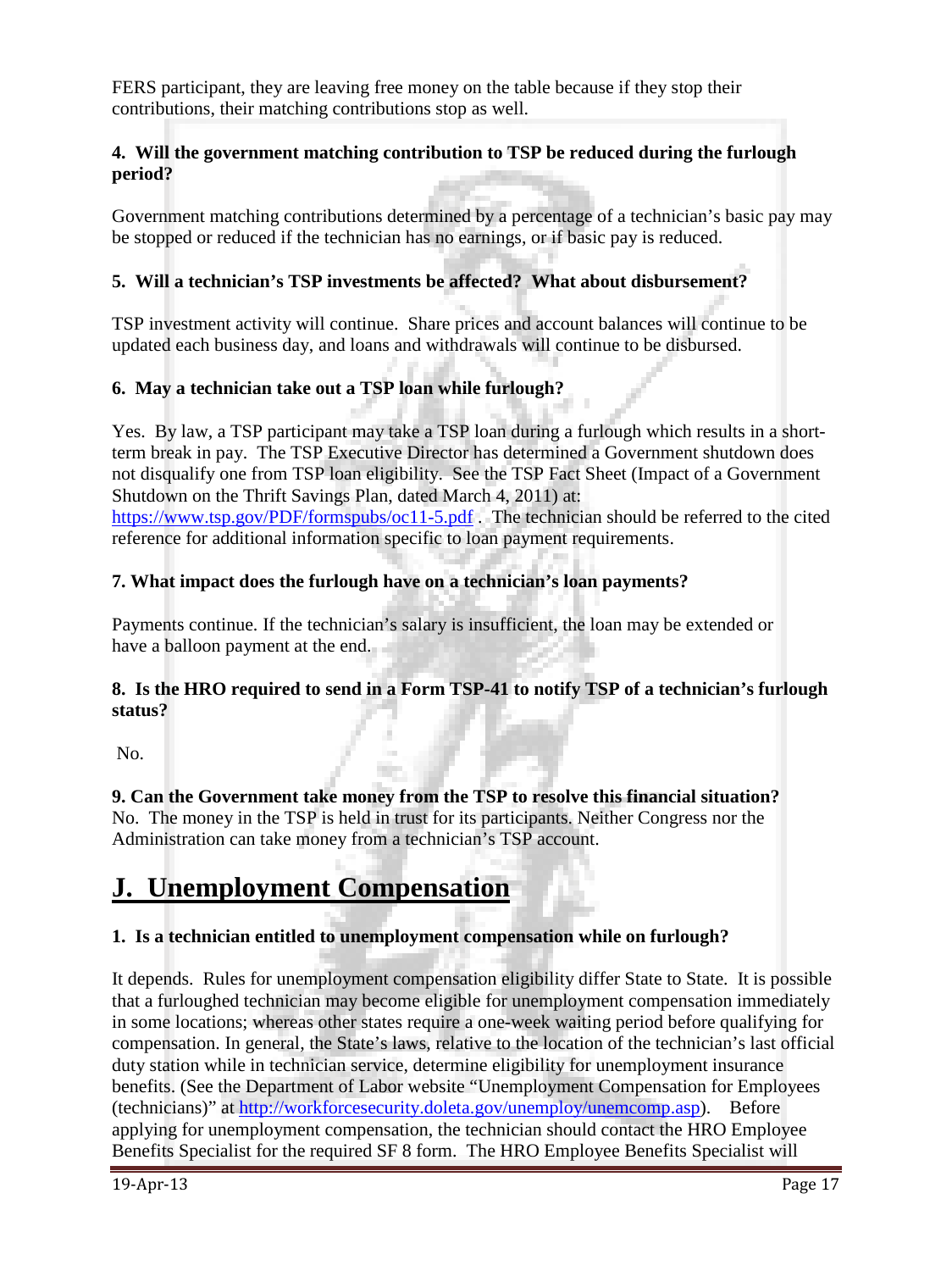provide employment information upon request from the Department of Labor Unemployment Compensation Office. The Department of Labor's website provides links to locations of individual state unemployment compensation offices at [http://www.servicelocator.org/OWSLinks.asp.](http://www.servicelocator.org/OWSLinks.asp)

#### **2. Are Human Resources Offices required to provide furloughed Federal technicians with an SF-8, Notice to Federal Employee about Unemployment Insurance?**

Federal agencies are required to provide technicians with an SF-8 if they will be in a nonduty status for seven or more consecutive days.

### **3. What address should the HR Office provide on the SF-8, Notice to Federal Technician about Unemployment Insurance? What is the Federal Identification Code (FIC)?**

The address on the SF-8 should be the address for the Human Resources Office. The FIC is 422 for the Department of the Army and 424 for the Department of the Air Force*.*

#### **4. Is an unemployment compensation claim based on the state where the technician lives or where they work?**

Unemployment compensation claims are based on the state in which the work was performed.

### **5. Are technicians who are lower than a Grade 9, Step 5, exempt from paying back unemployment compensation benefits if they are later paid for the furlough period?**

The decision on whether or not technicians would have to pay back unemployment compensation benefits would be decided by each State Employment Security Agencies based on their unemployment compensation law. Overpayment requirements apply to all technicians for a particular state, regardless of their grade or salary.

### **6. Is information available as to what the states require before processing a claim for unemployment because of a furlough?**

Yes. The list below gives Web sites or instructions for each state when filing an initial claim for unemployment; different procedures often apply when filing claims for additional benefits. You should also note that Kentucky has a Web site – at <http://www.oet.ky.gov/des/ui/staterefguide.asp> - that lists state Web sites, plus telephone numbers, for about 40 states.

Alabama – http://dir.alabama.gov/uc Alaska – http://www.labor.state.ak.us/esd\_unemployment\_insurance/biff-splash.htm Arizona – https://www.azdes.gov/landing.aspx?id=4211 Arkansas - http://www.arkansas.gov/esd/UI/index.htm California – https://eapply4ui.edd.ca.gov/ Colorado – https://wwws.coworkforce.com/ucontinuedclaims/default.asp?ci=0&ps=0&er=0&li=e Connecticut –http://www.ctdol.state.ct.us/progsupt/unemplt/M1A/LogInIntro.htm Delaware – http://www.delawareworks.com/Unemployment/welcome.shtml District of Columbia – https://does.dcnetworks.org/InitialClaims/ Florida –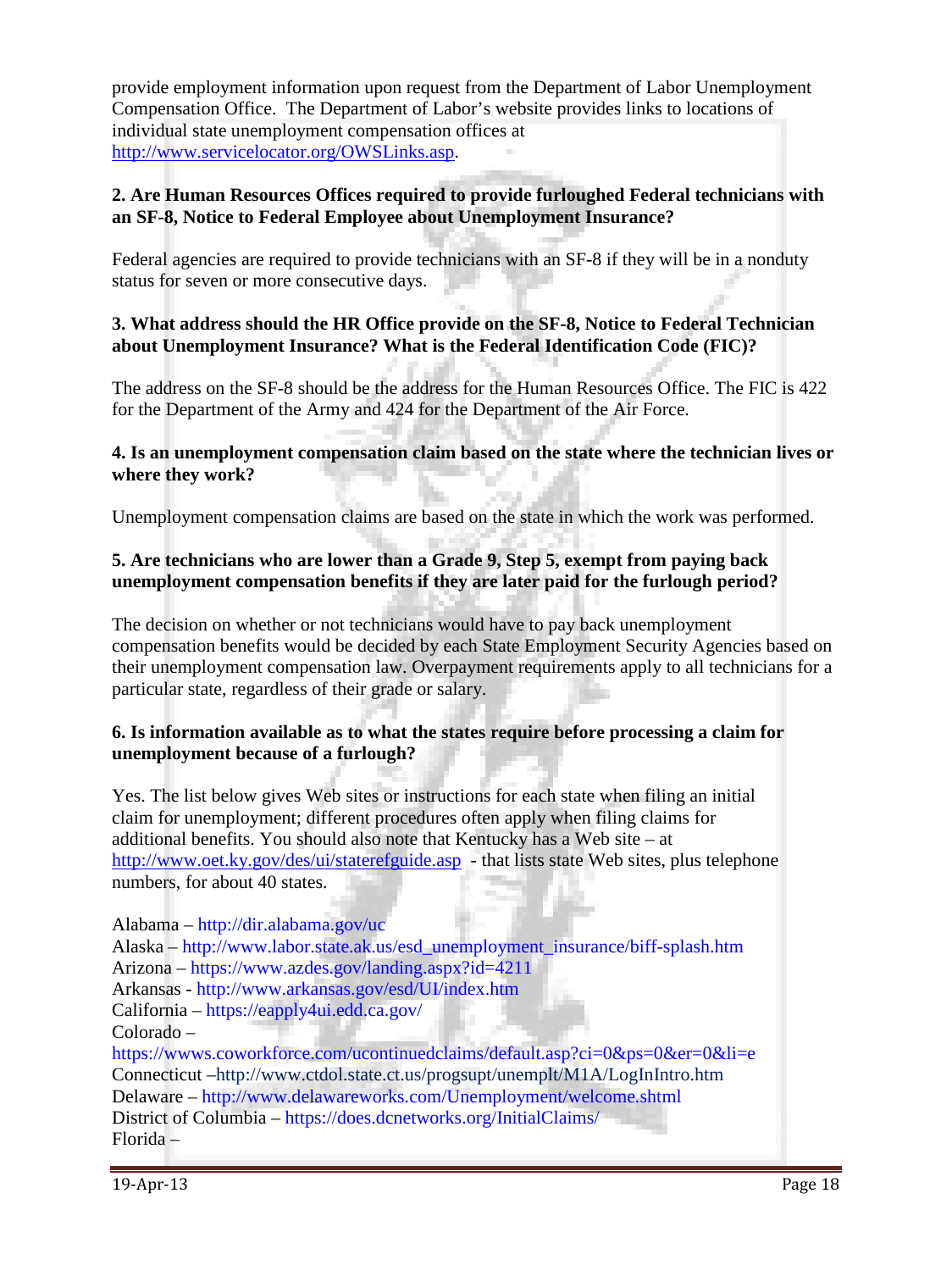http://www.floridajobs.org/job-seekers-community-services/reemployment-assistancecenter/ file-a-claim

Georgia - http://www.dol.state.ga.us/

Hawaii – http://hawaii.gov/labor/ui

Idaho – http://labor.idaho.gov/dnn/Default.aspx?alias=labor.idaho.gov/dnn/idl

Illinois – http://www.ides.state.il.us/individual/certify/default.asp

Indiana – http://www.in.gov/dwd/

Iowa – http://www.iowaworkforce.org/ui/file1.htm#1.

Kansas – www.getkansasbenefits.gov

Kentucky – http://www.kewes.ky.gov/

Louisiana – https://laors.laworks.net/laclaims/Web site/

Maine – https://gateway.maine.gov/DOL/mics/BasePage.aspx

Maryland – electronic filing not permitted if technician worked for the Federal

Government in the past 18 months. File by phone at 410-949-0022 in the Baltimore area, or 1-800-827-4839 outside the Baltimore area. Information is at

http://www.dllr.state.md.us/employment/unemployment.shtml

Massachusetts – initial claim by phone or in person only. File by phone at 1-877-626-

6800 from Massachusetts, 617-626-6800 outside Massachusetts. Information is at http://www.mass.gov/?pageID=dlwdconstituent&L=2&L0=Home&L1=Claimants&sid=

Edwd

Michigan – http://www.michigan.gov/uia/0,1607,7-118--77962--,00.html

Minnesota – http://www.uimn.org/

Mississippi http://mdes.ms.gov/unemployment-claims/

form must then be brought in person to a Mississippi Job Center

Missouri – http://www.labor.mo.gov/DES/Claims/

Montana – https://app.mt.gov/ui4u/index

Nebraska – https://uibenefits.nwd.ne.gov/BPSWeb/jsp/BPSClaimantWelcome.jsp

Nevada – http://www.ui.nvdetr.org/UI\_Agreement.html

New Hampshire – http://www.nh.gov/nhes/

New Jersey – http://lwd.dol.state.nj.us/labor/ui/ui\_index.html

New Mexico – http://www.dws.state.nm.us/

New York – https://ui.labor.state.ny.us/UBC/home.do?FF\_LOCALE=1

North Carolina – https://www.ncesc.com/individual/webInitialClaims/applyBegin.asp

North Dakota – https://secure.apps.state.nd.us/jsnd/uiiaclaims/login.htm

Ohio – http://unemployment.ohio.gov/

Oklahoma – https://unemployment.state.ok.us/instructions.asp?x=n

Oregon – http://findit.emp.state.or.us/ocs

Pennsylvania – https://www.paclaims.state.pa.us/UCEN/

Puerto Rico - http://www.trabajo.pr.gov/

Rhode Island – https://uiclaims.state.ri.us/RI-ICS/Intro/index.aspx?AC=yes

South Carolina – http://dew.sc.gov/

South Dakota – http://dlr.sd.gov/ui/default.aspx

Tennessee – http://www.state.tn.us/labor-wfd/esdiv.html

Texas – http://www.twc.state.tx.us/ui/uiclaim.html

Utah – http://jobs.utah.gov/ui/WebInitialCubs/Welcome.aspx

Vermont – file by phone only, by calling 1-877-214-3330. Information is at

http://www.labor.vermont.gov/Unemployed/tabid/109/Default.aspx

Virginia – http://www.vec.virginia.gov/vecportal/seeker/jslogin.cfm

Virgin Islands – file in person only

http://www.vidol.gov/OP/Contact.htm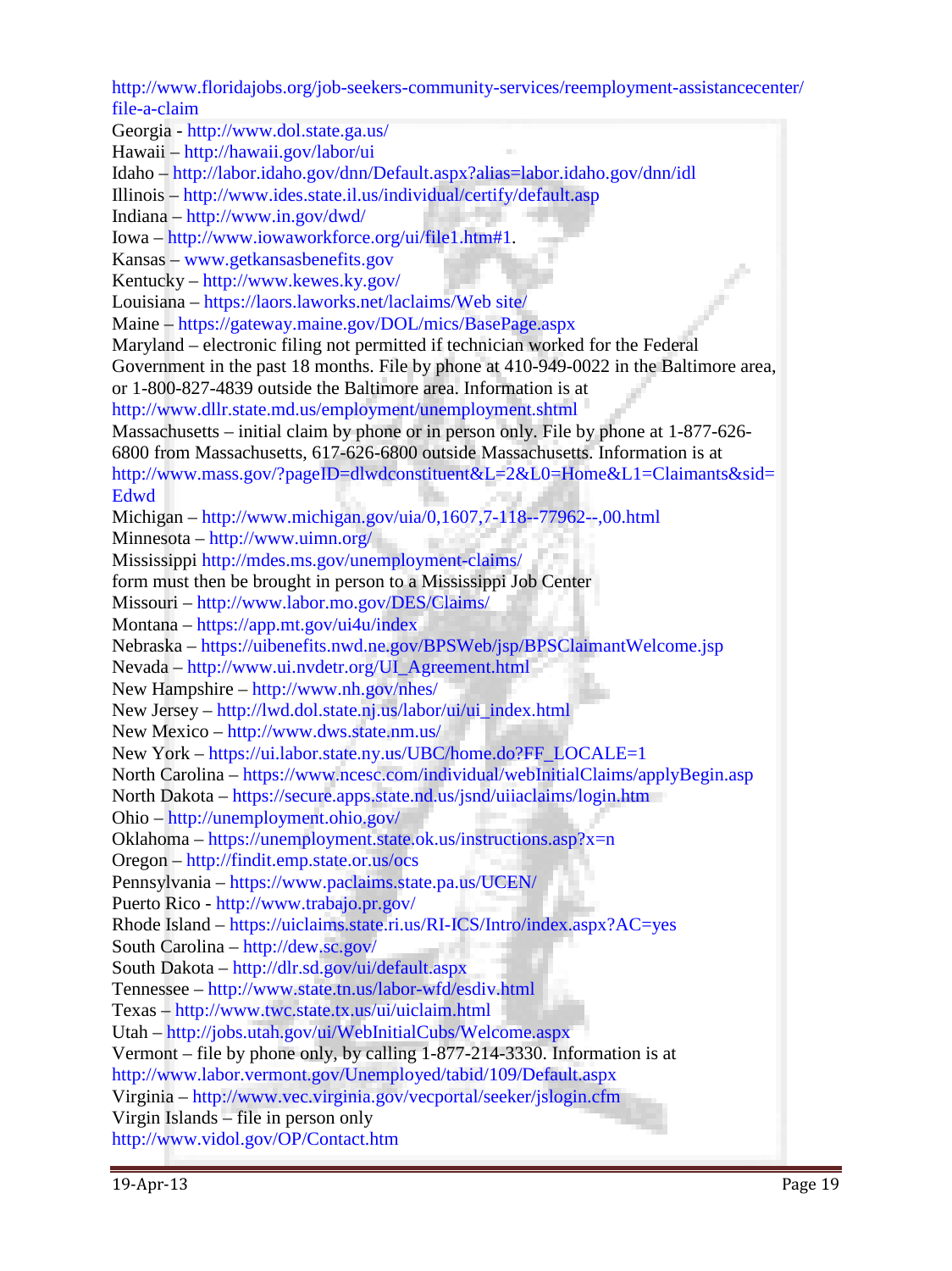Washington – http://www.esd.wa.gov/uibenefits/index.php West Virginia – http://www.wvuc.org/ Wisconsin – https://ucclaim-wi.org/InternetInitialClaims/InfoBasicRequirements.asp Wyoming - https://doe.state.wy.us/InetClaims/

# **K. Benefits under the Federal Employees' Compensation Act**

#### **1. If a technician was in receipt of Federal Employees' Compensation Act (FECA) wage-loss compensation and was then furloughed, what effect would the furlough have on his/her compensation?**

None. FECA wage-loss compensation is not considered wages and, therefore, is not affected by a lack of funding at the employing agency

### **2. Are technicians who are injured while on furlough or LWOP eligible to receive workers' compensation?**

No. Workers compensation is paid to technicians only if they are injured while performing their duties. Technicians on furlough or LWOP are not in a duty status for this purpose. A technician who is receiving workers' compensation payments will continue to receive workers' compensation payments during a furlough and will continue to be charged LWOP.

### **3. Are technicians who are currently reemployed from the Workers' Compensation roles exempted from furlough?**

No. A technician who has been reemployed from OWCP roles is not exempt from furlough. They are to be treated the same as any other technician. However, if a returned technician is receiving lost wages from the Department of Labor (DOL), those wages will continue to be paid by DOL.

# **4. Will a technician with a Lost Wage Earnings Capacity (LWEC) decision in place be compensated from OWCP on the days the agency is furloughed?**

No. Once OWCP issues a formal LWEC decision, it cannot be changed except for one of three reasons. Those reasons are listed in the Federal Regulations, at 20 CFR 10.511, as follows: (1) Modification of such a determination is only warranted where the party seeking the modification establishes either that there is a material change in the nature and extent of the injury-related condition; (2) the technician has been retrained or otherwise vocationally rehabilitated, or (3) the original determination was erroneous. So if OWCP has issued a formal LWEC decision, and then the technician is furloughed, no additional OWCP benefits would be payable; a furlough is not one of the 3 reasons listed in these regulations.

### **5. If a technician is receiving wage-loss compensation from OWCP as a result of a Lost Wage Earnings Capacity (LWEC) decision, will the claimant's compensation from OWCP be reduced due to sequestration?**

No. Monies received from OWCP for wage-loss compensation are not considered wages and, therefore, are not affected by a lack of funding at the employing agency.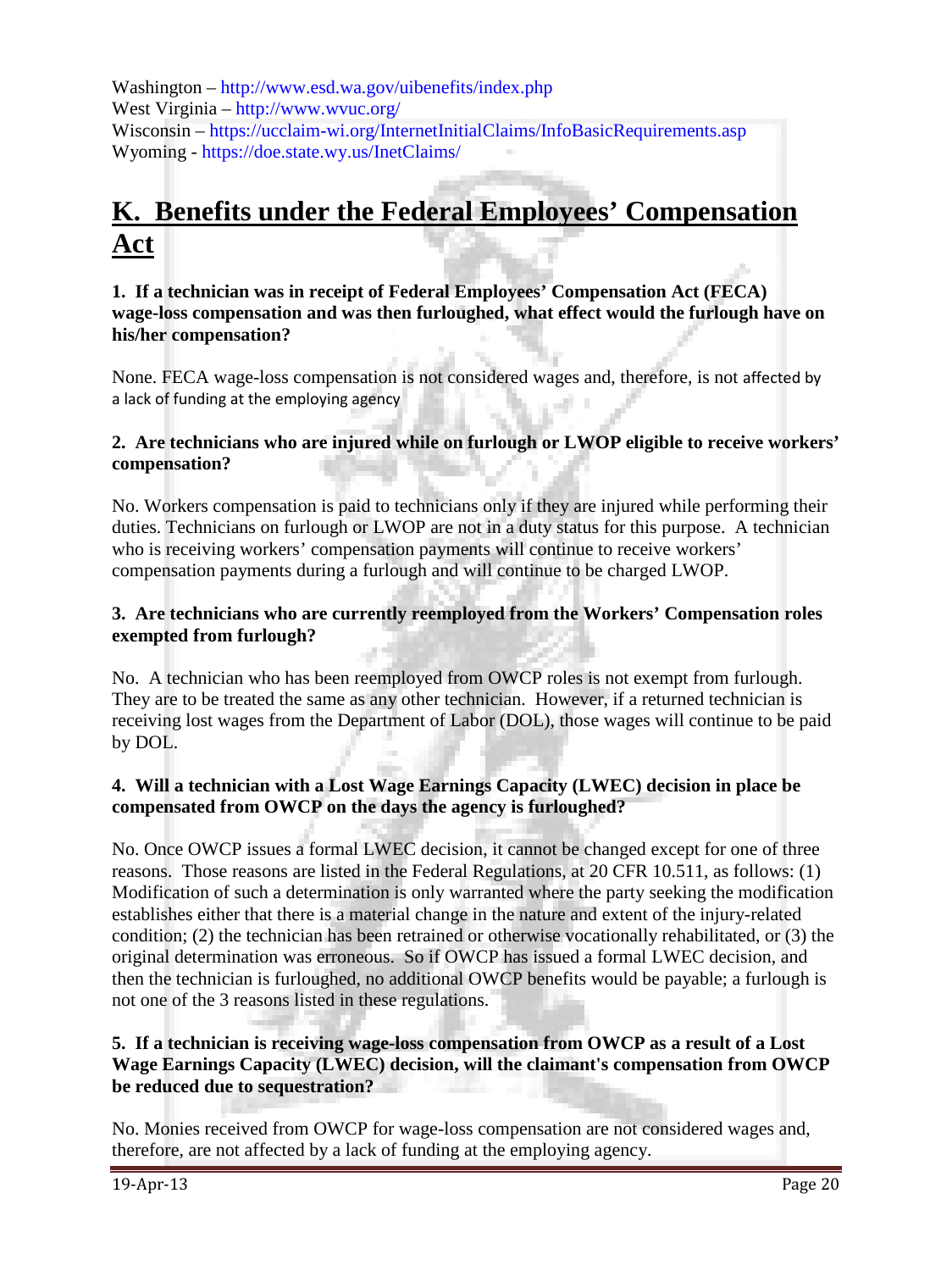# **6. Is a furlough day considered a withdrawal of light duty for a technician with a work related injury, who is working light duty based on temporary work restrictions? Is the technician eligible to apply to DOL for wages lost on the furlough day?**

It is the agency's opinion that the furlough action is not a direct withdrawal of light duty as the furlough requirement applies to all technicians unless exempted by proper authority. DOL is the decision authority on a technician's claim for loss of wages. If the technician wishes to claim compensation from DOL for the furlough period they must submit a completed Form CA-7 to the agency's ICPA. DOL in turn will issue a decision on the compensation claim.

# **7. How does an administrative furlough affect the compensation of a technician who is receiving FECA benefits and is under medical orders to work part-time?**

When a technician is already out on total or partial wage loss benefits, FECA compensation continues at the usual rate. Claims for FECA compensation benefits submitted as a result of missing a partial day due to a furlough are not payable under the FECA.

# **8. How does an administrative furlough impact the compensation of a technician who is receiving FECA benefits and is required to work a modified light duty schedule?**

FECA compensation benefits are not payable for work days lost as a result of administrative furlough.

# **9. How does a furlough affect Continuation of Pay (COP)?**

If a technician sustains a traumatic injury and is receiving COP before furlough days have been scheduled, COP should continue. However, if a technician sustains a traumatic injury and has already been scheduled for one or more furlough days, then there would be no COP entitlement for any day that the technician was not scheduled to work due to an administrative furlough.

#### **10. Are schedule awards or medical benefits affected by an administrative furlough?**

No. Schedule award and medical benefits continue regardless.

# **L. Service Credit for Various Purposes**

# **1. Is being furloughed or on leave without pay (LWOP) considered a break in service?**

No. Both mean the technician is in a nonpay, nonduty status for those days/hours. However, an extended furlough or extended LWOP may affect the calculation of creditable service for certain purposes.

#### **2. To what extent does non-pay status affect technician benefits and programs?**

The effects of a non-pay status (which includes furlough, leave without pay, absence without leave, and suspension) on technician benefits and programs vary based on current law and regulation. For additional information, see OPM's fact sheet on the "Effect of Extended Leave Without Pay (or Other Nonpay Status) on Benefits and Programs" at [http://www.opm.gov/oca/leave/HTML/LWOP\\_eff.asp.](http://www.opm.gov/oca/leave/HTML/LWOP_eff.asp)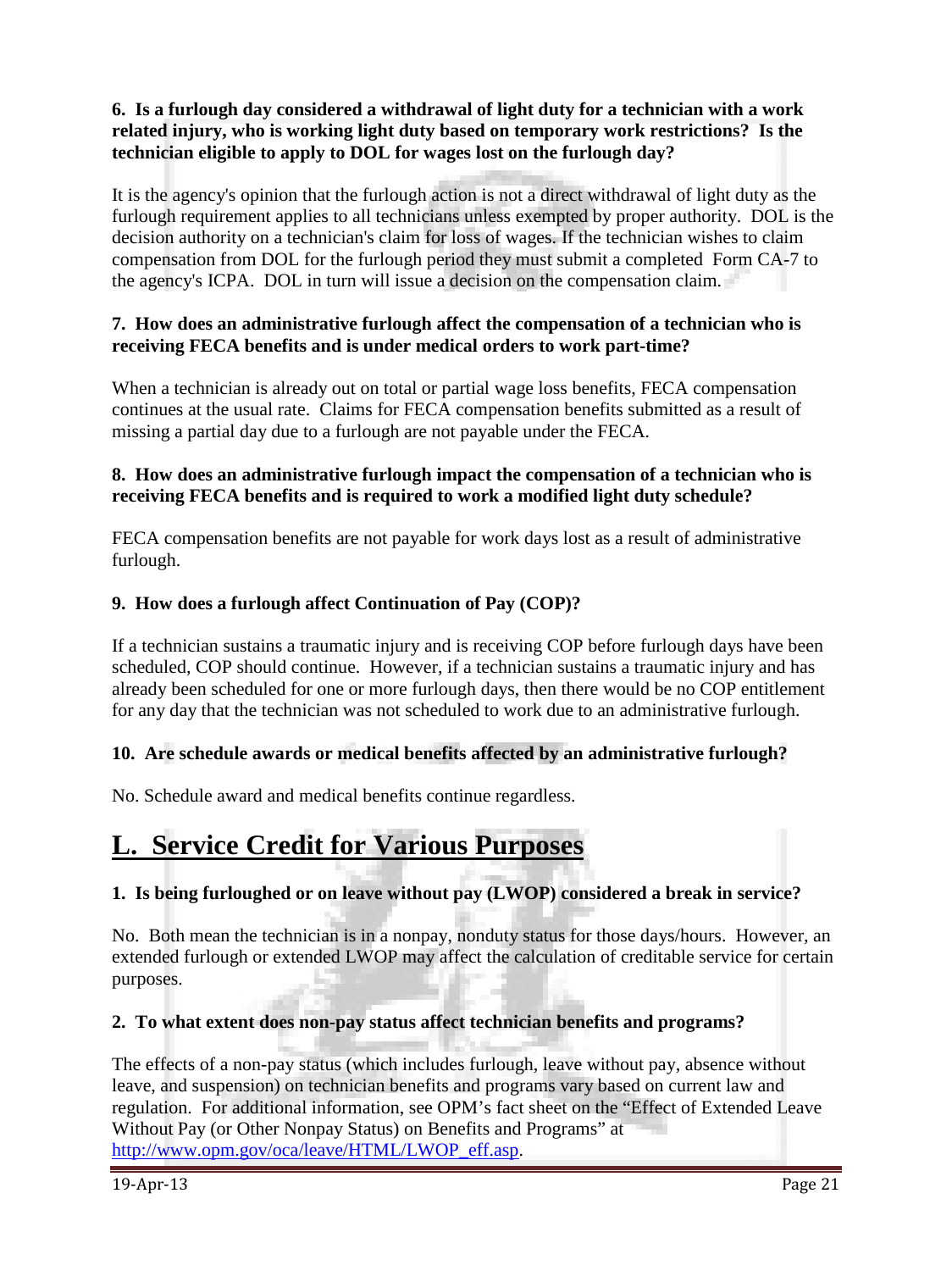# **3. What effect will a furlough have on the calculation of a technician's creditable service?**

Time spent in a non-pay status (including furlough) is credited as follows:

• Career tenure: The first 30 calendar days of each non-pay period is creditable service.  $(5 \text{ CFR } 315.201(b)(4)(ii)(A))$ 

• Probationary period: An aggregate of 14 workdays in a non-pay status is creditable service. (5 CFR 315.802(c))

• Cualification standards: There is no requirement to extend qualifying periods by the amount of non-pay status. However, agencies may require such extensions in order to meet training requirements or ability to perform.

• Time-in-Grade: Non-pay status is creditable service.  $(5 \text{ CFR } 300.605(a))$ 

• Service Computation Date-LEAVE: Up to six months in non-pay status is creditable. (5 U.S.C. 6303(a))

Service creditable for within-grade-increases: The time in a non-pay status that is creditable is determined by the current step (See 5 CFR531.406(b) for GS  $\&$ 532.417(c)(2) for FWS)

# **M. Technicians on Military Duty**

### **1. May a National Guard technician perform military duty while furloughed? And is it a dual compensation situation?**

A military technician may perform military duty while he/she is furloughed. It is not a dual compensation situation because furloughed technicians are not in a pay status. They will be compensated by the military and continue to be carried in an Absent-US status.

# **2. Will a technician continue to receive reservist differential payments (5 U.S.C. 5538) if the technician is affected by an administrative furlough from the technician position while on active duty?**

It depends. In computing a reservist differential, the State must compare the technician's projected technician basic pay to the allocated military pay and allowances for each technician pay period. If the technician is affected by a furlough from his/her position while on active duty, the State must reduce the technician's projected basic pay during any pay period in which furlough time off occurs. If the allocated military pay and allowances are greater than, or equal to, the projected technician basic pay adjusted for furlough time off, no reservist differential is payable for that pay period. If the projected technician basic pay (as reduced to account for furlough time off) is greater than the allocated military pay and allowances, the difference represents the unadjusted reservist differential.

# **3. Will there be an impact on the within-grade increase (WGI) waiting period for General Schedule (GS) technicians affected by an administrative furlough while in an Absent Uniformed Service (AUS) status?**

No. Furlough has no impact on a the WGI waiting period for GS technician's affected by a furlough while in an AUS status (i.e., Nature of Action Code 473, used when the technician has restoration rights). An absence, for the purpose of engaging in military service, is creditable service in the computation of waiting periods for successive WGIs when the technician returns to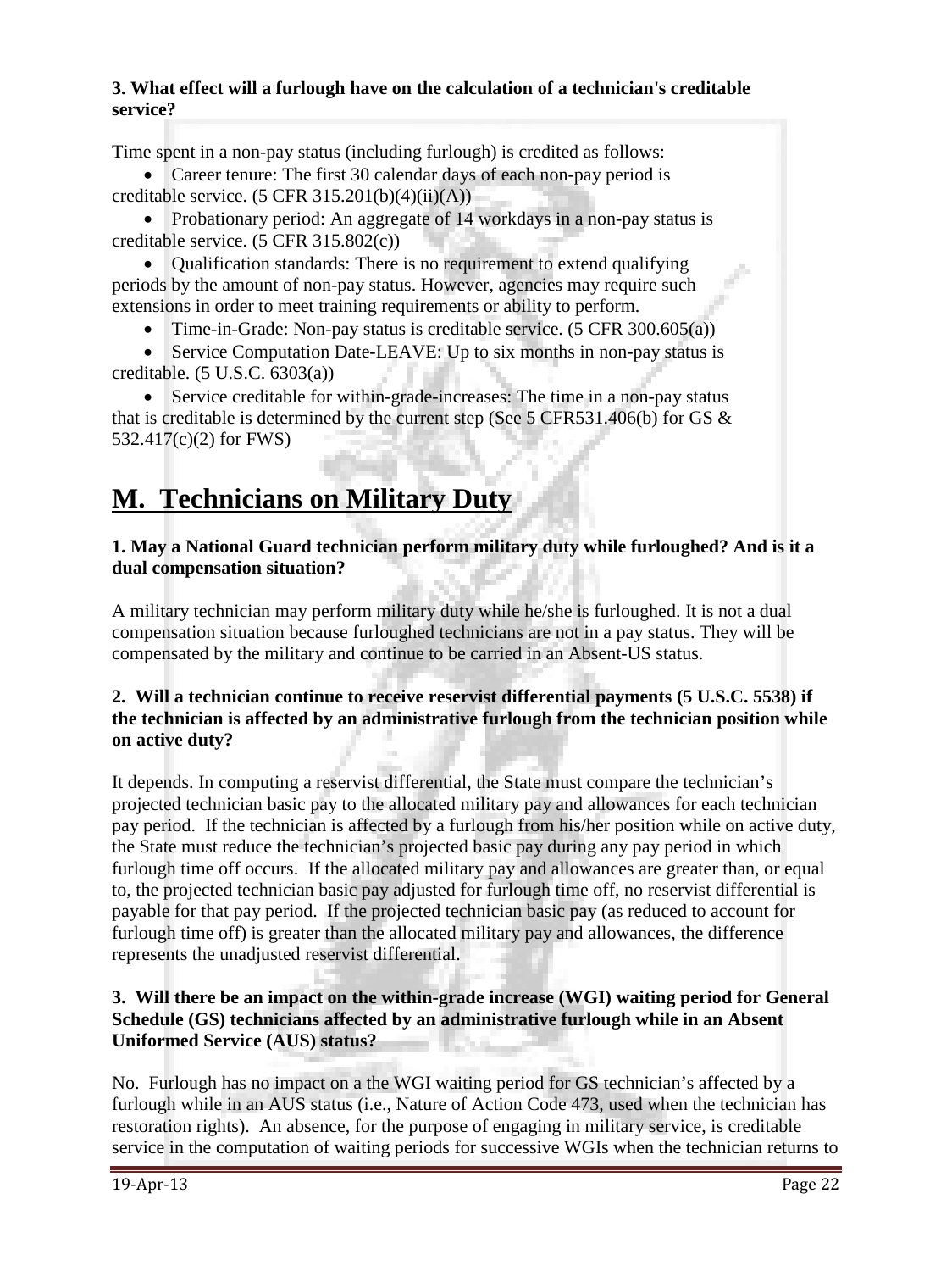a pay status through the exercise of a restoration right provided by law, Executive Order, or regulation. (See 5 CFR 531.406(c)(1)(i) and 5 CFR 532.417(c)(4)).

# **N. Miscellaneous**

**1. Can States offer early retirements (VERAs) or separation incentives (VSIPs) to furloughed technicians? Can VERA/VSIP be offered during sequestration? Can VERA/VSIP be offered in lieu of a furlough?**

Both Voluntary Early Retirement Authority (VERA) and Voluntary Separation Incentive Payments (VSIP) are programs to incentivize voluntary separations to avoid involuntary personnel actions associated with a State's decision to restructure its workforce. States with NGB-approved VERA and or VSIP may continue offering these options to covered technicians during a furlough.

VERA and VSIP result in permanent separations from the agency workforce. (Please note that VSIP recipients may not be reemployed by the Federal Government within 5 years unless they repay the VSIP to the agency that paid it.) Furloughs are associated with temporary issues, such as lack of work or funds, with the intention that technicians would return to their jobs after the furlough. The State will decide which option to take based on its situation, e.g., the need to permanently reduce or restructure its workforce or to save funds by furloughing technicians.

#### **2. If the furlough impacts the technician's ability to meet financial obligations (e.g., mortgage or rent payments), will it impact their eligibility for continued suitability for Federal employment, access to classified information, or to hold a sensitive position?**

A furlough is a circumstance beyond an employees control. The Federal Adjudicative Guidelines specify that the adjudicative process is the careful weighing of a number of variables known as the 'whole person concept.' Mitigating factors include whether the conditions that resulted in the concern were largely beyond the person's control and whether or not the individual acted responsibly under the circumstances. As a proactive measure, technicians may wish to contact the local Employee Assistance Program (EAP) to see if financial planning is available.

# **3. What impact will a furlough have on a technician's Combined Federal Campaign pledge?**

The technician's allotment to charity will continue if their salary is sufficient to pay the deduction according to the order of precedence and unless they provide other instructions to the payroll office representative. They may lower or cancel a CFC pledge by contacting their payroll office representative or CSR. If they cancel a CFC pledge, they will not be able to restart it until the next campaign season (for the 2014 payroll year).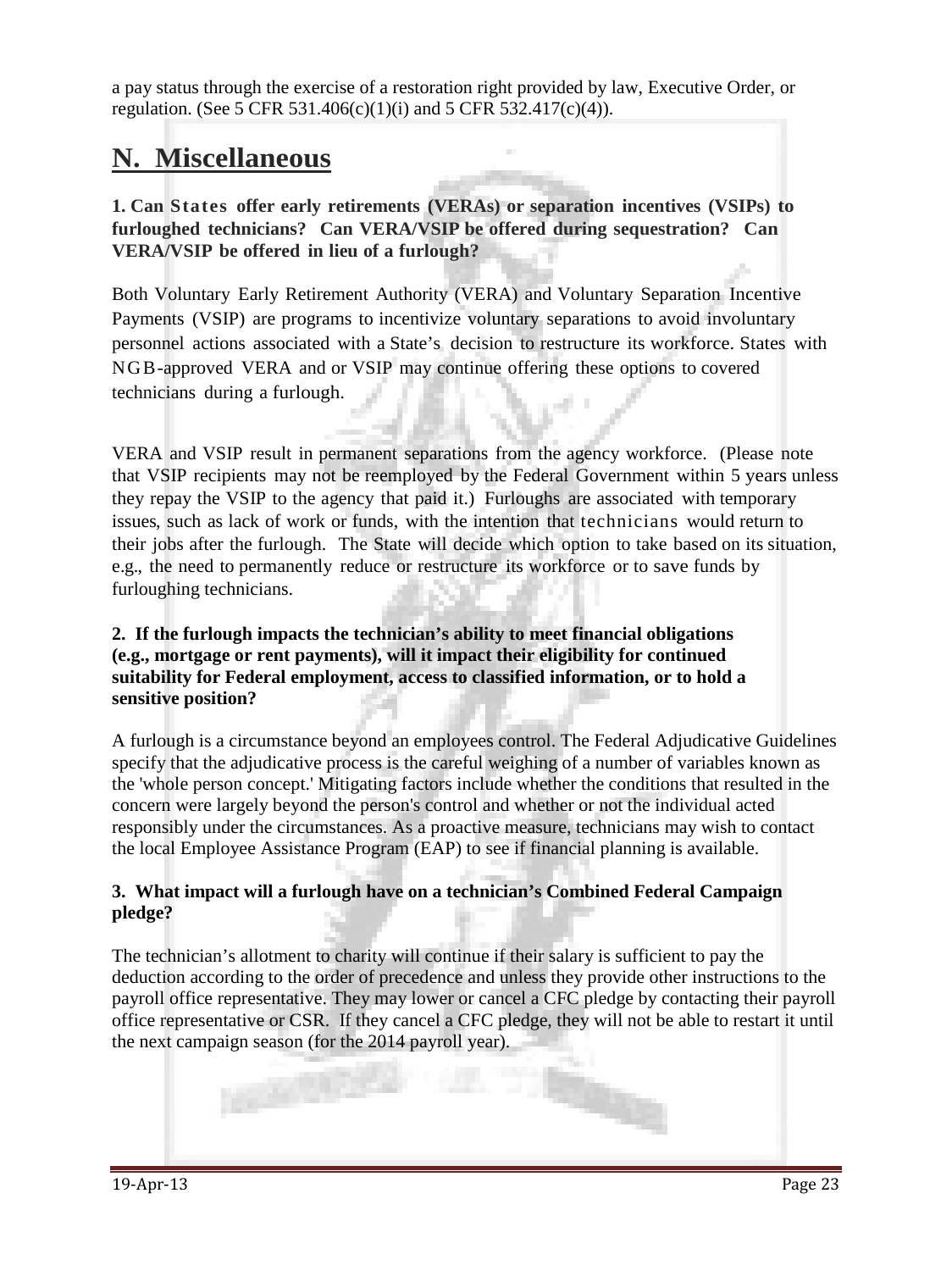# **4. Will the furlough impact a technician's mass transit subsidy/benefits?**

Furlough does not change the maximum monthly limit (currently \$245) for mass transit subsidy/benefits. Since participants may claim only the days for which mass transit was used, furloughed participants--commuting fewer days in a month--will claim fewer days.

# **O. Furlough Procedures - 22 workdays or Less**

### **1. May the State schedule administrative furlough days consecutively or discontinuously (e.g., one workday per week for 22 weeks)?**

Yes. Nothing in law or regulation prohibits discontinuous furloughs. Moreover, discontinuous furloughs can be advantageous to both the technician and the State by distributing the furlough days over time, minimizing the financial impact on a technician, and lessening the disruption of agency services to the public.

In *AFGE, Local 32 and OPM*, 22 FLRA 307 (1986), the Labor Relations Authority held that a proposal, giving the furloughed technician the right to determine whether his/her furlough was to be continuous or discontinuous, is a negotiable 5 U.S.C. 7106(b)(3) "appropriate arrangement."

For ease of administration and equity, the State may also schedule furloughs for all technicians (both alternative work schedule and regular work schedule) in terms of hours. For example, all full-time technicians would be furloughed for 40 hours; even though for some technicians, the actual number of furlough days could be more or less than 5 days.

#### **2. How is an administrative furlough documented?**

NG-J1-TN will process the mass actions to prepare an SF-50, Notification of Personnel Action for each technician subject to furlough. The appropriate Nature of Action Code (NOAC) to use according to the Guide to Processing Personnel Actions (GPPA) Chapter 15, will be NOAC 471 – Furlough. Since NOAC 471 is being used, there is no requirement for a Return to Duty (NOAC 292) personnel action to be processed at the conclusion of the furlough period. The actual furlough days will be coded via technician timecards using employee leave code "KE" (Furlough). The furlough hours used by pay period and the accumulated furlough hours will flow back into the Defense Civilian Personnel Data System (DCPDS) from the Defense Civilian Pay System (DCPS) to allow HROs to track the hours for each technician.

#### **3. What remark will indicate the period of the furlough on the SF-50?**

DoD has received permission from OPM to use the following remark with the NOAC 471 – Furlough. The remark has been modified to read "To be furloughed on discontinuous days between (beginning date of furlough period) and (ending date of furlough period) not to exceed a maximum of (number of hours) during the furlough period. Prior to the beginning of each pay period supervisors will inform technicians of the specific date(s) that he/she will be furloughed during the pay period."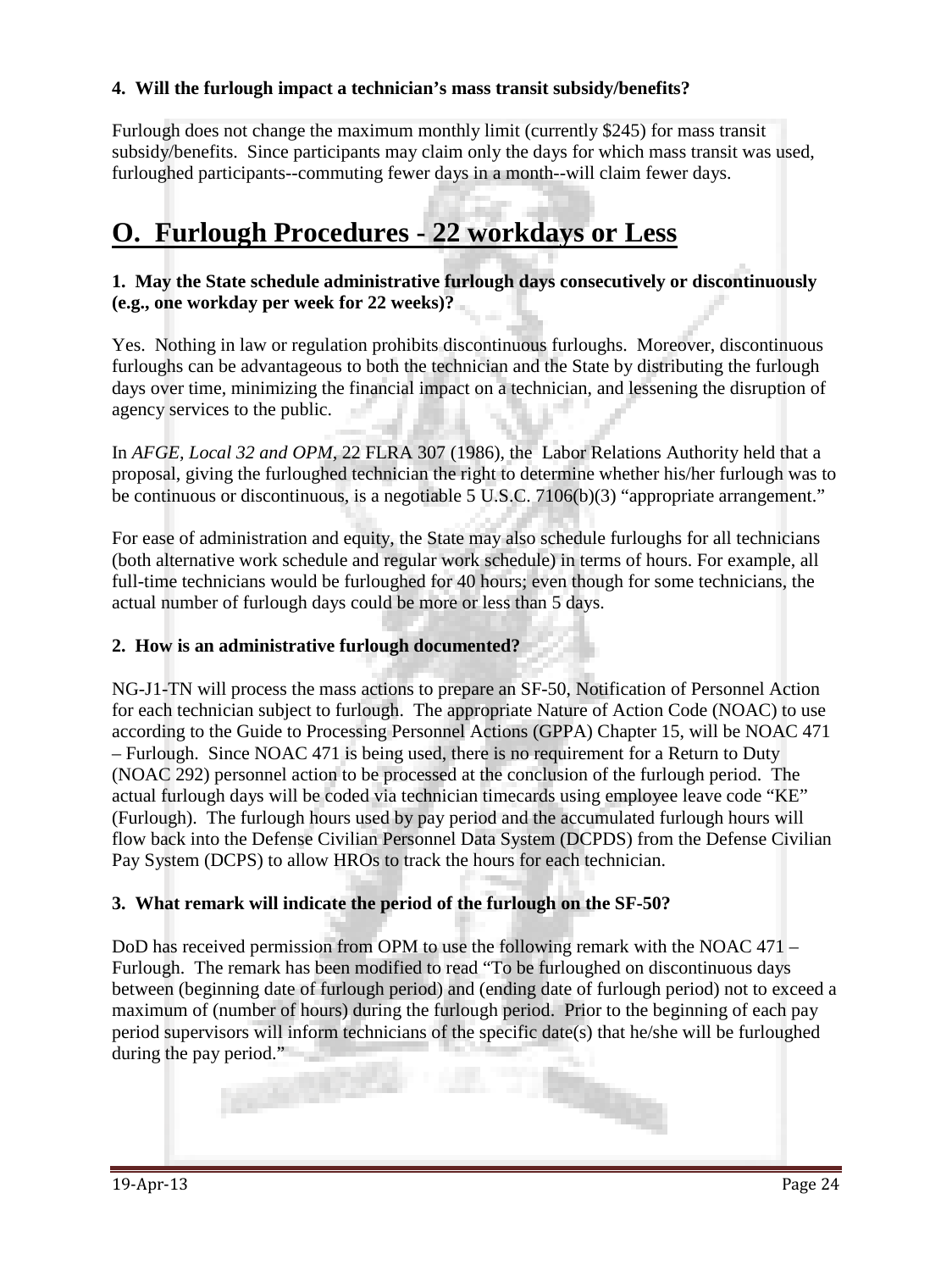# **4. How will furlough hours be shown on the technician's Leave and Earning Statement (LES)?**

All furlough hours will show on the technician's Leave and LES in Leave Category as Furlough and will be combined with any LWOP in the LWOP Used YTD field.

# **5. How will supervisors track the furlough hours used by technicians?**

Supervisors will be able to track the furlough hours their technicians use by running the "Furlough Indicator" report in the My Workplace located within the Defense Civilian Personnel Data System (DCPDS). The data will be updated one week after the end of each pay period

### **6. Are Correction SF-50 actions required if the furlough ends early?**

Correction SF-50 is not required or necessary to correct the ending date of the furlough period if the furlough ends early and the furlough SFs-50 were coded with the optional "M73" remark that OPM recently approved.

#### **7. How are timecards coded if technicians are on non-continuous furlough days? KE-Furlough vs. KG-Furlough Military(Absent-US)** (Pending official NGB guidance)

**Scenario**: A Dual Status Technician's work schedule is Mon-Fri. On their scheduled furlough day the technician wants to perform military duty, AT, UTAs, or other IADT.

- **Question**: Can the technician perform military duty (AT, UTAs, or other IADT) on their furlough day?
	- o **Answer**: Yes.
- **Question**: If technicians perform military duty (AT, UTAs, or other IADT) on their furlough day, how is the time coded on their time card?

o **Answer**: Code the time card: KE – Furlough.

- **Question**: Can DS Tech's time card be coded "KG Military Furlough (Absent-US)" instead of KE - Furlough?
	- o **Answer**: Yes, if the technician was called to active duty. **If not, use KE – Furlough**.

#### **8. How can HROs track technicians' cumulative furlough hours?**

HROs will be able to track the cumulative furlough hours by having their Human Resources Specialist (Information Systems) run reports in the Business Intelligence 4 system. Available furlough hour fields include: "Furlough Hours Used PP" and "Furlough Accumulated Hours".

42 C.C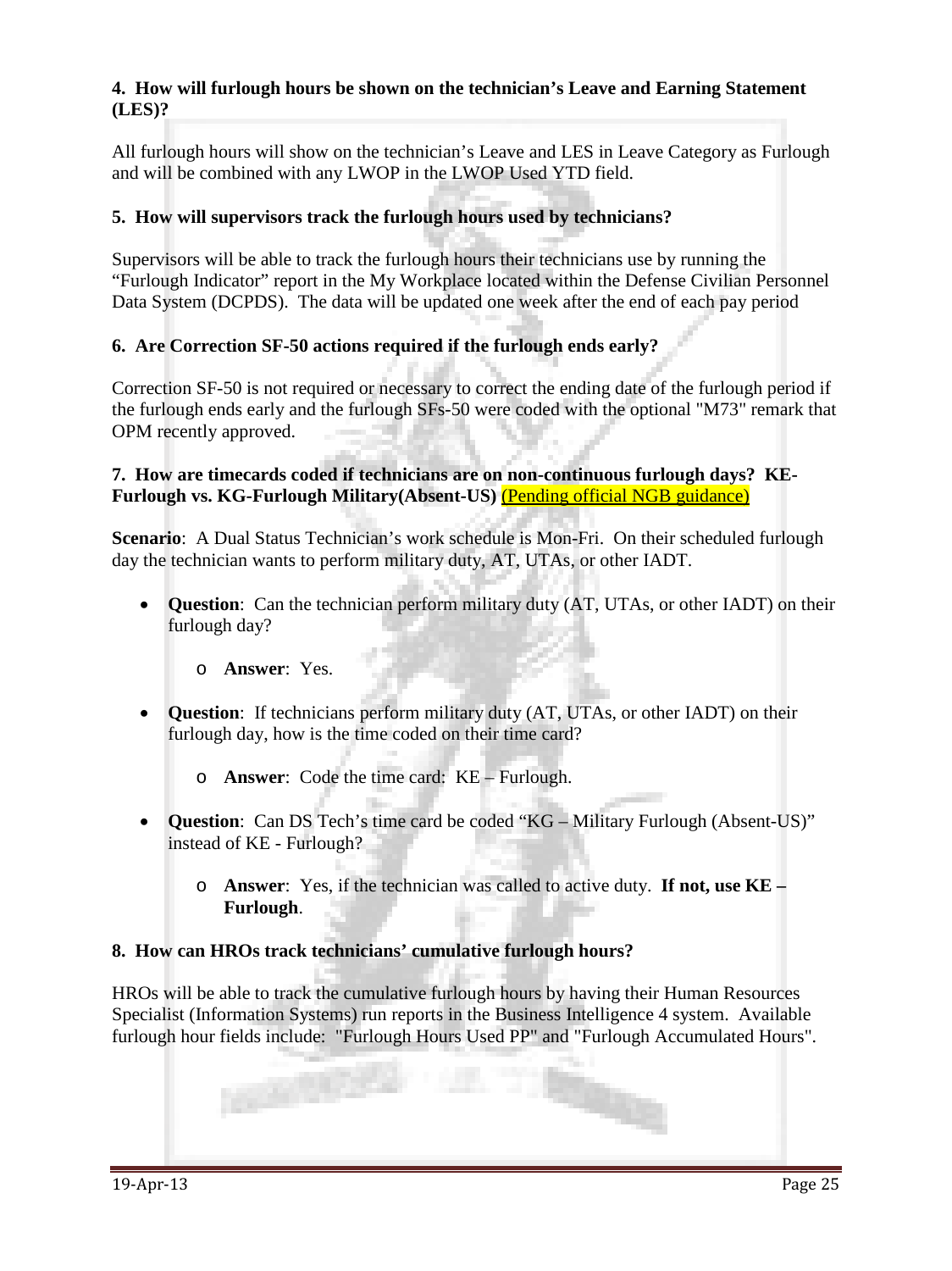# **9. If a discontinuous administrative furlough extends for more than 30 calendar days, is it a furlough covered by procedures in TPR 715, or is it covered by the reduction-in-force (RIF) procedures in TPR 351?**

Based on the definition of "day" as "calendar day" (5 CFR 210.102), OPM has determined that 22 workdays equates to 30 calendar days for adverse action purposes for technicians. Thus, a discontinuous furlough of 22 workdays or less would be covered by *Voluntary and Non-Disciplinary Action* procedures(TPR 715), and one of more than 22 workdays would be covered by RIF procedures (*TPR 300(351))*. For example, if a holiday is included in a furlough of 22 *consecutive* workdays, the furlough might equate to more than 30 calendar days (e.g. the month of November has two holidays: Veterans Day and Thanksgiving Day. Therefore, the number of calendar days will be extended beyond 30 by two days).

#### **10. What procedural rights would apply for an administrative furlough of 30 calendar days or less for technicians covered under TPR 715?**

For a short furlough, the law (5 U.S.C. 7513) gives a covered technician the following rights:

• At least 30 calendar days advance written notice, from the organization, stating the specific reasons for the proposed action. (Typically, the reasons for the action would involve a lack of work or funds.) The 30 calendar day period begins effective upon the technician's *receipt* of the written notice. Therefore, the HRO should plan accordingly and allow time for mailing the notice when hand delivery is not possible. (See Sample Notice 1 for proposal to furlough and Sample Notice 2 for decision to furlough.)

• A technician may request a review of the furlough action, in writing, through the HRO to the Adjutant General (TPR 715, paragraph 3-7/TPR 351).

• The right of the technician to be represented by an attorney or other representative.

• Allow at least seven calendar days for the technician to answer, orally and in writing, to the proposal notice and to furnish documentary evidence in support of his/her answer. (A summary of any oral answer must be made and maintained by the HRO.)

• A written decision by the organization with the specific reason(s) for the action at the earliest time practicable.

Additionally, TPR 715 requires that the HRO inform the technician of the right to review the material it relied on to support the reasons for its action. The State must designate an oral reply official who can either make or recommend a decision, and must issue its decision on or before the effective date of the action.

NOTE: In accordance with TPR 715, the Adjutant General has the inherent authority to furlough any or all of its technicians if there are legitimate reasons. If the State is furloughing some, but not all technicians in a competitive level, the notice of proposal must state the reasons for the furlough. States who anticipate furloughing some, but not all technicians, should ensure the accuracy of established competitive levels in order to meet the obligations under this guidance. The term competitive level refers to positions at the same grade level and classification series, the duties of which are interchangeable. Where bargaining unit technicians are concerned, additional procedural rights may be provided by their negotiated agreement.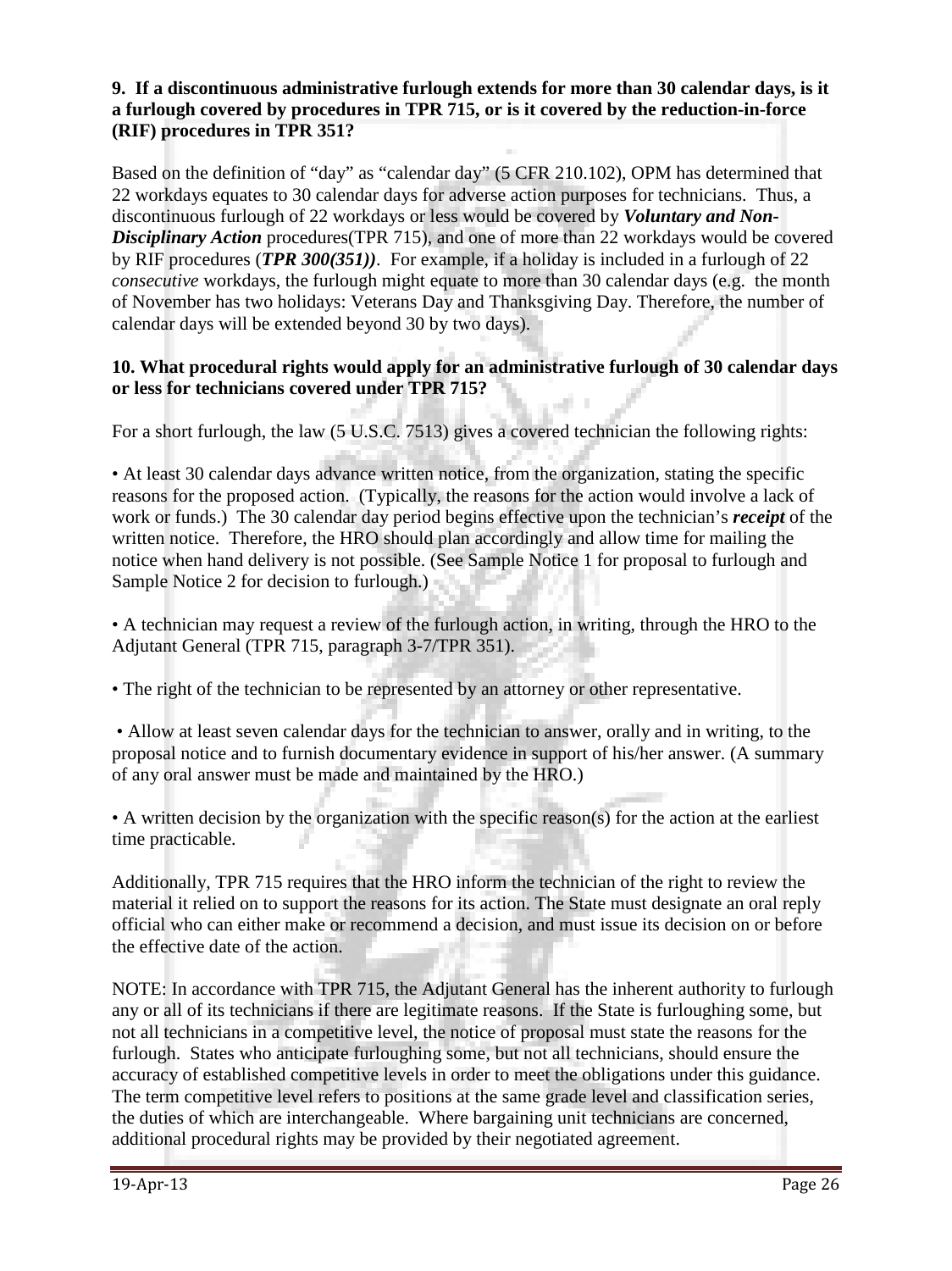### **11. What procedures and appeal rights are applicable for probationers, technicians under temporary appointments, technicians in the Excepted Service with less than 2 years of continuous service, and others not covered by 5 U.S.C. Chapter 75 but also affected by an administrative furlough?**

There are no mandatory procedures. However, States should ensure that all administrative procedures required by negotiated agreements or internal personnel policies are followed, subject to any exceptions to those procedures that would apply in the event of an administrative furlough. Any request to review/appeal a furlough is limited to the Adjutant General. (Note: VRA appointments are initially made as two year excepted appointments followed by noncompetitive conversion to a competitive appointment.)

# **12. How should the decision letter for an administrative furlough be framed if the State has not set a specific number of furlough days?**

While it is desirable, whenever possible, to inform the affected technician of a specific number of furlough days in the decision letter, the State only needs to set out the maximum time that may be involved, so that the technician has as much information as possible.

# **P. Furlough Procedures - More Than 22 workdays (Extended Furlough)**

# **1. When is the Adjutant General required to use reduction in force (RIF) procedures to administratively furlough technicians?**

The Adjutant General must follow RIF procedures for an extended furlough of more than 30 continuous calendar days, or of more than 22 discontinuous workdays. (NOTE: a furlough is a temporary placement in a non-pay/non-duty status. It is not a permanent separation from service).

# **2. Is there a maximum period a technician may be administratively furloughed for an extended period?**

Yes. A technician may be placed on an extended furlough only when the State plans to recall the technician to his/her position within 1 year. The furlough may not exceed 1 year.

# **3. If the State needs to administratively furlough a technician for more than 30 calendar days (or more than 22 workdays) must all RIF procedures be followed?**

Yes. The RIF procedures in TPR 351 must be followed, and include a minimum lead time of 60 days for a specific written notice of the furlough action. The only exception to the regular procedures involves assignment rights referenced in Question 4.

# **4. When does a technician, who is reached for an extended furlough action during an administrative furlough, have a right of assignment to another position?**

A technician reached for release from the competitive level, because of an extended furlough, has assignment rights to other positions on the same basis as a technician reached for release as a result of other RIF actions (e.g., separation or downgrading).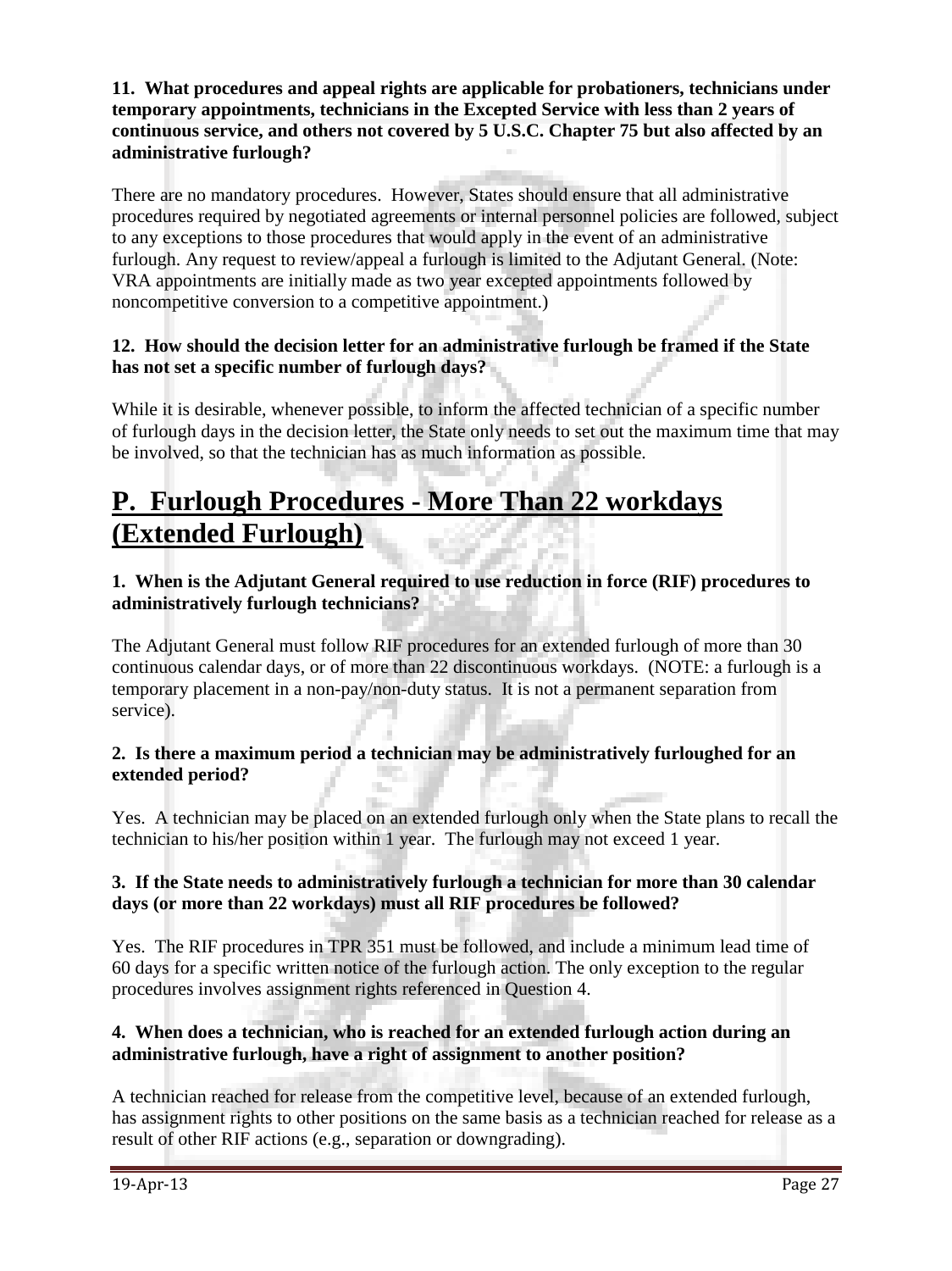Because of the requirement in TPR 351 that assignment rights apply only to positions lasting at least 3 months, a technician reached for an extended continuous furlough does not have assignment rights to a position held by another technician who is not affected by the furlough, unless the furlough extends for 90 or more consecutive days. A technician reached for a discontinuous extended furlough action does not have assignment rights to another position.

The undue interruption standard could apply to an extended furlough over 90 consecutive days. As defined in TPR 351, "undue interruption" essentially means that a higher-standing technician, who is otherwise qualified for the assignment, may exercise the assignment right only if the technician is able to perform the work of the position of the lower standing technician within 90 days of the assignment. In such cases, the State must consider whether undue interruption would result from both (1) the displacement of a lower-standing technician from the competitive level affected by the furlough, and (2) the recall of both technicians to their official positions at the end of the furlough period.

#### **5. Are there any other situations in which a TAG may restrict a technician's assignment rights in an administrative furlough situation?**

The TAG may make a temporary exception to the order of release and assignment rights to keep the incumbent in his/her position for 90 days or less after the commencement of the furlough, when needed to continue an activity without undue interruption. (See TPR 351 for additional reasons that a temporary exception may be used.)

The TAG may make a continuing exception to the order of release and assignment rights to keep the incumbent in a position that no higher standing technician can take over within 90 days and without undue interruption to the activity.

#### **6. What action is taken if a technician refuses an offer of assignment during an administrative furlough?**

The technician is furloughed from his/her position.

### **7. If a technician "bumps" to a different job as a result of an administrative furlough, is the technician temporarily assigned to that job?**

No. The technician becomes the incumbent of that job even though the furlough anticipates the technician's eventual recall to his/her former job.

### **8. If circumstances change and the State is unable to recall an administratively furloughed technician at the point specified in the technician's extended furlough notice, what additional action is required?**

In this situation, the State must issue the technician a new notice of an extended furlough or proposed RIF separation, as the situation requires. This new action must meet all the requirements in TPR 351 (e.g., 60 day advance notice).

### **9. Do these requirements also apply if the State finds that it can recall a technician before he/she has reached the administrative furlough limits specified in the notice?**

No.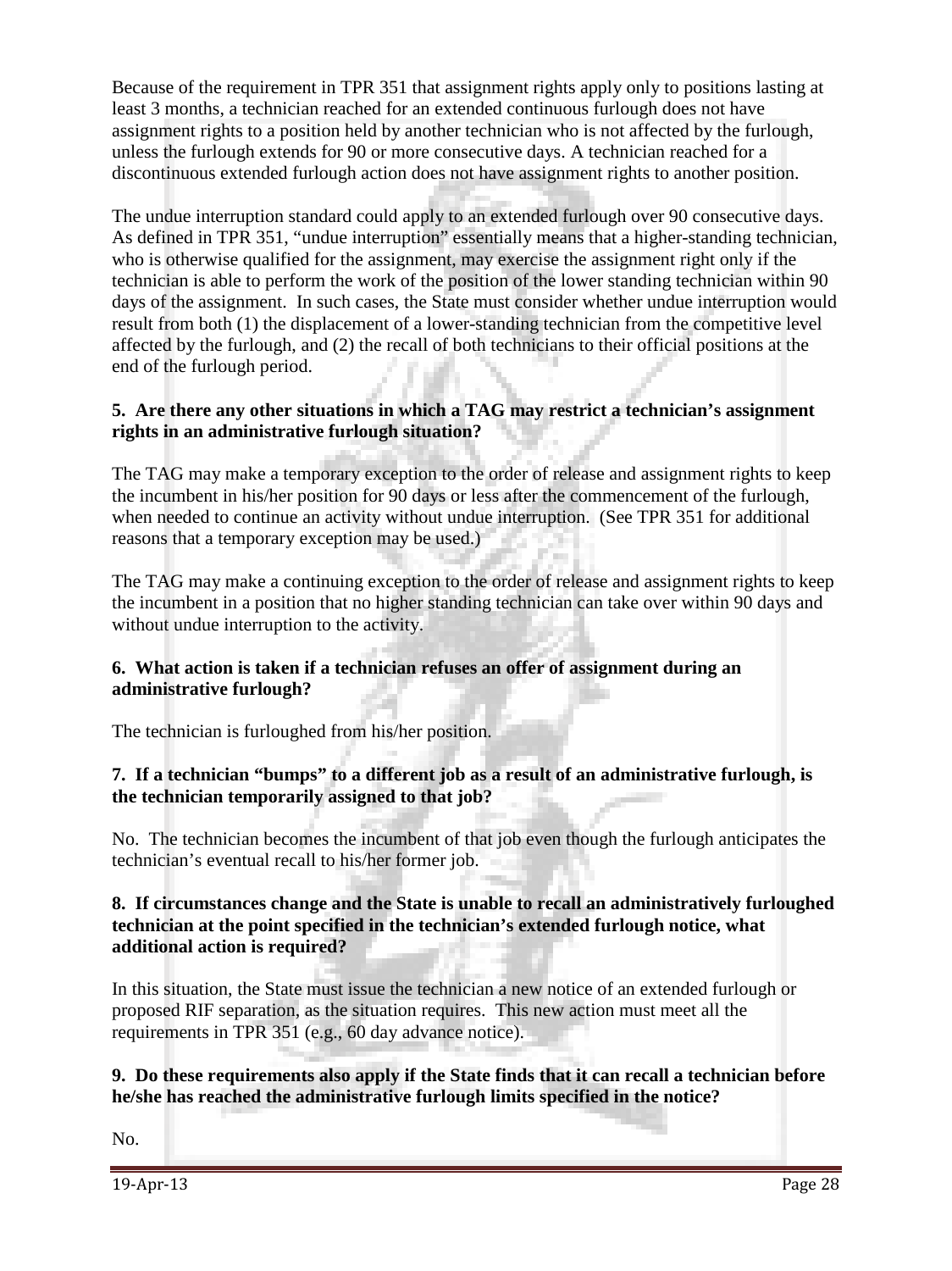#### **10. What happens to a temporary technician serving under an appointment limited to 1 year or less in extended administrative furlough situations?**

The State may not retain a temporary technician in pay status to furlough a permanent technician in the same competitive level. The temporary technician is either separated or furloughed in such situations, and is not entitled to the protections of adverse actions or RIF procedures when this occurs. As a matter of good human resources management, the State should try to give the temporary technician as much advance written notice as possible.

Time spent in furlough status by a temporary technician counts the same as time in a pay status toward the appointment's not-to-exceed date and the 2 year limit on the overall service specified in 5 CFR 316.401(c).

### **11. What notice must the State provide to a technician of an extended administrative furlough action?**

The State must give the technician a minimum 60 day specific written notice before the effective date of any action, including furlough. The same notice requirements are applicable to both a continuous and a discontinuous furlough.

#### **12. What option is available if the State is unable to provide a technician with the minimum required notice of an extended administrative furlough?**

When the action is caused by unforeseeable circumstance, the State may request that NGB authorize a notice period of less than 60 days. However, the State must still provide each technician with a minimum of 30 calendar days written notice of the action.

#### **13. Is the State required (or permitted) to register technicians administratively furloughed in the DoD's Reemployment Priority List, or is the technician eligible for priority consideration under placement programs such as the DoD Priority Placement Program or the Interagency Career Transition Assistance Program?**

No. These programs are only available to technicians who are separated. These programs are not available to technicians who are furloughed.

#### **14. What if the State plans for and gives notice of an administrative furlough of 22 workdays or less, but then finds it needs to extend this furlough time beyond 22 workdays in order to meet budget requirements? Must the agency use TPR 351 furlough procedures when it extends the furlough beyond 22 workdays?**

If the State's initial assessment resulted in a furlough of 22 workdays or less, OPM recommends that the State complete that furlough effected under TPR *715* procedures and issue new furlough notices under either TPR *715* or TPR 351, as appropriate, in the event it determines that additional savings are necessary.

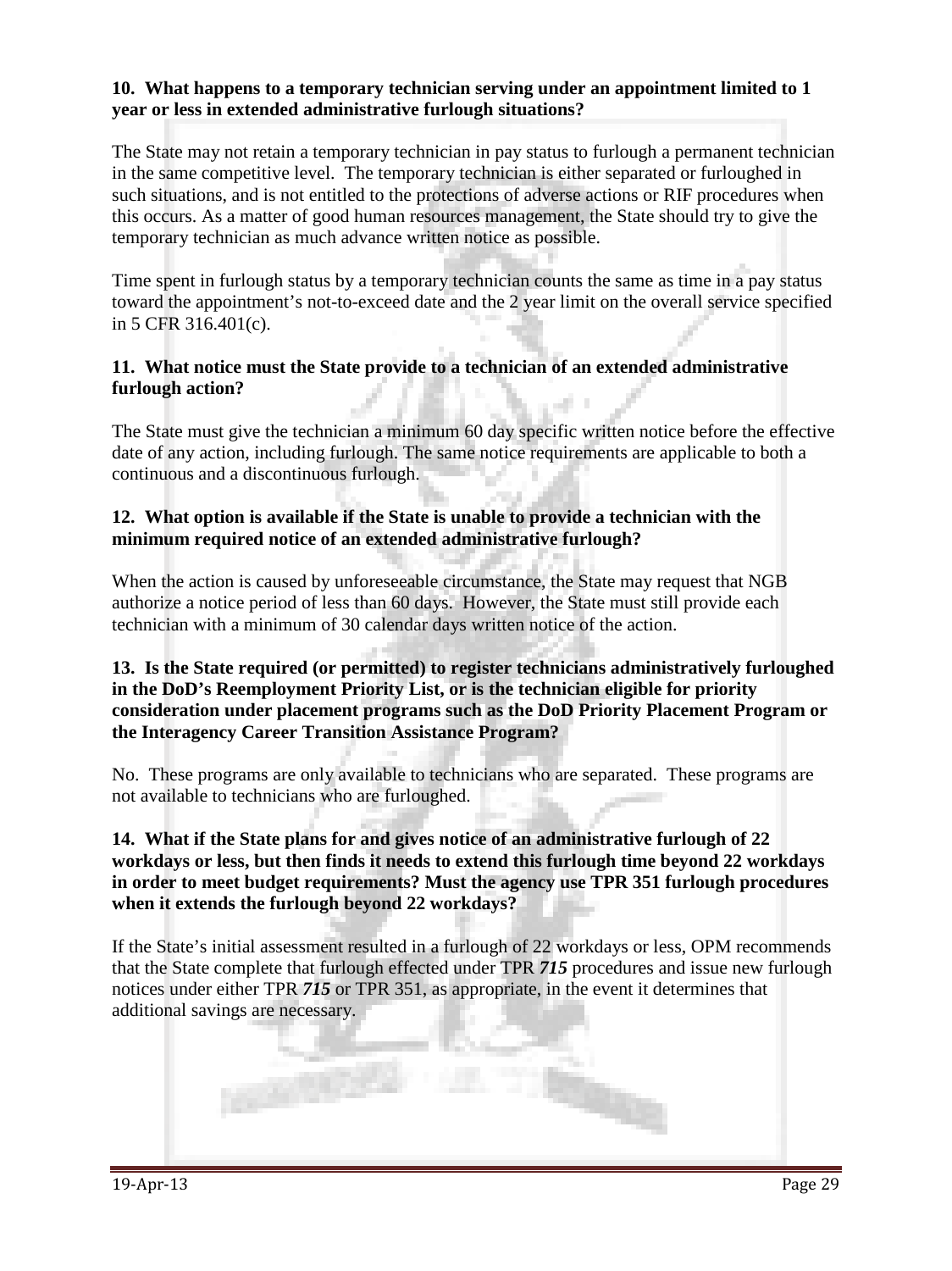# **Q. Labor Management Relations Implications**

#### **1. When the State is required to effect an administrative furlough, what is the State's obligation to bargain?**

The decision to furlough technicians, and *determination of* those activities exempt from furlough, are management rights that are not subject to bargaining. See 5 U.S.C. 7106(a).

When the State determines that an administrative furlough is necessary, the TAG is required to notify the exclusive representatives and, upon request, bargain over any negotiable impact and implementation proposals the labor organization may submit; unless the matter of furlough is already "covered by" a collective bargaining agreement.

The TAG should be aware that collective bargaining agreements may also contain provisions with respect to the time frame within which to provide the labor organization a notice of a change in conditions of employment. It is advisable to check the individual labor agreement for applicable notice provisions and to comply with those provisions.

State contracts may also contain provisions regarding "adverse actions" and "reduction- inforce" (RIF) whereby States must comply in giving notice to bargaining unit technicians of pending furloughs. It is advisable to check the State's individual labor agreements for applicable "adverse action" and "reduction in force" notice provisions, and to comply with those provisions.

In the event that States are required to absorb unexpected substantial budget cuts during a short term continuing resolution, or because of the limited time remaining in the fiscal year to absorb these unexpected budget cuts, States might be required to furlough without delay because the cuts must be absorbed during the term of the continuing resolution or remainder of the fiscal year and cannot be deferred until later in the year or into a new budget year. In this event, the written notice of furlough, to individual technicians, and the opportunity to be heard are not required because of unforeseeable circumstances. Unforeseeable circumstances could include unexpected cuts by the Congress to an agency's budget late in the fiscal year. *The statutory requirement that agencies provide appropriate notice to labor organizations of changes in conditions of employment, however, still applies.*

### **2. May the State effect an administrative furlough for technicians in a bargaining unit before negotiations are completed?**

If the parties bargain to impasse and the labor organization does not invoke the services of the Service Impasses Panel in a timely manner, the State may furlough technicians without further delay provided the State HRO gives the labor organization adequate notice of its intent to implement its last bargaining offer on a specific date. If the labor organization invokes the services of the Service Impasses Panel by that date, the State may not furlough technicians unless it can show it is necessary to do so without further delay.

States required to absorb substantial budget cuts during a short term continuing resolution, or because of the limited time remaining in the fiscal year to absorb those cuts, might be required to furlough without further delay because the budget cuts must be absorbed during the term of the continuing resolution or the current fiscal year and cannot be deferred until later in the year or into a new budget year. However, in the case of cuts that can be absorbed over the course of the fiscal year, it would be difficult to demonstrate that a furlough could not be delayed pending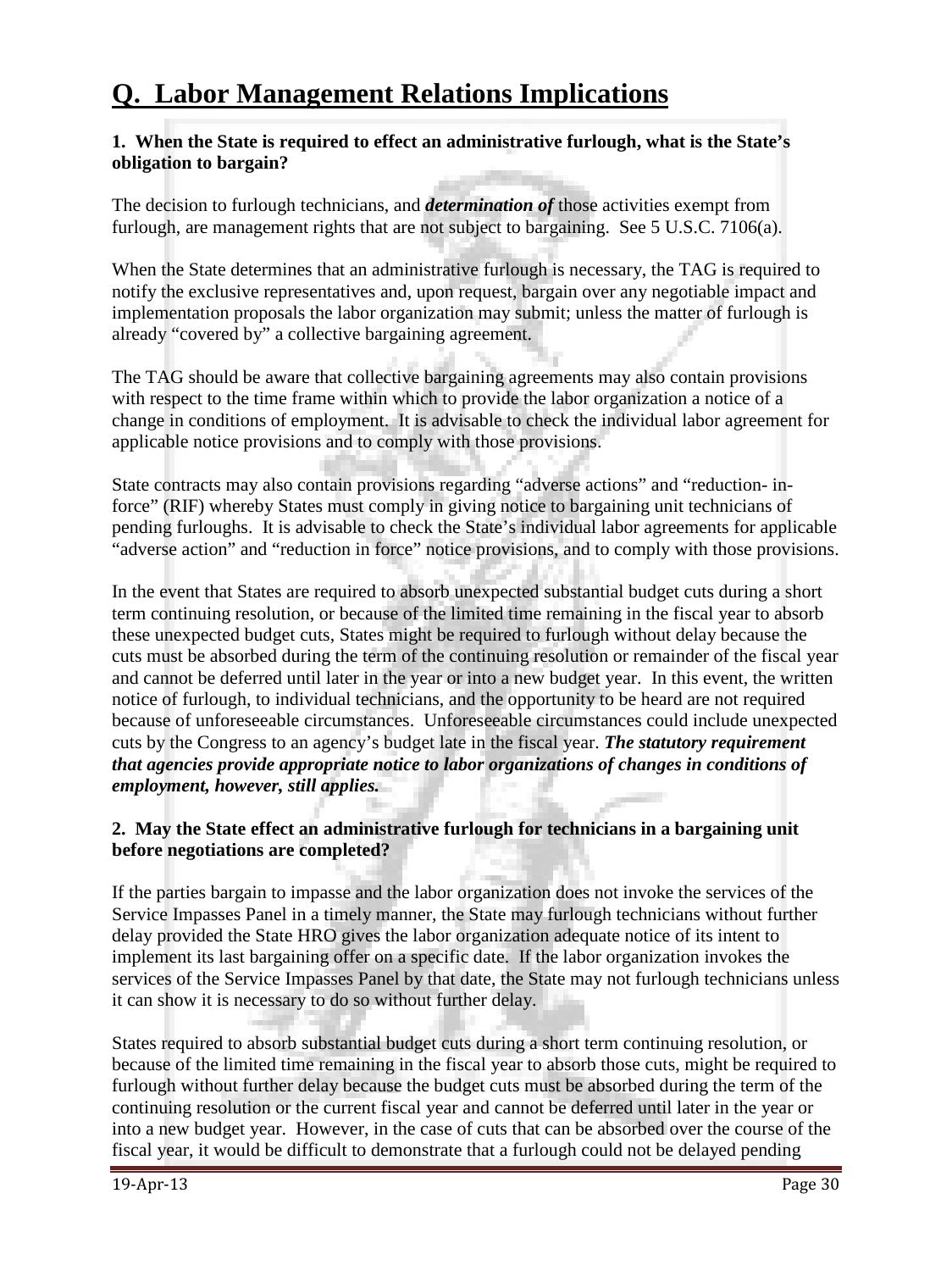resolution of the bargaining impasses. If bargaining is not completed and the State must furlough technicians, the State should continue to bargain and, if possible, implement any agreement retroactively. NGB advises that all attempts should be made to complete the collective bargaining process first, if possible.

#### **3. While no decision has been made to administratively furlough technicians, the labor organization has submitted a midterm bargaining request on furlough procedures regarding any possible future administrative furlough. A State's collective bargaining agreement is silent on furlough procedures and the labor organization is invoking its right to initiate mid-term bargaining on matters not covered by the agreement. Does a State have an obligation to bargain when no decision has been made to furlough technicians?**

Even though no decision has been made to furlough technicians, it is possible that the State has a duty to bargain regarding the labor organization initiated mid-term bargaining request; assuming the matter is not already covered by the State collective bargaining agreement. The law requires a State bargain during the term of a collective bargaining agreement on negotiable union initiated proposals concerning matters that are not expressly contained in, or otherwise covered by, the collective bargaining agreement, unless the labor organization has waived its right to bargain about the subject matter involved. With this in mind, the State will have to evaluate the circumstances of the situation to determine whether or not there is a duty to bargain on furlough procedures.

#### **4. Along with a bargaining request on furloughs, the labor organization has submitted an information request under 5 U.S.C. 7114 seeking information, such as the State administrative furlough plan and a list of technicians expected to be furloughed, and whether or not the furloughs are planned to be continuous or discontinuous. Does the State have to provide this information?**

It depends. The State is required to provide data that is normally maintained, reasonably available, and necessary to perform the representational duties of a labor organization. A labor organization who is requesting information must establish a particular need for the information by articulating, with specificity, why it needs the requested information, including how the labor organization will use this information and the connection between the use of this information and the labor organization's representational responsibilities under statute. The labor organization must establish that the requested information is required in order for it to adequately represent its members. A State denying a request for information must assert and establish any countervailing anti-disclosure interests. The State may not satisfy its burden by making conclusory or bare assertions; its burden extends beyond simply saying "no." With this in mind, the State must evaluate the circumstances of the situation to determine whether to provide the requested information.

### **5**. **If a bargaining unit technician decides to challenge a discontinuous administrative furlough, what is the time frame for the technician to file a grievance under the negotiated grievance procedure (NGP)?**

The time limits and other procedures applicable to bargaining unit technicians are spelled out in applicable provisions of the State's negotiated collective bargaining agreements.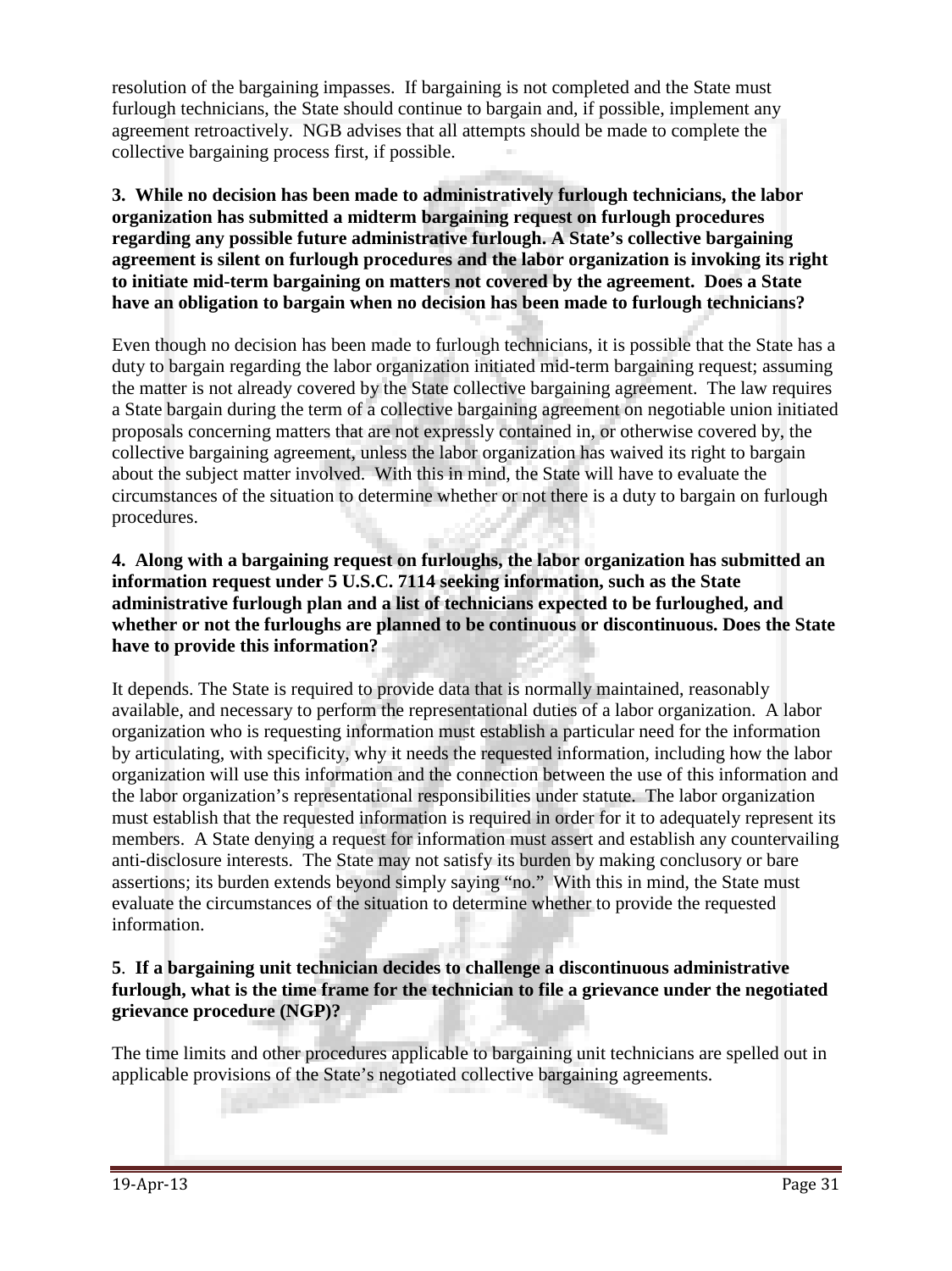### **6. May a manager or supervisor have a meeting with technicians in a bargaining unit to discuss an administrative furlough without a union representative present?**

The law grants a union the right to be represented at certain meetings between managers and one or more bargaining unit technicians if the meeting concerns issues such as personnel policies or practices or other general conditions of employment. Under the law, this meeting is referred to as a ―formal discussion.‖ With this in mind; you will have to evaluate the circumstances of your situation to determine whether the meeting constitutes a formal discussion. If you have determined the meeting is a formal discussion, advance notice of the meeting must be provided to the union. See 5 U.S.C. 7114(a) (2) (A).

### **7. Are technicians who serve as union representatives on 100% official time subject to the furlough?**

Yes. Unless technicians who have been granted 100% official time to represent the union are otherwise exempted from the furlough, they must be furloughed and will have no entitlement to official time during the furlough period.

# **8. Will written agreements with the union on furloughs be subject to Agency Head Review?**

Yes. Any agreement reached with a local union that is documented in writing is subject to agency head review per 5 U.S.C. 7114 (c) (1). However, DCPAS is not normally reviewing furlough agreements at this time. If a State desires a review, the agreement should be sent to the NGB, Technician Personnel Division, Labor Relations Branch.

### **9. A union has proposed that management rotate the designation of "excepted from the furlough" among technicians who are equally qualified. This minimizes the impact on all technicians, especially if Congress does not provide pay for those furloughed. Is this negotiable?**

Yes. Management retains the right to determine which duties and responsibilities must be performed during the furlough and which technicians are qualified to perform such duties and responsibilities. How these technicians are selected from among those that are qualified, however, is negotiable. While the excepted designation is not negotiable, once it has been determined which positions are excepted, the determination of which among equally qualified technicians should be designated excepted is negotiable.

### **10. If rotation of the excepted designation is negotiable, do the parties have to agree? The burden on management for processing so many actions would be great.**

No. The parties must deal in good faith with each other, either in partnership or through collective bargaining. They are not required in either approach to reach agreement. Where agreement cannot be reached, the services of a neutral third party may be used. If the parties have not reached agreement before the furlough, then management has no choice but to proceed by implementing its last offer. Management should, to the maximum extent possible, continue to negotiate with the union during implementation. Management must be prepared to show that the requirement to rotate employees would impose an undue burden on the State.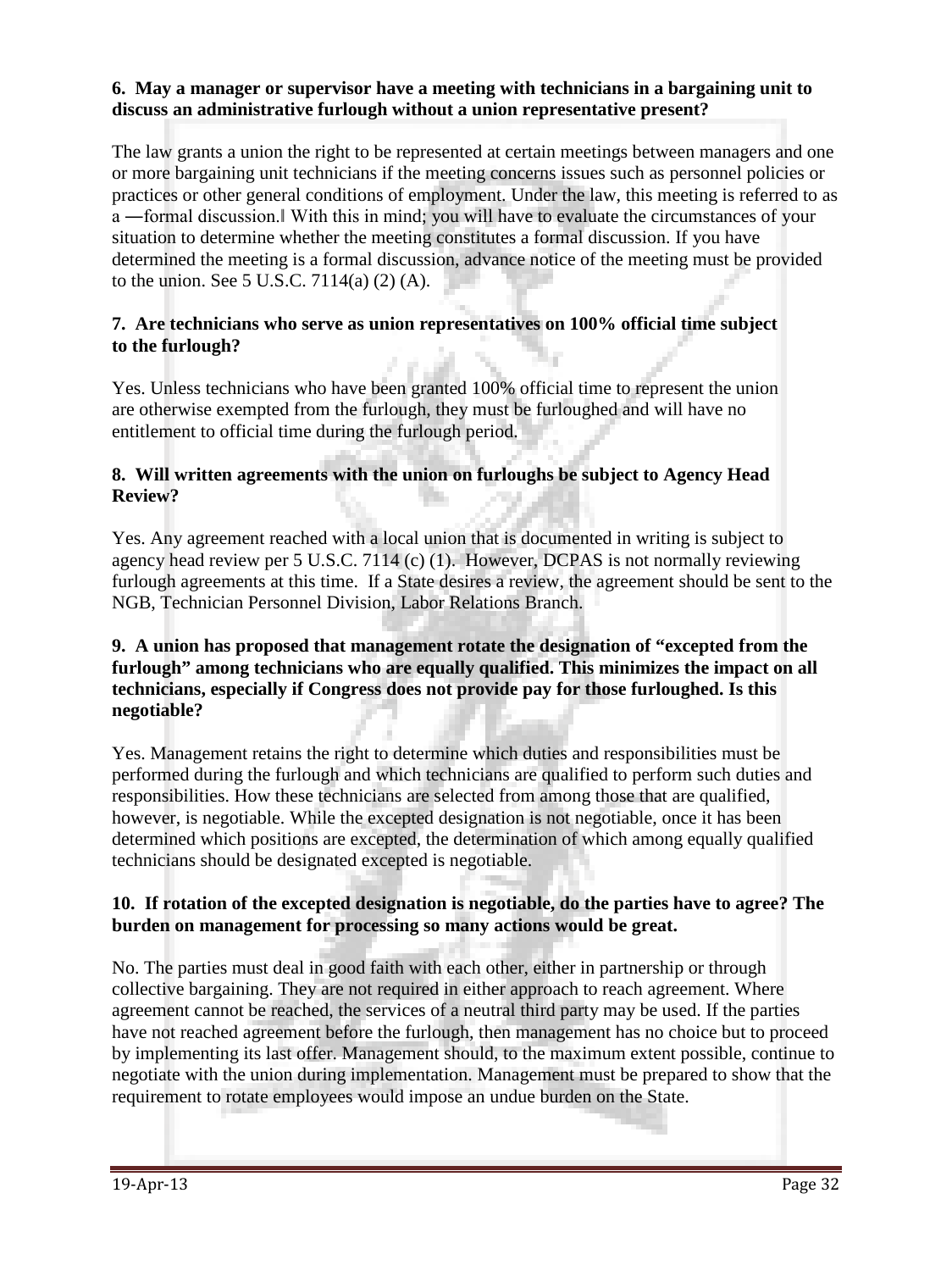# **R. Federal Employees Health Benefits (FEHB) Program**

#### **1. If a technician is furloughed, does their FEHB coverage continue or terminate?**

Yes, the technician's FEHB coverage will continue if the technician's salary is sufficient to pay the premiums. If pay becomes insufficient to cover premiums, a technician that has FEHB coverage and participates in premium conversion (paying his or her share of FEHB premiums on a pre-tax basis) has several options available. If the furlough results in pay for a regular pay period to be insufficient for the technician's employing office to withhold the technician's share of premium from that pay (after the agency applies all deductions in accordance with the required order of precedence, see Question E.1.), the HRO must notify the technician and give the technician an opportunity to elect to either continue or terminate FEHB coverage. If the technician does not respond to this notice within the time for response, the HRO will terminate the FEHB coverage. In some instances, a technician may cancel FEHB coverage. See Questions R.7., R.8., and R.9. for more information.

#### **2. Can a technician terminate FEHB coverage because he/she thinks it's not affordable?**

No, the technician's view of his/her ability to afford FEHB coverage is not a basis for terminating coverage. However, if the technician has insufficient pay to cover the technician's share of the premium (as explained in Question R.1.), the technician may choose to terminate coverage.

#### **3. How can a technician continue FEHB coverage if his or her pay is not enough to cover the premium?**

If a technician elects to continue FEHB coverage, the technician may directly pay the DFAS to keep premiums current, or the technician may incur a debt that the DFAS will recover when the technician's pay becomes sufficient to cover the premium.

#### **4. What happens if FEHB coverage terminates for insufficient pay during furlough?**

If a technician elects to terminate FEHB coverage, or if the technician does not respond to the election notice, the coverage will end retroactive to the last day of the last pay period in which the premium was withheld from pay. The technician and any covered family members are entitled to a 31-day temporary extension of coverage which commences retroactively to the day after the coverage ended. The technician will also have the right to convert to an individual contract for health benefits.

#### **5. If a technician's coverage terminates, can the technician re-enroll once pay returns to a level that covers the technician's share of the FEHB premium?**

Yes. A technician may re-enroll in FEHB upon returning to sufficient pay status and does not have to wait for an open season to re-enroll. The technician must reenroll within 60 days of becoming eligible as a result of renewed sufficient pay. Otherwise, the technician will be required to wait for an open season or a Qualifying Life Event (QLE) that allows for enrollment outside of open season.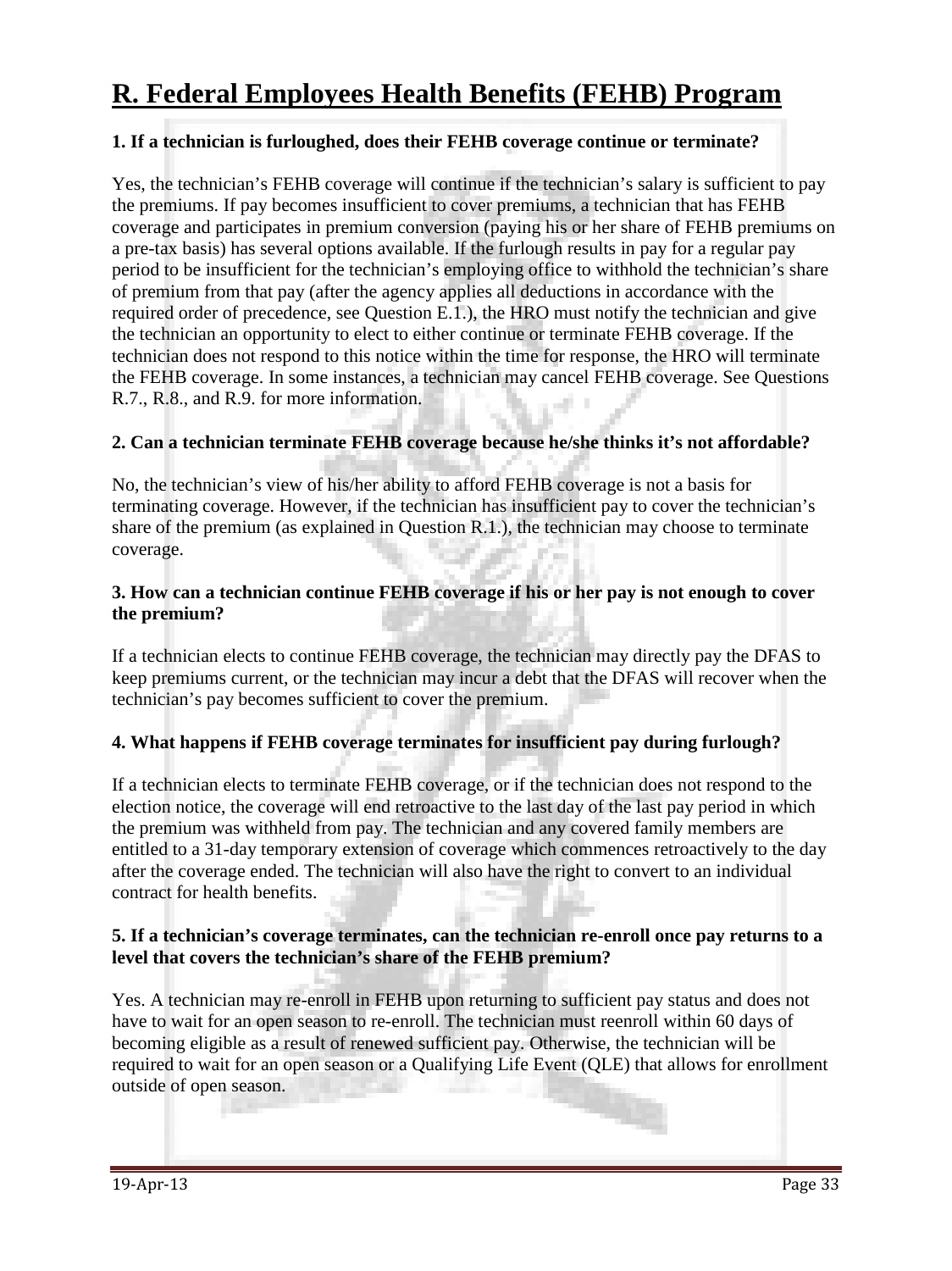### **6. How will the technician's termination affect his or her 5-year participation for purposes? of continuing FEHB after retirement?**

For purposes of meeting the 5-year participation requirement, counting of the time the technician is covered under FEHB will *stop* when the technician's enrollment terminates and *resume* upon re-enrollment *provided* the technician reenrolls within 60 days of becoming eligible as a result of renewed sufficient pay. In other words, the technician does not start a new 5-year participation period in this circumstance. However, the period of time in which the technician is not covered due to insufficient pay will be considered a period of ineligibility for FEHB, and will not be held against the technician for purposes of meeting the 5-year continuous coverage requirement. A technician who does not re-enroll within 60 days but postpones re-enrollment until the next open season must begin a new 5-year participation period for purposes of continuing FEHB coverage into retirement.

# **7. Can a technician who participates in premium conversion (paying his or her share of FEHB premiums on a pre-tax basis) just cancel FEHB coverage if the technician is furloughed?**

No. For technicians participating in premium conversion (paying his or her share of FEHB premiums on a pre-tax basis), an administrative furlough is not a Qualifying Life Event (QLE) that would allow a cancellation. If the administrative furlough causes a technician's pay for a pay period to become insufficient for the HRO to withhold his or her share of the FEHB premium for that pay period, the HRO must give the technician an opportunity to elect to continue his or her FEHB and incur a debt or to terminate enrollment. The HRO will terminate FEHB coverage if no response is timely received. This termination, either by election or by default, is not a cancellation for FEHB purposes.

### **8. What options are available to a technician who does not participate in premium conversion (therefore, paying his or her share of FEHB premiums after taxes) and gets furloughed?**

A technician who specifically waived premium conversion (therefore, paying their share of FEHB premiums after taxes), and whose pay for a pay period is insufficient to cover the technician's share of premium, will be offered the same choices available to a technician covered by Question R.7. However, unlike a technician who participates in premium conversion, he or she may cancel FEHB coverage at any time. He or she does not need a QLE.

#### **9. If a technician cancels his or her FEHB enrollment, will the technician forfeit rights to 31-day temporary extension, Temporary Continuation of Coverage and conversion to an individual policy, coverage while receiving workers' compensation, continuation into retirement and coverage for survivors?**

A technician who elects to cancel coverage should be made fully aware that if coverage is cancelled:

(1) the technician and all eligible family members do not get a 31-day temporary extension of coverage upon cancellation, and the technician may not reenroll in FEHB until he or she has another QLE that permits enrollment, or the next FEHB Open Season, even upon transfer to another Federal agency;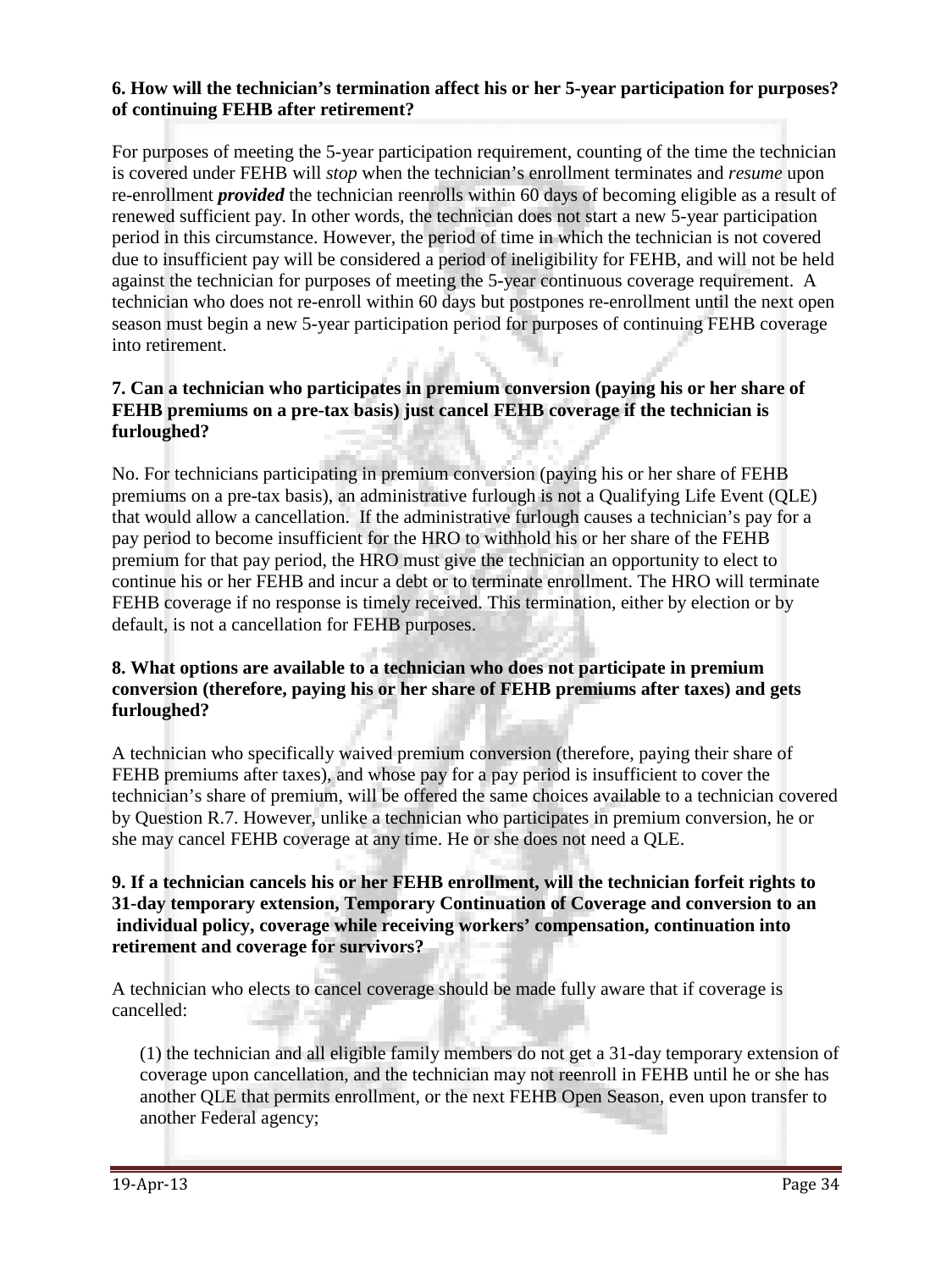(2) if the technician separates from employment without reenrolling before separation, he or she will not be eligible to purchase temporary continuation of coverage (TCC) or an individual conversion policy;

(3) if the technician is injured and receives benefits from the Office of Workers' Compensation Programs (OWCP) during the time coverage is cancelled, the technician will not have an FEHB enrollment to continue during the period of OWCP coverage;

(4) if the technician retires while coverage is cancelled, the technician will not have a FEHB enrollment to continue into retirement. Moreover, even if the technician while still employed reenrolls in FEHB on account of a QLE or at FEHB Open Season, the period of cancellation is considered a break in FEHB coverage that may preclude his or her ability to continue FEHB coverage into retirement;

(5) if a technician dies while coverage is cancelled, there will be no self and family enrollment for survivors to continue, even if they are eligible for a survivor annuity.

### **10. Can a technician make an enrollment change because the technician is under an administrative furlough?**

No. An administrative furlough is not a QLE that would permit a technician to change his or her FEHB plan or option. A technician who participates in premium conversion (paying his or her share of FEHB premiums on a pre-tax basis) may not change to a self only enrollment.

Note that a technician who waived premium conversion (therefore, paying his or her share of FEHB premiums after taxes) may change to self only at any time. However, the technician should be aware that this will deprive his or her covered family members of FEHB coverage and the technician cannot change back to self and family until the technician has a QLE or the next FEHB Open Season. In the event of the technician's death, there will be no FEHB enrollment for surviving family members to continue, even if they are eligible for a survivor annuity.

# **11. Will full-time technicians receive a lower, pro-rated Government share of FEHB premiums if their hours are reduced under an administrative furlough?**

No. FEHB law (title 5, U.S. Code, section 8906(b) (3)) requires the Government contribution toward FEHB premiums to be prorated (thus a larger technician share) for *part-time career technicians*, i.e. technicians with a documented regularly scheduled workweek of 16-32 hours per week. An administrative furlough does not change a technician's *regular work schedule*, e.g., from full-time to part-time. Thus, as long as a full-time technician does not change to *part-time career employment*, the technician remains entitled to a full Government contribution and the proration does not apply even if the number of hours per pay period is reduced during the furlough to within 16-32 hours per week.

# **12. Will part-time technicians receive a lower prorated Government share of the FEHB? premiums if their hours are reduced under an administrative furlough?**

No. The Government contribution toward the FEHB premium for a technician working part-time is prorated based on the technician's *regular work schedule*. A technician's Notification of Personnel Action (SF 50) documents the technician's work schedule and number of part-time hours the technician is scheduled to work per pay period (blocks 32 and 33). This part-time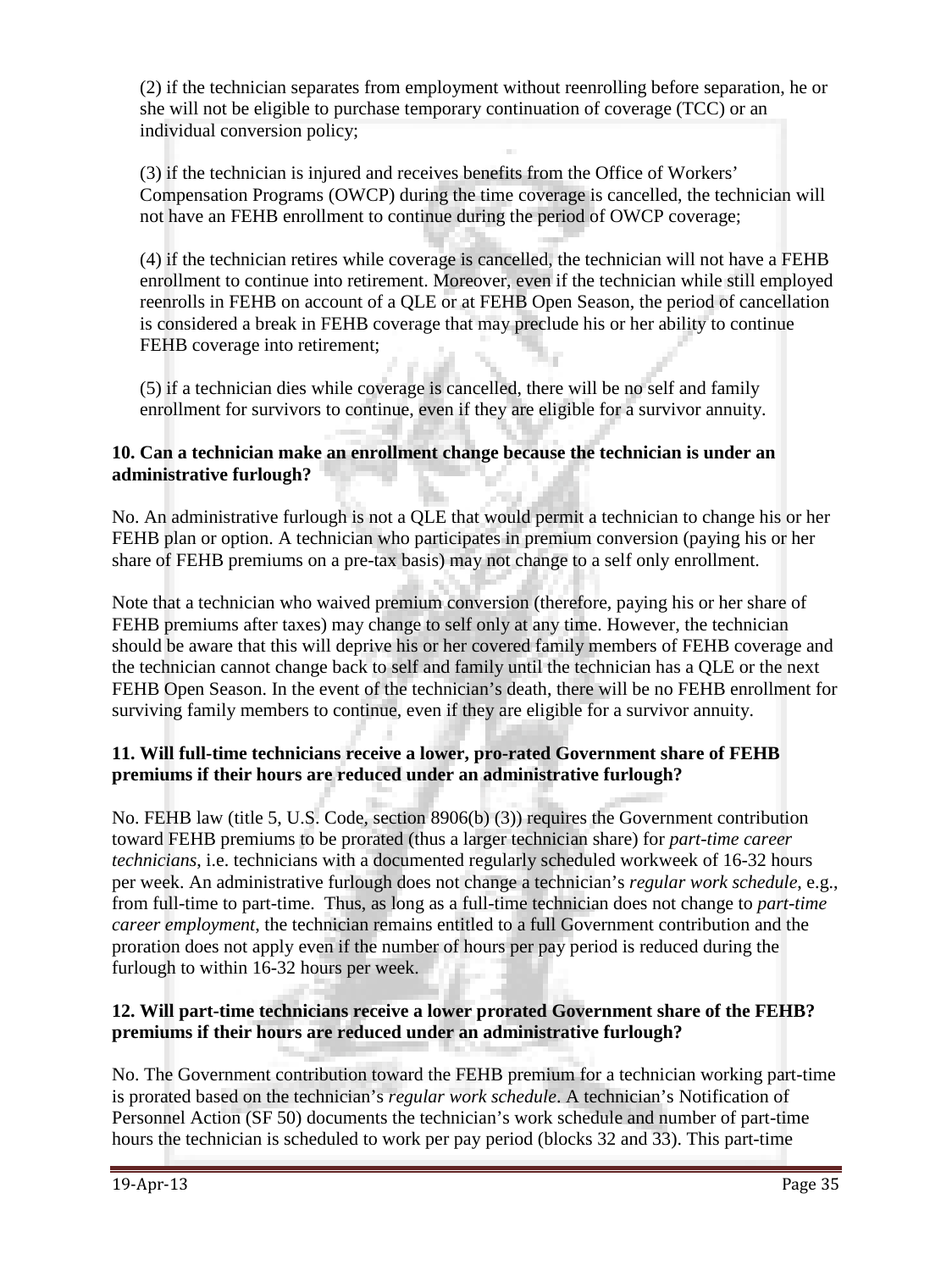schedule should be the part-time schedule established for leave usage purposes (i.e., the schedule from which leave is charged for absences). A furlough action will place the technician in a nonduty/non-pay status during an otherwise scheduled workday, but it does not change the technician's *regular work schedule.* Therefore, the Government's prorated share of FEHB premium will not decrease.

#### **Note: Additional Sources of Information**

A list of QLEs for the FEHB Program may be obtained at http://www.opm.gov/forms/pdf\_fill/sf2809.pdf.

OPM's FEHB webpage on Leave Without Pay and Insufficient Pay Status may be found at http://www.opm.gov/healthcare-insurance/healthcare/reference-materials/reference/leavewithout-pay-status-and-insufficient-pay.

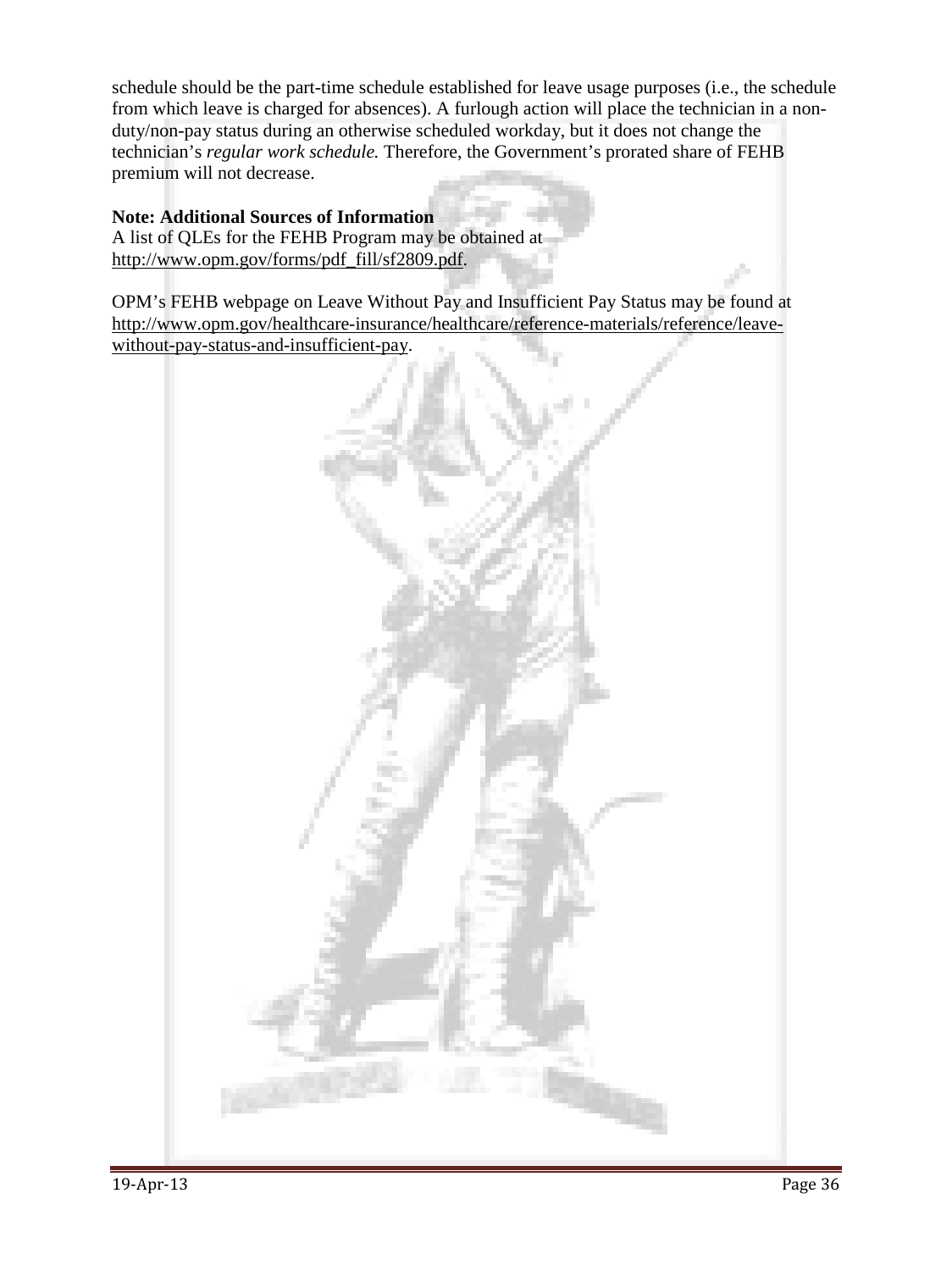# **SAMPLE NOTICE 1—NOTICE OF PROPOSED FURLOUGH**

- 1. This memorandum notifies you that the **[State name]** National Guard proposes to furlough you no earlier than 30 days from receipt of this notice. This furlough is being proposed in accordance with Technician Personnel Regulation (TPR) 715, *Voluntary and Non-Disciplinary Actions*. This administrative furlough is necessitated by the extraordinary and serious budgetary challenges facing the Department of Defense (DoD) for the remainder of Fiscal Year (FY) 2013, the most serious of which is the sequester that began on March 1, 2013. The Budget Control Act of 2011, as amended by the American Taxpayer Relief Act of 2012, makes across-the-board reductions to budgetary resources for the Federal government. In addition, the DoD must and will protect wartime operations funding for our troops in harm's way. This inevitably means larger cuts in base-budget funding for the Operation and Maintenance (O&M) accounts. Thus, the DoD will need funding in other accounts that can be used to provide the warfighters with what they need to protect national security and fight the war. This furlough is proposed to help meet their need while avoiding a deficit of funds in FY 2013.
- 2. If other technicians in your competitive level (*i.e.,* generally, positions at the same grade level and classification series, the duties of which are generally interchangeable) are not being furloughed or are being furloughed for a different number of days/hours, it is because they (1) are currently in a non-pay status; (2) are on an assignment not otherwise causing an expenditure of funds to the agency; or (3) are in a position whose duties have been determined to be of crucial importance to this State's military mission and responsibilities and cannot be curtailed. *[This paragraph may be changed only based upon approved Component management plan.]*
- 3. We plan to apply the following procedures and conditions related to the furlough: *[Items 1, 2, 3, and 4 of this section may need to be modified based on the results of collective bargaining]*
- 4. The furlough will be on discontinuous (intermittent) days, unless the needs of the state military mission require otherwise, and beginning **[date]** through approximately **[date]**. Full-time technicians will be furloughed no more than 14 workdays or 112 hours. If you are a part-time technician, your furlough time off will be prorated, based on your work schedule.
- 5. Due to the uncertain and potentially fluctuating amount of funding which may be available to this State, the number of hours per pay period required for the furlough may vary. Accordingly, if the decision is made to furlough, you will be advised in advance of each pay period of the number of furlough hours required to allow financial obligations of the DoD to be met. Generally, you will not be furloughed for more than 16 *[this number may change based on when the furlough is implemented]* hours for each pay period between **[date]** and **[date]**.
- 6. Based upon mission and workload considerations and subject to management approval, you may request a specific schedule for furlough.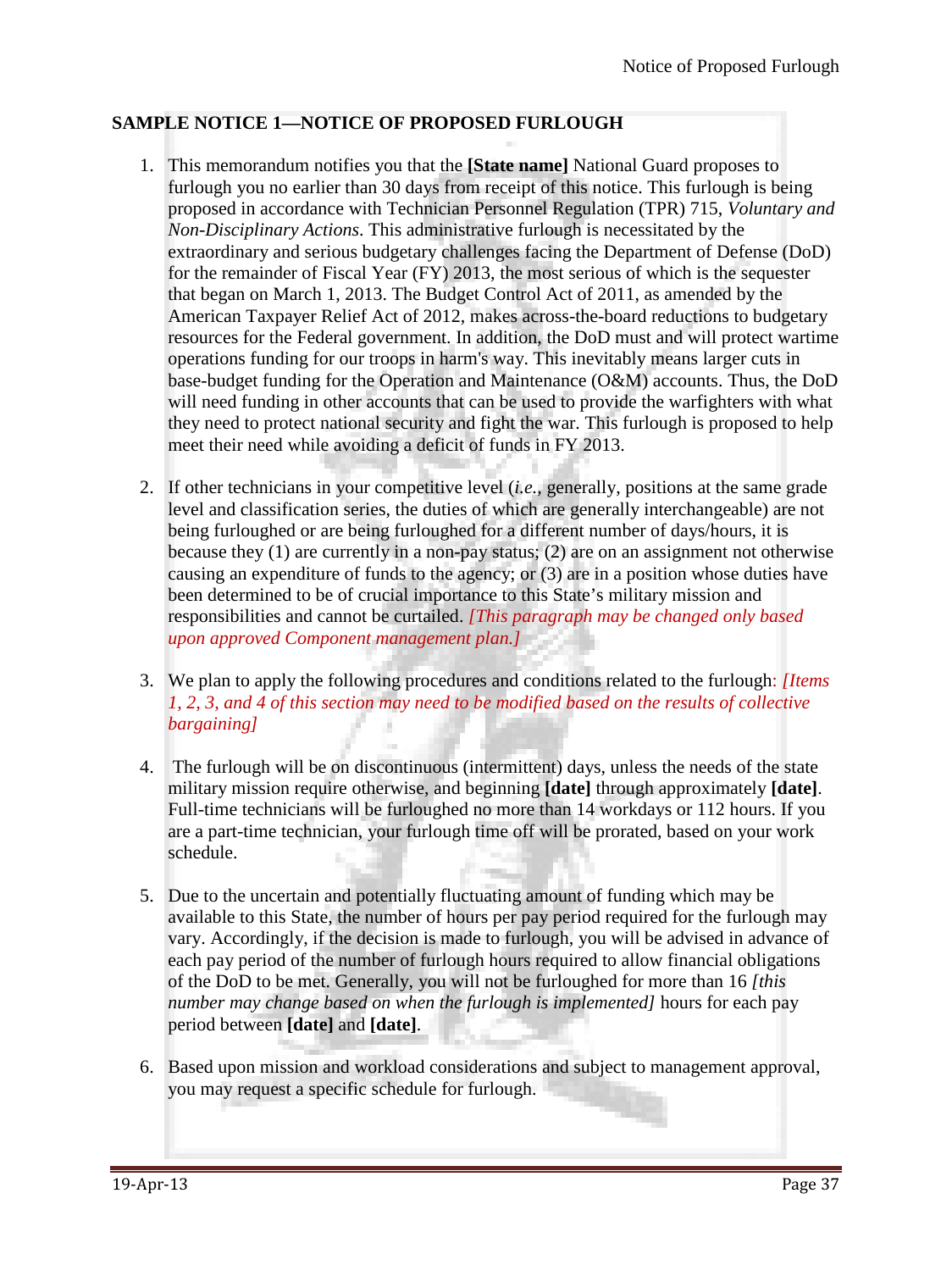- 7. Annual, sick, court, military leave, or leave without pay which has been approved for a day which is later designated as a furlough day will be recorded as a furlough and you will be placed in a non-pay status for the day. However, when you receive the notice of your furlough dates, you may request that the furlough time off be rescheduled, as provided in paragraph 3 above, if you wish to use leave as approved.
- 8. At this time, we do not reasonably anticipate the need for furlough beyond 14 workdays (112 hours). However, should additional furlough days/hours become necessary, technicians will be given another notice. We recognize the difficult personal financial implications of any furlough, no matter how limited its length. We will make every effort to keep you informed as additional information regarding the agency funding level becomes available. If you have questions, contact **[contact name, phone number, and email address]**.
- *9.* You will be allowed seven calendar days from receipt of this letter to respond in accordance with TPR 715. You may requests review of your furlough action by submitting your objections to the Human Resource Officer (HRO). The Adjutant General (TAG) will take whatever action he/she deems appropriate to thoroughly review your objections along with management's need for the furlough. To review the supporting materials, please contact the appropriate individuals listed below: *[This paragraph may be modified as needed to fit Component requirements.]*

### **10. [Contact names, phone numbers, and email addresses]**

- 11. Your written reply should be mailed to the HRO **[name and title]**, **[address]** or may be delivered to **[address/room number]**.
- 12. A final decision will be issued by TAG as soon as possible after the seven days allowed for your reply has elapsed.
- 13. No decision to furlough you has been made or will be made until full consideration is given to your reply.

| Human Resource Officer                | Date |
|---------------------------------------|------|
| I acknowledge receipt of this notice. |      |
| Technician's Signature<br>Date        |      |
|                                       |      |
|                                       |      |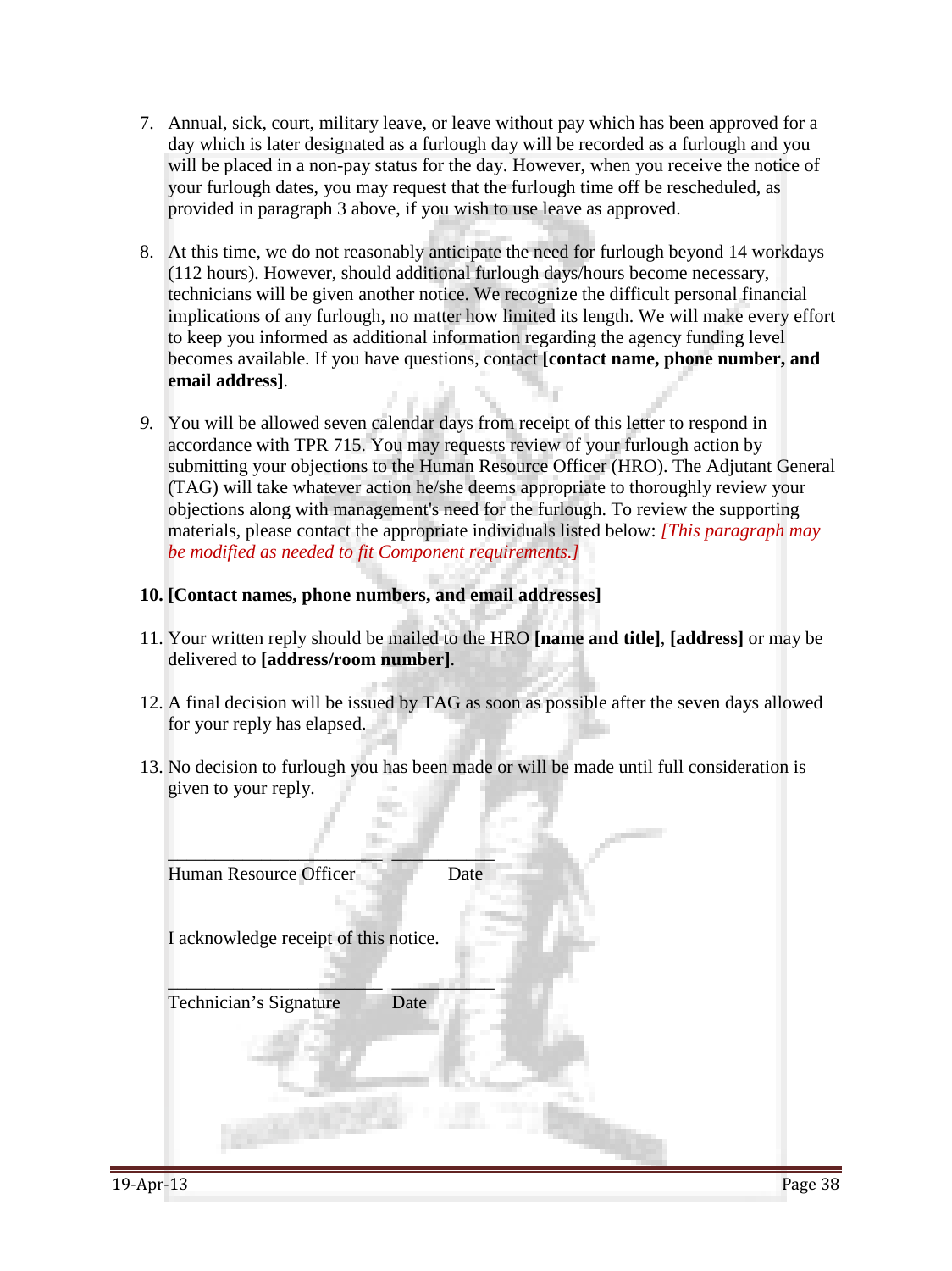# **SAMPLE NOTICE 2—NOTICE OF DECISION TO FURLOUGH (TPR 715)**

- 1. By written notice of **[date]**, you were notified of a proposal to furlough you pursuant to the procedures in TPR 715, *Voluntary and Non-Disciplinary Actions*.
- 2. I have determined that the reasons for the proposed furlough, as stated in the notice of the proposal, remain valid. The procedures and conditions related to the furlough as proposed have been determined to be the most equitable means of implementing the furlough. Therefore, you will be required to be on a discontinuous furlough during the period beginning **[date]** through **[date]**.
- 3. In accordance with the procedures and conditions outlined in the notice of proposal dated **[insert date]**, you will be furloughed for no more than **[number]** hours in each of the pay periods or parts thereof, between **[date]** and **[date]**. The maximum furlough time for fulltime technicians will be no more than 14 discontinuous workdays, for a maximum of 114 hours. For full-time technicians, this maximum is based on a regular work schedule of 80 hours per pay period. A part-time technician's number of hours required for furlough is prorated according to the specific work schedule.
- 4. Your supervisor will inform you of the amount of furlough time required prior to each pay period. Please contact your supervisor if you have any questions concerning the scheduling of your furlough days.
- 5. When you are on furlough, you will be in a non-pay, non-duty status. Also, during any furlough period, you will not be permitted to serve as an unpaid volunteer, must remain away from your workplace, and are prohibited from performing any work-related duties during that time.
- 6. In accordance with 32 U.S.C. § 709(f) (4), there is no right of appeal beyond the adjutant general.
- 7. We recognize the difficult financial implications of any furlough, no matter how limited its length. We will make every effort to keep you informed as additional information regarding the agency funding level becomes available. If you have questions, contact **[contact name, phone number, and email address]**.

| <b>Adjutant General</b>                 | Date |
|-----------------------------------------|------|
| I acknowledge receipt of this decision. |      |
| Technician's Signature                  | Date |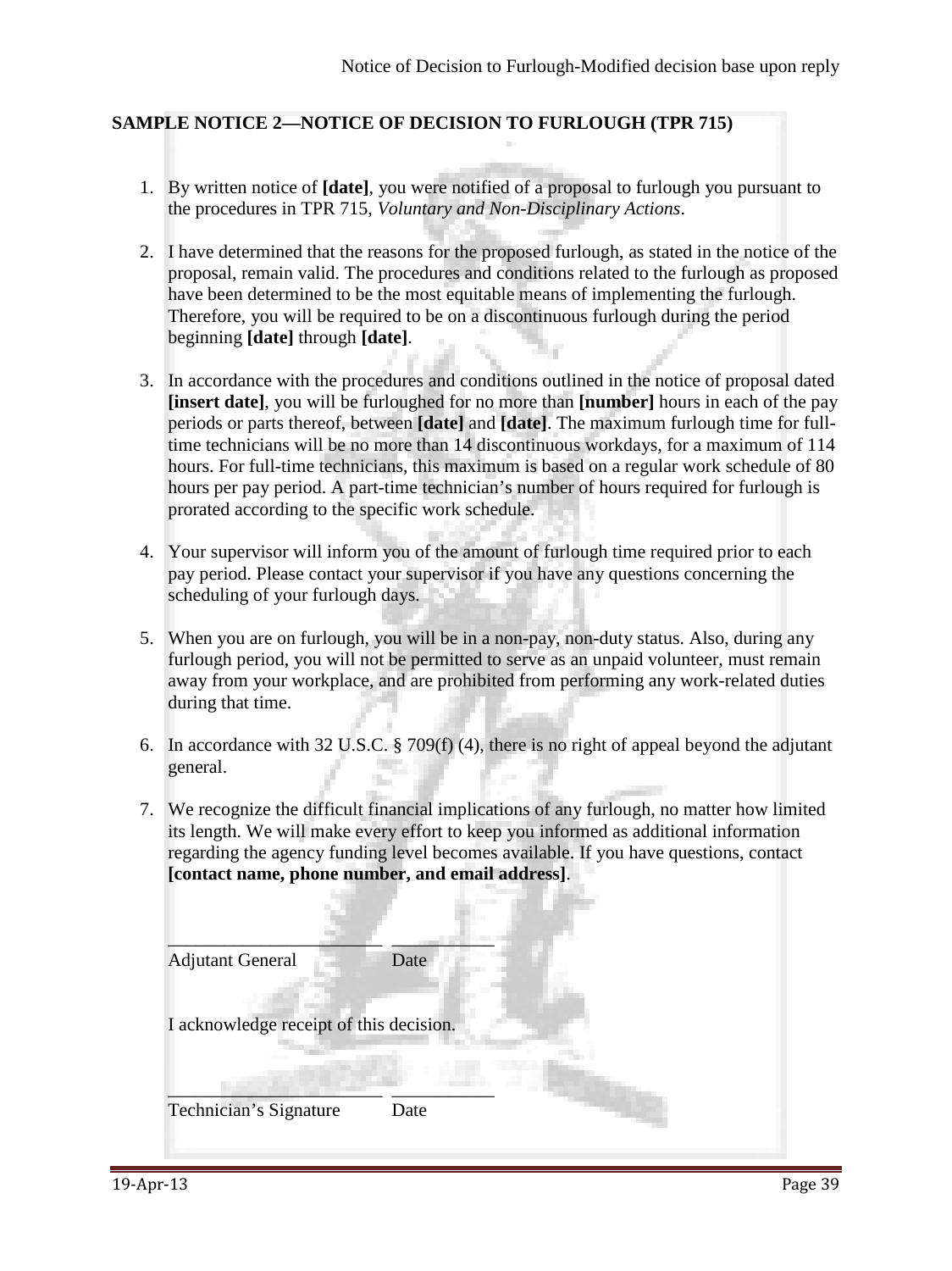# **SAMPLE NOTICE 3— NOTICE OF DECISION TO FURLOUGH**

- 1. By written notice of **[date]**, you were notified of a proposal to furlough you pursuant to the procedures in TPR 715, *Voluntary and Non-Disciplinary Actions*.
- 2. Your reply(ies) received in response to that proposal notice have been reviewed and carefully considered. I have determined that the reasons for the proposed furlough, as stated in the notice of the proposal, remain valid. The procedures and conditions related to the furlough as proposed have been determined to be the most equitable means of implementing the furlough. Therefore, you will be required to be on a discontinuous furlough during the period beginning **[date]** through **[date]**.
- 3. In accordance with the procedures and conditions outlined in the notice of proposal dated **[insert date]**, you will be furloughed for no more than **[number]** hours in each of the pay periods or parts thereof, between **[date]** and **[date]**. The maximum furlough time for fulltime technicians will be no more than 14 discontinuous workdays, for a maximum of 112 hours. For full-time technicians, this maximum is based on a regular work schedule of 80 hours per pay period. A part-time technician's number of hours required for furlough is prorated according to the specific work schedule.
- 4. Your supervisor will inform you of the amount of furlough time required prior to each pay period. Please contact your supervisor if you have any questions concerning the scheduling of your furlough days.
- 5. When you are on furlough, you will be in a non-pay, non-duty status. Also, during any furlough period, you will not be permitted to serve as an unpaid volunteer, must remain away from your workplace, and are prohibited from performing any work-related duties during that time.
- 6. In accordance with 32 U.S.C. § 709(f)(4), there is no right of appeal beyond the adjutant general.
- 7. We recognize the difficult financial implications of any furlough, no matter how limited its length. We will make every effort to keep you informed as additional information regarding the agency funding level becomes available. If you have questions, contact **[contact name, phone number, and email address]**.

\_\_\_\_\_\_\_\_\_\_\_\_\_\_\_\_\_\_\_\_\_\_\_ \_\_\_\_\_\_\_\_\_\_\_ Adjutant General Date

I acknowledge receipt of this decision.

\_\_\_\_\_\_\_\_\_\_\_\_\_\_\_\_\_\_\_\_\_\_\_ \_\_\_\_\_\_\_\_\_\_\_ Technician's Signature Date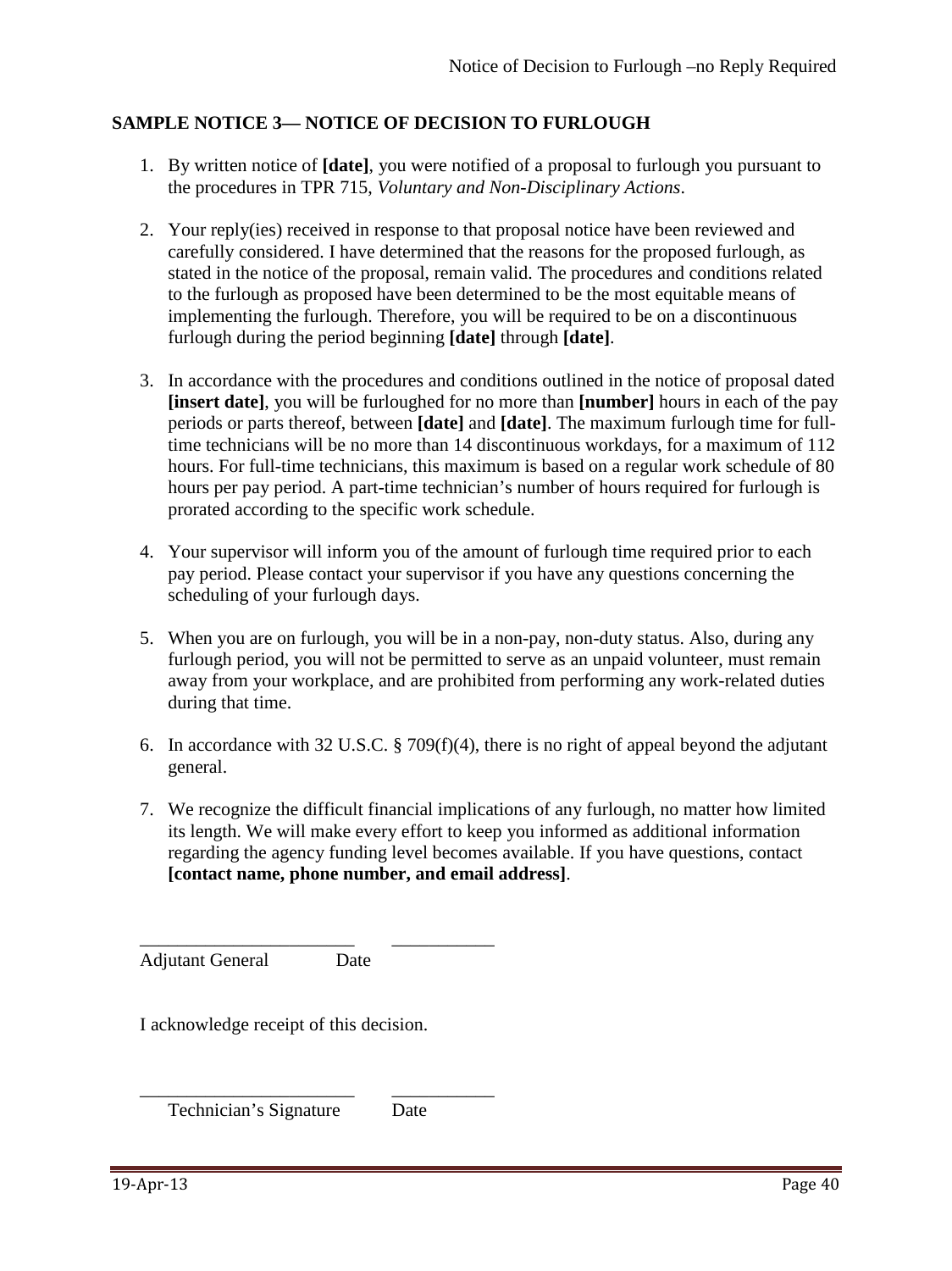# **SAMPLE NOTICE 4—NOTICE OF DECISION TO FURLOUGH**

- 1. By written notice of **[date]**, you were notified of a proposal to furlough you pursuant to the procedures in TPR 715, *Voluntary and Non-Disciplinary Actions*.
- 2. Your reply(ies) received in response to that proposal notice have been reviewed and carefully considered. While I have determined that the reasons for the proposed furlough, as stated in the notice of the proposal, remain valid, I have decided to mitigate your furlough as follows.
- 3. *[This paragraph may be modified to properly reflect relief granted.]* You will be required to be on a discontinuous furlough during the period beginning **[date]** through **[date]**. You will be furloughed for no more than **[number]** hours in each of the pay periods or parts thereof, between **[date]** and **[date]**. The maximum furlough time for fulltime technicians will be no more than 14 discontinuous workdays, for a maximum of 112 hours. For full-time technicians, this maximum is based on a regular work schedule of 80 hours per pay period. A part-time technician's number of hours required for furlough is prorated according to the specific work schedule.
- 4. *[This paragraph may be modified to properly reflect relief granted.]* Your supervisor will inform you of the amount of furlough time required prior to each pay period. Please contact your supervisor if you have any questions concerning the scheduling of your furlough days.
- 5. When you are on furlough, you will be in a non-pay, non-duty status. Also, during any furlough period, you will not be permitted to serve as an unpaid volunteer, must remain away from your workplace, and are prohibited from performing any work-related duties during that time.
- 6. In accordance with 32 U.S.C. § 709(f)(4), there is no right of appeal beyond the adjutant general.
- 7. We recognize the difficult financial implications of any furlough, no matter how limited its length. We will make every effort to keep you informed as additional information regarding the agency funding level becomes available. If you have questions, contact **[contact name, phone number, and email address]**.

\_\_\_\_\_\_\_\_\_\_\_\_\_\_\_\_\_\_\_\_\_\_\_ \_\_\_\_\_\_\_\_\_\_\_ Adjutant General Date

I acknowledge receipt of this decision.

\_\_\_\_\_\_\_\_\_\_\_\_\_\_\_\_\_\_\_\_\_\_\_ \_\_\_\_\_\_\_\_\_\_\_ Technician's Signature Date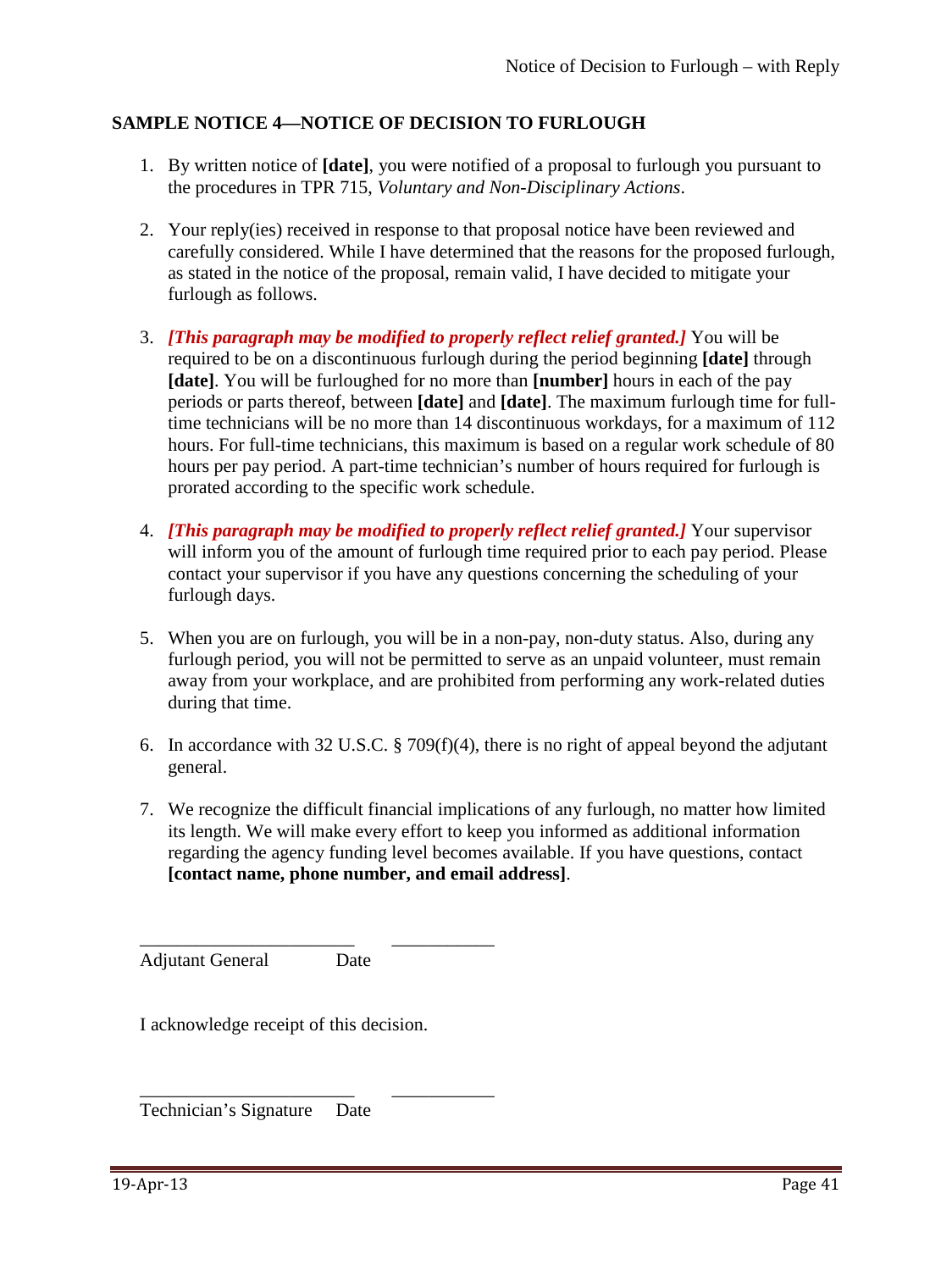# **SAMPLE NOTICE 5— NOTIFICATION TO UNION OFFICIAL OF PLANNED TECHNICIAN FURLOUGH**

*[Note: This is the advance written notice required by collective bargaining agreements, when the State is planning an administrative furlough in order to absorb reductions in funding over a period of time. This sample has been written for the scenario where the State chooses to furlough on discontinuous days. States who choose to furlough on a continuous-day basis should amend the sample accordingly.]* 

1. Under the Balanced Budget and Emergency Deficit Control Act of 1985, as amended by the Budget Control Act of 2011, across-the-board reductions are scheduled to take place March 1, 2013, unless legislation is enacted that avoids such reductions. If this happens, sequestration will reduce each agency's budgetary resources in non-exempt accounts for the remainder of the fiscal year (which runs through September 30, 2013).

2. If sequestration occurs, the Department of Defense and National Guard Bureau have directed the execution of technician furloughs not to exceed 14 discontinuous days. A furlough is the placing of a technician in a temporary non-duty, non-pay status because of lack of work, reduction/ lack of funds, or other non-disciplinary reasons.

3. This letter serves as management's advance notice of a possible furlough affecting bargaining unit technicians in the [state] National Guard. Our Human Resources Office personnel are reviewing furlough procedures outlined in our collective bargaining agreement(s). We invite a cooperative approach from your officers to help us all get through these challenging times.

4. Questions or concerns regarding this correspondence may be addressed to [name of labor relations specialist], [state] Human Resources Office, [POC email and phone number].